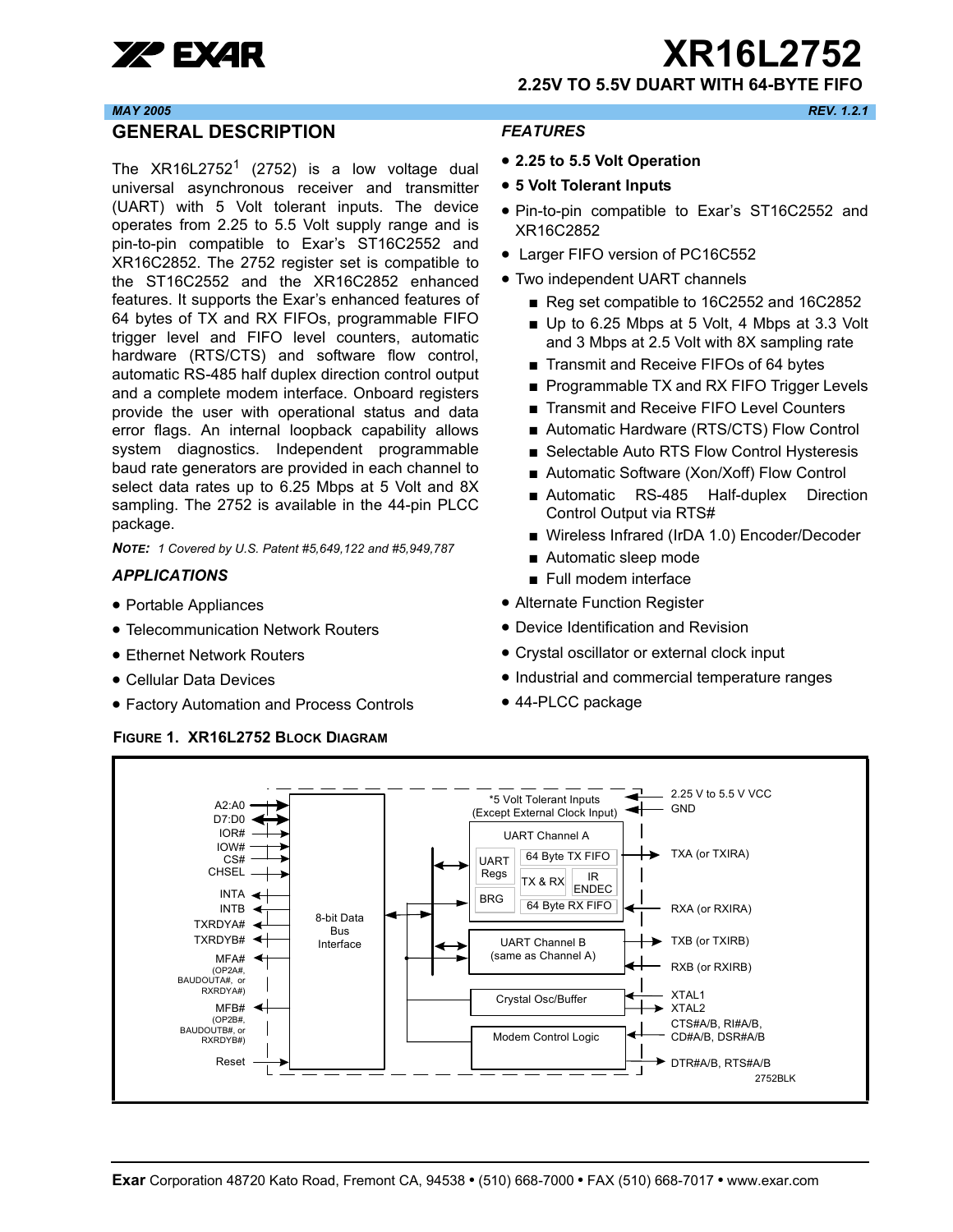## **XR16L2752 2.25V TO 5.5V DUART WITH 64-BYTE FIFO**



#### <span id="page-1-0"></span>**FIGURE 2. PIN OUT ASSIGNMENT**



## <span id="page-1-1"></span>*ORDERING INFORMATION*

| <b>PART NUMBER</b> | <b>PACKAGE</b> | <b>OPERATING TEMPERATURE RANGE</b> | <b>DEVICE STATUS</b> |
|--------------------|----------------|------------------------------------|----------------------|
| XR16L2752CJ        | 44-Lead PLCC   | $0^{\circ}$ C to +70 $^{\circ}$ C  | Active               |
| XR16L2752IJ        | 44-Lead PLCC   | -40°C to +85°C                     | Active               |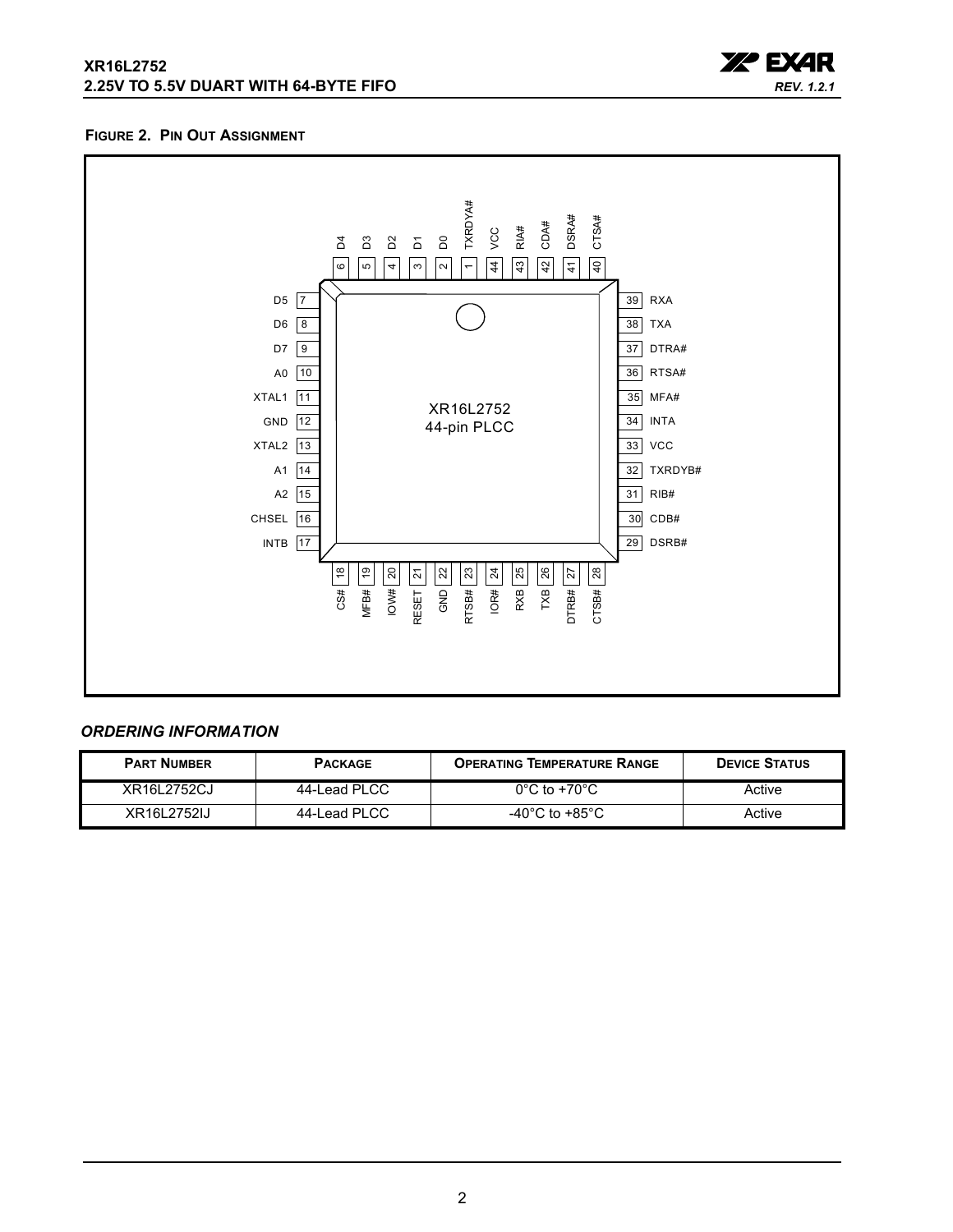

## <span id="page-2-0"></span>**PIN DESCRIPTIONS**

## **Pin Description**

| <b>NAME</b>    | 44-PLCC<br>PIN#                      | <b>TYPE</b>  | <b>DESCRIPTION</b>                                                                                                                                                                                                                                                                                                                                                                                                                                                                                                                                                     |  |  |  |  |  |
|----------------|--------------------------------------|--------------|------------------------------------------------------------------------------------------------------------------------------------------------------------------------------------------------------------------------------------------------------------------------------------------------------------------------------------------------------------------------------------------------------------------------------------------------------------------------------------------------------------------------------------------------------------------------|--|--|--|--|--|
|                | <b>DATA BUS INTERFACE</b>            |              |                                                                                                                                                                                                                                                                                                                                                                                                                                                                                                                                                                        |  |  |  |  |  |
| A2             | 15                                   | $\mathsf{L}$ | Address data lines [2:0]. These 3 address lines select one of the internal registers in                                                                                                                                                                                                                                                                                                                                                                                                                                                                                |  |  |  |  |  |
| A <sub>1</sub> | 14                                   |              | UART channel A/B during a data bus transaction.                                                                                                                                                                                                                                                                                                                                                                                                                                                                                                                        |  |  |  |  |  |
| A <sub>0</sub> | 10                                   |              |                                                                                                                                                                                                                                                                                                                                                                                                                                                                                                                                                                        |  |  |  |  |  |
| D7             | 9                                    | I/O          | Data bus lines [7:0] (bidirectional).                                                                                                                                                                                                                                                                                                                                                                                                                                                                                                                                  |  |  |  |  |  |
| D <sub>6</sub> | 8                                    |              |                                                                                                                                                                                                                                                                                                                                                                                                                                                                                                                                                                        |  |  |  |  |  |
| D <sub>5</sub> | 7                                    |              |                                                                                                                                                                                                                                                                                                                                                                                                                                                                                                                                                                        |  |  |  |  |  |
| D <sub>4</sub> | 6                                    |              |                                                                                                                                                                                                                                                                                                                                                                                                                                                                                                                                                                        |  |  |  |  |  |
| D <sub>3</sub> | 5                                    |              |                                                                                                                                                                                                                                                                                                                                                                                                                                                                                                                                                                        |  |  |  |  |  |
| D <sub>2</sub> | 4                                    |              |                                                                                                                                                                                                                                                                                                                                                                                                                                                                                                                                                                        |  |  |  |  |  |
| D <sub>1</sub> | 3                                    |              |                                                                                                                                                                                                                                                                                                                                                                                                                                                                                                                                                                        |  |  |  |  |  |
| D <sub>0</sub> | $\overline{2}$                       |              |                                                                                                                                                                                                                                                                                                                                                                                                                                                                                                                                                                        |  |  |  |  |  |
| IOR#           | 24                                   | $\mathsf{I}$ | Input/Output Read Strobe (active low). The falling edge instigates an internal read<br>cycle and retrieves the data byte from an internal register pointed to by the address<br>lines [A2:A0]. The data byte is placed on the data bus to allow the host processor to<br>read it on the rising edge.                                                                                                                                                                                                                                                                   |  |  |  |  |  |
| IOW#           | 20                                   | $\mathsf{L}$ | Input/Output Write Strobe (active low). The falling edge instigates an internal write<br>cycle and the rising edge transfers the data byte on the data bus to an internal regis-<br>ter pointed by the address lines.                                                                                                                                                                                                                                                                                                                                                  |  |  |  |  |  |
| CS#            | 18                                   | $\mathsf{I}$ | UART chip select (active low). This function selects channel A or B in accordance<br>with the logical state of the CHSEL pin. This allows data to be transferred between the<br>user CPU and the 2752.                                                                                                                                                                                                                                                                                                                                                                 |  |  |  |  |  |
| <b>CHSEL</b>   | 16                                   | $\mathbf{I}$ | Channel Select - UART channel A or B is selected by the logical state of this pin when<br>the CS# pin is a logic 0. A logic 0 on the CHSEL selects the UART channel B while a<br>logic 1 selects UART channel A. Normally, CHSEL could just be an address line from<br>the user CPU such as A4. Bit-0 of the Alternate Function Register (AFR) can tempo-<br>rarily override CHSEL function, allowing the user to write to both channel register<br>simultaneously with one write cycle when CS# is low. It is especially useful during the<br>initialization routine. |  |  |  |  |  |
| <b>INTA</b>    | 34                                   | O            | UART channel A Interrupt output (active high). A logic high indicates channel A is<br>requesting for service. For more details, see Figures 18 23.                                                                                                                                                                                                                                                                                                                                                                                                                     |  |  |  |  |  |
| <b>INTB</b>    | 17                                   | O            | UART channel B Interrupt output (active high). A logic high indicates channel B is<br>requesting for service. For more details, see Figures 18 23                                                                                                                                                                                                                                                                                                                                                                                                                      |  |  |  |  |  |
| TXRDYA#        | 1                                    | O            | UART channel A Transmitter Ready (active low). The output provides the TX<br>FIFO/THR status for transmit channel A. See Table 2.                                                                                                                                                                                                                                                                                                                                                                                                                                      |  |  |  |  |  |
| TXRDYB#        | 32                                   | O            | UART channel B Transmitter Ready (active low). The output provides the TX FIFO/<br>THR status for transmit channel B. See Table 2.                                                                                                                                                                                                                                                                                                                                                                                                                                     |  |  |  |  |  |
|                | <b>MODEM OR SERIAL I/O INTERFACE</b> |              |                                                                                                                                                                                                                                                                                                                                                                                                                                                                                                                                                                        |  |  |  |  |  |
| <b>TXA</b>     | 38                                   | O            | UART channel A Transmit Data or infrared encoder data. Standard transmit and<br>receive interface is enabled when $MCR[6] = 0$ . In this mode, the TX signal will be<br>HIGH during reset or idle (no data). Infrared IrDA transmit and receive interface is<br>enabled when $MCR[6] = 1$ . In the Infrared mode, the inactive state (no data) for the<br>Infrared encoder/decoder interface is LOW. If it is not used, leave it unconnected.                                                                                                                          |  |  |  |  |  |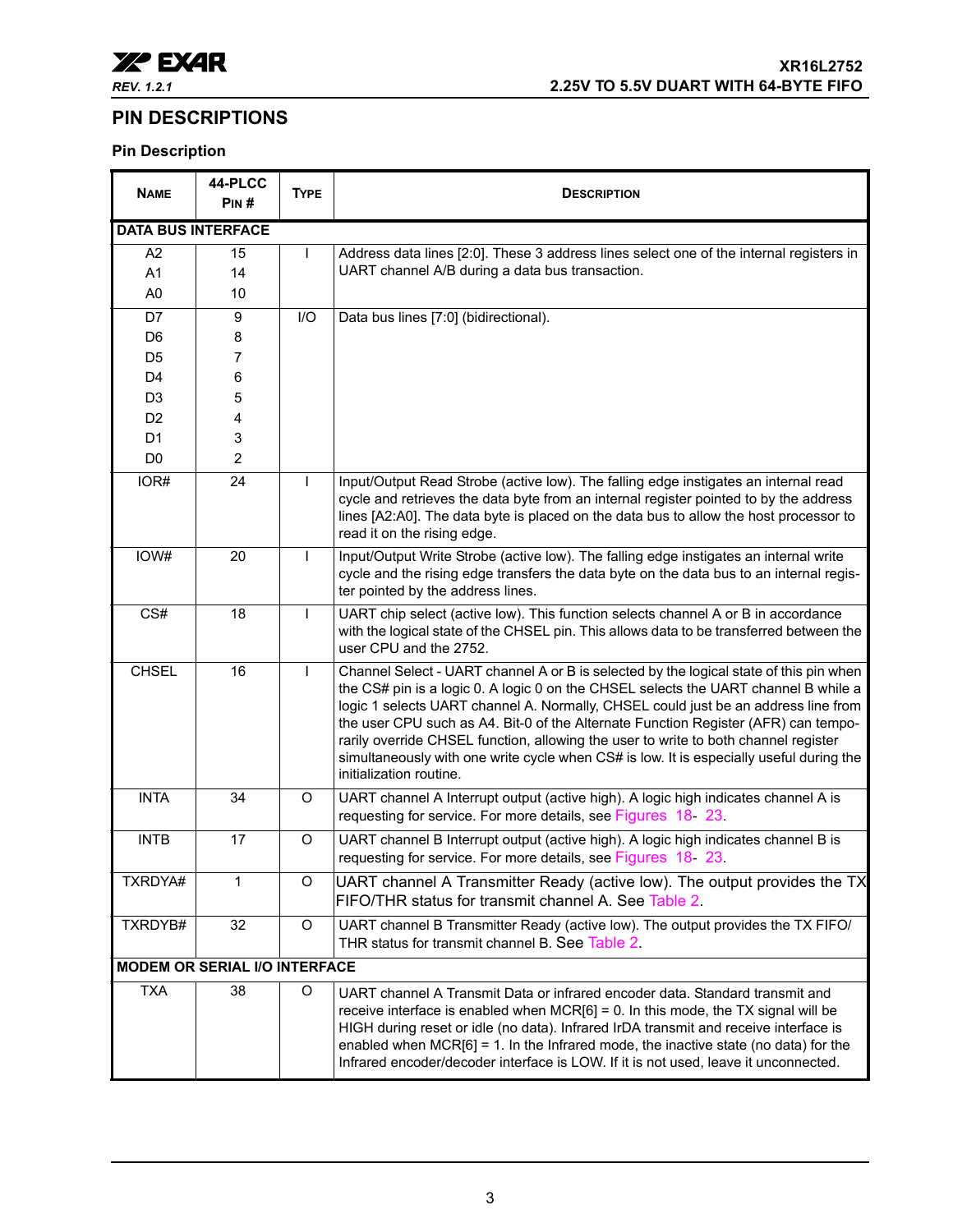## **XR16L2752 2.25V TO 5.5V DUART WITH 64-BYTE FIFO**



#### **Pin Description**

| <b>NAME</b> | 44-PLCC<br>$P$ IN# | <b>TYPE</b>  | <b>DESCRIPTION</b>                                                                                                                                                                                                                                                                                                                                                                                                                            |  |
|-------------|--------------------|--------------|-----------------------------------------------------------------------------------------------------------------------------------------------------------------------------------------------------------------------------------------------------------------------------------------------------------------------------------------------------------------------------------------------------------------------------------------------|--|
| <b>RXA</b>  | 39                 | $\mathbf{I}$ | UART channel A Receive Data or infrared receive data. Normal receive data input<br>must idle HIGH. The infrared receiver pulses typically idles LOW but can be inverted<br>by software control prior going in to the decoder, see MCR[6] and FCTR[2]. If this pin<br>is not used, tie it to VCC or pull it high via a 100k ohm resistor.                                                                                                      |  |
| RTSA#       | 36                 | O            | UART channel A Request-to-Send (active low) or general purpose output. This output<br>must be asserted prior to using auto RTS flow control, see EFR[6], MCR[1],<br>FCTR[1:0], EMSR[5:4] and IER[6]. For auto RS485 half-duplex direction control, see<br>FCTR[3] and EMSR[3].                                                                                                                                                                |  |
| CTSA#       | 40                 | $\mathbf{I}$ | UART channel A Clear-to-Send (active low) or general purpose input. It can be used<br>for auto CTS flow control, see EFR[7], and IER[7]. This input should be connected to<br>VCC when not used.                                                                                                                                                                                                                                              |  |
| DTRA#       | 37                 | O            | UART channel A Data-Terminal-Ready (active low) or general purpose output. If this<br>pin is not used, leave it unconnected.                                                                                                                                                                                                                                                                                                                  |  |
| DSRA#       | 41                 |              | UART channel A Data-Set-Ready (active low) or general purpose input. This input<br>should be connected to VCC when not used. This input has no effect on the UART.                                                                                                                                                                                                                                                                            |  |
| CDA#        | 42                 | $\mathbf{I}$ | UART channel A Carrier-Detect (active low) or general purpose input. This input<br>should be connected to VCC when not used. This input has no effect on the UART.                                                                                                                                                                                                                                                                            |  |
| RIA#        | 43                 | $\mathsf{I}$ | UART channel A Ring-Indicator (active low) or general purpose input. This input<br>should be connected to VCC when not used. This input has no effect on the UART.                                                                                                                                                                                                                                                                            |  |
| MFA#        | 35                 | O            | Multi-Function Output Channel A. This output pin can function as the OP2A#, BAUD-<br>OUTA#, or RXRDYA# pin. One of these output signal functions can be selected by<br>the user programmable bits 1-2 of the Alternate Function Register (AFR). These sig-<br>nal functions are described as follows:<br>1) OP2A# - When OP2A# (active low) is selected, the MF# pin is LOW when MCR bit-                                                     |  |
|             |                    |              | 3 is set to a logic 1 (see MCR bit-3). MCR bit-3 defaults to a logic 0 condition after a<br>reset or power-up.                                                                                                                                                                                                                                                                                                                                |  |
|             |                    |              | 2) BAUDOUTA# - When BAUDOUTA# function is selected, the 16X Baud rate clock<br>output is available at this pin.                                                                                                                                                                                                                                                                                                                               |  |
|             |                    |              | 3) RXRDYA# - RXRDYA# (active low) is intended for monitoring DMA data transfers.<br>See Table 2 for more details.                                                                                                                                                                                                                                                                                                                             |  |
| <b>TXB</b>  | 26                 | O            | UART channel B Transmit Data or infrared encoder data. Standard transmit and<br>receive interface is enabled when $MCR[6] = 0$ . In this mode, the TX signal will be<br>HIGH during reset or idle (no data). Infrared IrDA transmit and receive interface is<br>enabled when $MCR[6] = 1$ . In the Infrared mode, the inactive state (no data) for the<br>Infrared encoder/decoder interface is LOW. If it is not used, leave it unconnected. |  |
| <b>RXB</b>  | 25                 |              | UART channel B Receive Data or infrared receive data. Normal receive data input<br>must idle HIGH. The infrared receiver pulses typically idles LOW but can be inverted<br>by software control prior going in to the decoder, see MCR[6] and FCTR[2]. If this pin<br>is not used, tie it to VCC or pull it high via a 100k ohm resistor.                                                                                                      |  |
| RTSB#       | 23                 | O            | UART channel B Request-to-Send (active low) or general purpose output. This port<br>must be asserted prior to using auto RTS flow control, see EFR[6], MCR[1],<br>FCTR[1:0], EMSR[5:4] and IER[6]. For auto RS485 half-duplex direction control, see<br>FCTR[3] and EMSR[3].                                                                                                                                                                  |  |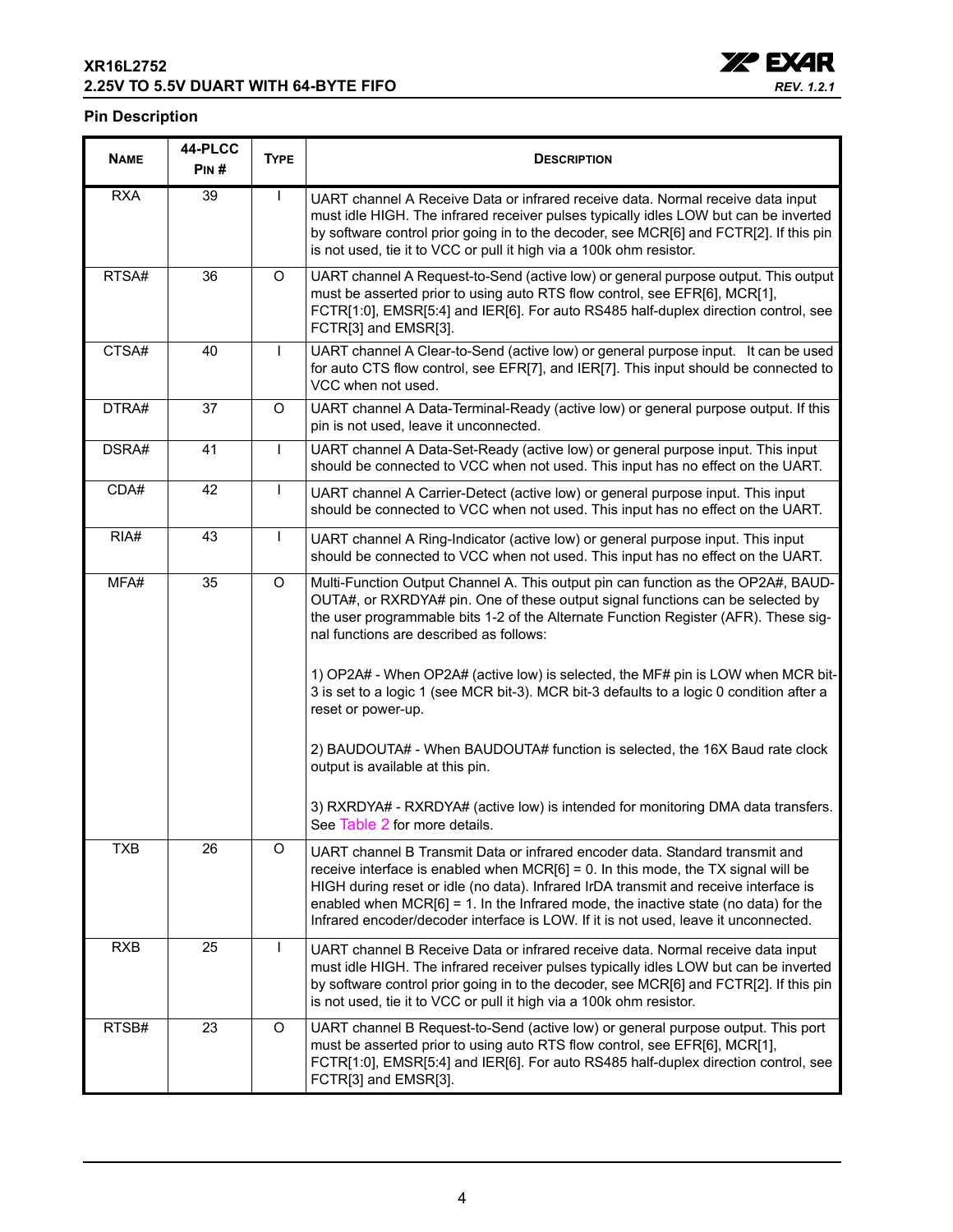## **Pin Description**

| <b>NAME</b>              | 44-PLCC<br>PIN# | <b>TYPE</b>  | <b>DESCRIPTION</b>                                                                                                                                                                                                                                                                                                                                                                                                                                                                                                                                                                                                                                                                                                                          |  |  |
|--------------------------|-----------------|--------------|---------------------------------------------------------------------------------------------------------------------------------------------------------------------------------------------------------------------------------------------------------------------------------------------------------------------------------------------------------------------------------------------------------------------------------------------------------------------------------------------------------------------------------------------------------------------------------------------------------------------------------------------------------------------------------------------------------------------------------------------|--|--|
| CTSB#                    | $\overline{28}$ | $\mathsf{I}$ | UART channel B Clear-to-Send (active low) or general purpose input. It can be used<br>for auto CTS flow control, see EFR[7], and IER[7]. This input should be connected to<br>VCC when not used.                                                                                                                                                                                                                                                                                                                                                                                                                                                                                                                                            |  |  |
| DTRB#                    | 27              | O            | UART channel B Data-Terminal-Ready (active low) or general purpose output. If this<br>pin is not used, leave it unconnected.                                                                                                                                                                                                                                                                                                                                                                                                                                                                                                                                                                                                                |  |  |
| DSRB#                    | 29              | $\mathbf{I}$ | UART channel B Data-Set-Ready (active low) or general purpose input. This input<br>should be connected to VCC when not used. This input has no effect on the UART.                                                                                                                                                                                                                                                                                                                                                                                                                                                                                                                                                                          |  |  |
| CDB#                     | 30              | $\mathbf{I}$ | UART channel B Carrier-Detect (active low) or general purpose input. This input<br>should be connected to VCC when not used. This input has no effect on the UART.                                                                                                                                                                                                                                                                                                                                                                                                                                                                                                                                                                          |  |  |
| RIB#                     | 31              | $\mathsf{I}$ | UART channel B Ring-Indicator (active low) or general purpose input. This input<br>should be connected to VCC when not used. This input has no effect on the UART.                                                                                                                                                                                                                                                                                                                                                                                                                                                                                                                                                                          |  |  |
| MFB#                     | 19              | O            | Multi-Function Output Channel B. This output pin can function as the OP2B#, BAUD-<br>OUTB#, or RXRDYB# pin. One of these output signal functions can be selected by<br>the user programmable bits 1-2 of the Alternate Function Register (AFR). These sig-<br>nal functions are described as follows:<br>1) OP2B# - When OP2B# (active low) is selected, the MF# pin is LOW when MCR bit-<br>3 is set HIGH (see MCR bit-3). MCR bit-3 defaults to a logic 0 condition after a reset<br>or power-up.<br>2) BAUDOUTB# - When BAUDOUTB# function is selected, the 16X Baud rate clock<br>output is available at this pin.<br>3) RXRDYB# - RXRDYB# (active low) is intended for monitoring DMA data transfers.<br>See Table 2 for more details. |  |  |
| <b>ANCILLARY SIGNALS</b> |                 |              |                                                                                                                                                                                                                                                                                                                                                                                                                                                                                                                                                                                                                                                                                                                                             |  |  |
| XTAL1                    | 11              | $\mathbf{I}$ | Crystal or external clock input. Caution: this input is not 5V tolerant.                                                                                                                                                                                                                                                                                                                                                                                                                                                                                                                                                                                                                                                                    |  |  |
| XTAL <sub>2</sub>        | 13              | O            | Crystal or buffered clock output.                                                                                                                                                                                                                                                                                                                                                                                                                                                                                                                                                                                                                                                                                                           |  |  |
| <b>RESET</b>             | 21              | $\mathsf{I}$ | Reset (active high) - A longer than 40 ns HIGH pulse on this pin will reset the internal<br>registers and all outputs. The UART transmitter output will be held HIGH, the receiver<br>input will be ignored and outputs are reset during reset period (see External Reset<br>Conditions).                                                                                                                                                                                                                                                                                                                                                                                                                                                   |  |  |
| <b>VCC</b>               | 44, 33          | Pwr          | 2.25 to 5.5V power supply. All input pins, except XTAL1, are 5V tolerant.                                                                                                                                                                                                                                                                                                                                                                                                                                                                                                                                                                                                                                                                   |  |  |
| <b>GND</b>               | 22, 12          | Pwr          | Power supply common, ground.                                                                                                                                                                                                                                                                                                                                                                                                                                                                                                                                                                                                                                                                                                                |  |  |

**Pin type: I=Input, O=Output, I/O= Input/output, OD=Output Open Drain.**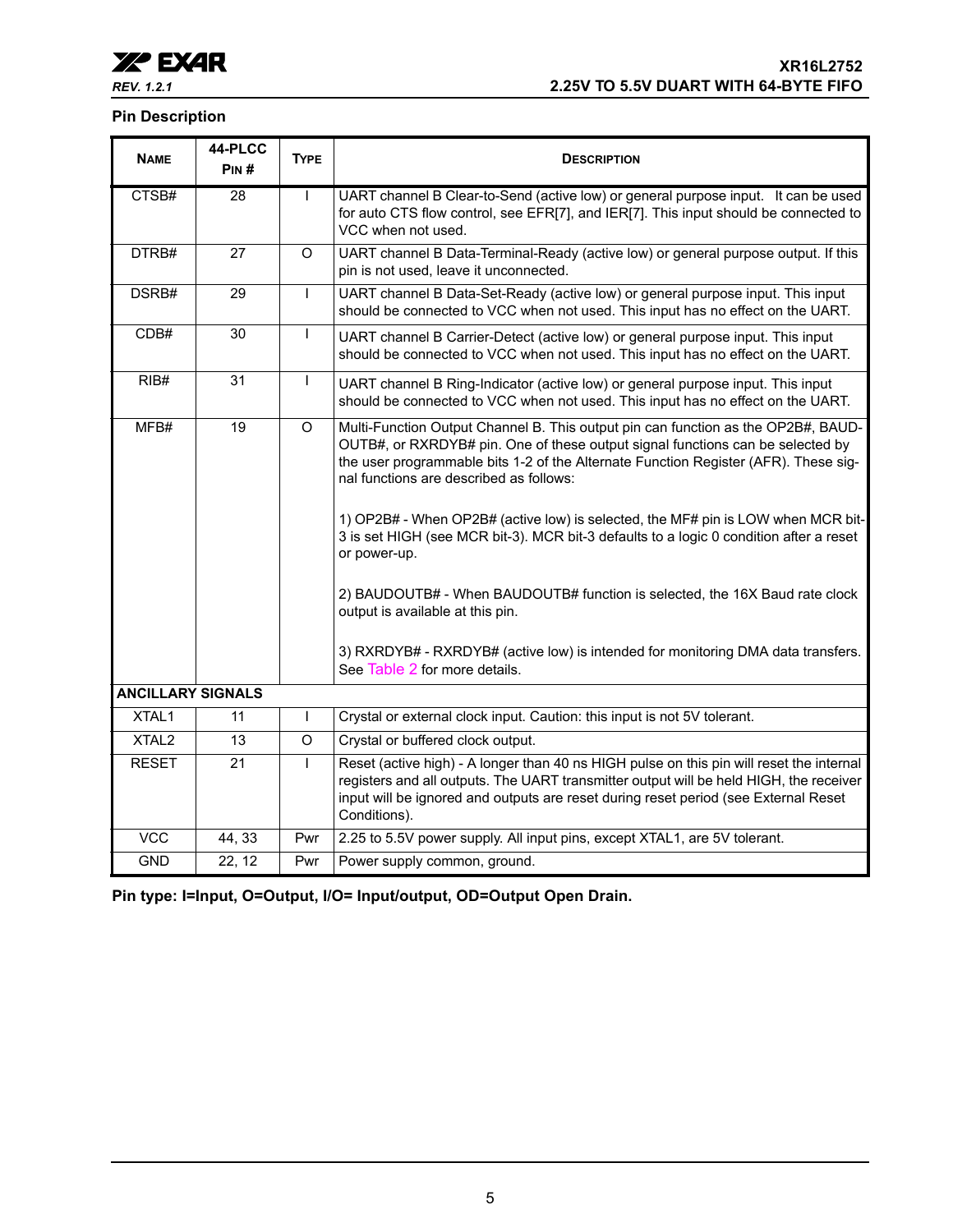#### **XR16L2752 2.25V TO 5.5V DUART WITH 64-BYTE FIFO**



## <span id="page-5-0"></span>**1.0 PRODUCT DESCRIPTION**

The XR16L2752 (2752) integrates the functions of 2 enhanced 16C550 Universal Asynchronous Receiver and Transmitter (UART). Each UART is independently controlled having its own set of device configuration registers. The configuration registers set is 16550 UART compatible for control, status and data transfer. Additionally, each UART channel has 64-bytes of transmit and receive FIFOs, automatic RTS/CTS hardware flow control with hysteresis control, automatic Xon/Xoff and special character software flow control, programmable transmit and receive FIFO trigger levels, FIFO level counters, infrared encoder and decoder (IrDA ver 1.0), programmable baud rate generator with a prescaler of divide by 1 or 4, and data rate up to 6.25 Mbps with 8X sampling clock rate or 3.125 Mbps in the 16X rate. The XR16L2752 is a 2.25 to 5.5V device with 5 volt tolerant inputs. The 2752 is fabricated with an advanced CMOS process.

#### **Enhanced Features**

The 2752 DUART provides a solution that supports 64 bytes of transmit and receive FIFO memory, instead of 128 bytes provided in the XR16C2852 and 16 bytes in the ST16C2552. The 2752 is designed to work with low supply voltage and high performance data communication systems, that require fast data processing time. Increased performance is realized in the 2752 by the larger transmit and receive FIFOs, FIFO trigger level control, FIFO level counters and automatic flow control mechanism. This allows the external processor to handle more networking tasks within a given time. For example, the ST16C2552 with a 16 byte FIFO, unloads 16 bytes of receive data in 1.53 ms (This example uses a character length of 11 bits, including start/stop bits at 115.2 Kbps). This means the external CPU will have to service the receive FIFO at 1.53 ms intervals. However with the 64 byte FIFO in the 2752, the data buffer will not require unloading/loading for 6.1 ms. This increases the service interval giving the external CPU additional time for other applications and reducing the overall UART interrupt servicing time. In addition, the programmable FIFO level trigger interrupt and automatic hardware/software flow control is uniquely provided for maximum data throughput performance especially when operating in a multi-channel system. The combination of the above greatly reduces the CPU's bandwidth requirement, increases performance, and reduces power consumption.

The 2752 supports a half-duplex output direction control signaling pin, RTS# A/B, to enable and disable the external RS-485 transceiver operation. It automatically switches the logic state of the output pin to the receive state after the last stop-bit of the last character has been shifted out of the transmitter. After receiving, the logic state of the output pin switches back to the transmit state when a data byte is loaded in the transmitter. The auto RS-485 direction control pin is not activated after reset. To activate the direction control function, user has to set FCTR Bit-3 to "1". This pin is normally high for receive state, low for transmit state.

## **Data Rate**

The 2752 is capable of operation up to 3.125 Mbps at 5V with 16X internal sampling clock rate, and 6.25 Mbps at 5V with 8X sampling clock rate. The device can operate with an external 24 MHz crystal on pins XTAL1 and XTAL2, or external clock source of up to 50 MHz on XTAL1 pin. With a typical crystal of 14.7456 MHz and through a software option, the user can set the prescaler bit for data rates of up to 1.84 Mbps.

The rich feature set of the 2752 is available through the internal registers. Automatic hardware/software flow control, selectable transmit and receive FIFO trigger levels, selectable TX and RX baud rates, infrared encoder/decoder interface, modem interface controls, and a sleep mode are all standard features.

Following a power on reset or an external reset, the 2752 is software compatible with previous generation of UARTs 16C2552 and 16C2852.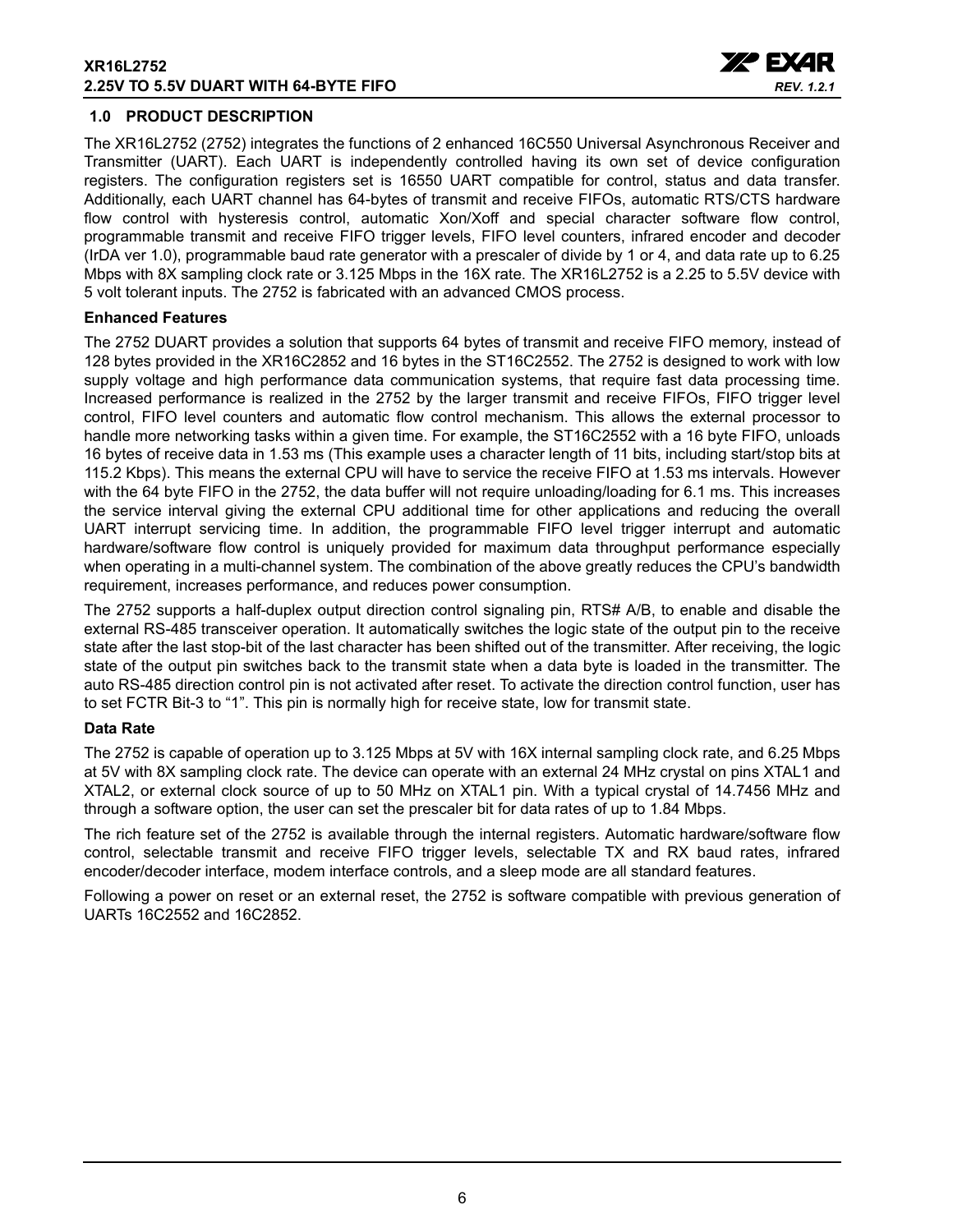

## <span id="page-6-1"></span>**2.0 FUNCTIONAL DESCRIPTIONS**

## <span id="page-6-2"></span>**2.1 CPU Interface**

The CPU interface is 8 data bits wide with 3 address lines and control signals to execute data bus read and write transactions. The 2752 data interface supports the Intel compatible types of CPUs and it is compatible to the industry standard 16C550 UART. No clock (oscillator nor external clock) is required to operate a data bus transaction. Each bus cycle is asynchronous using CS#, IOR# and IOW# signals. Both UART channels share the same data bus for host operations. The data bus interconnections are shown in [Figure](#page-6-0) 3

<span id="page-6-0"></span>



## <span id="page-6-3"></span>**2.2 5-Volt Tolerant Inputs**

The 2752 can accept up to 5V inputs even when operating at 3.3V or 2.5V. But note that if the 2752 is operating at 2.5V, its V<sub>OH</sub> may not be high enough to meet the requirements of the V<sub>IH</sub> of a CPU or a serial transceiver that is operating at 5V. Caution: XTAL1 is not 5 volt tolerant.

## <span id="page-6-4"></span>**2.3 Device Reset**

The RESET input resets the internal registers and the serial interface outputs in both channels to their default state (see [Table](#page-37-0) 16). An active high pulse of longer than 40 ns duration will be required to activate the reset function in the device.

## <span id="page-6-5"></span>**2.4 Device Identification and Revision**

The XR16L2752 provides a Device Identification code and a Device Revision code to distinguish the part from other devices and revisions. To read the identification code from the part, it is required to set the baud rate generator registers DLL and DLM both to 0x00. Now reading the content of the DLM will provide 0x0A for the XR16L2752 and reading the content of DLL will provide the revision of the part; for example, a reading of 0x01 means revision A.

## <span id="page-6-6"></span>**2.5 Channel A and B Selection**

The UART provides the user with the capability to bi-directionally transfer information between an external CPU and an external serial communication device. A logic 0 on chip select pin (CS#) allows the user to select the UART and then using the channel select (CHSEL) pin, the user can select channel A or B to configure, send transmit data and/or unload receive data to/from the UART. Individual channel select functions are shown in [Table](#page-7-1) 1.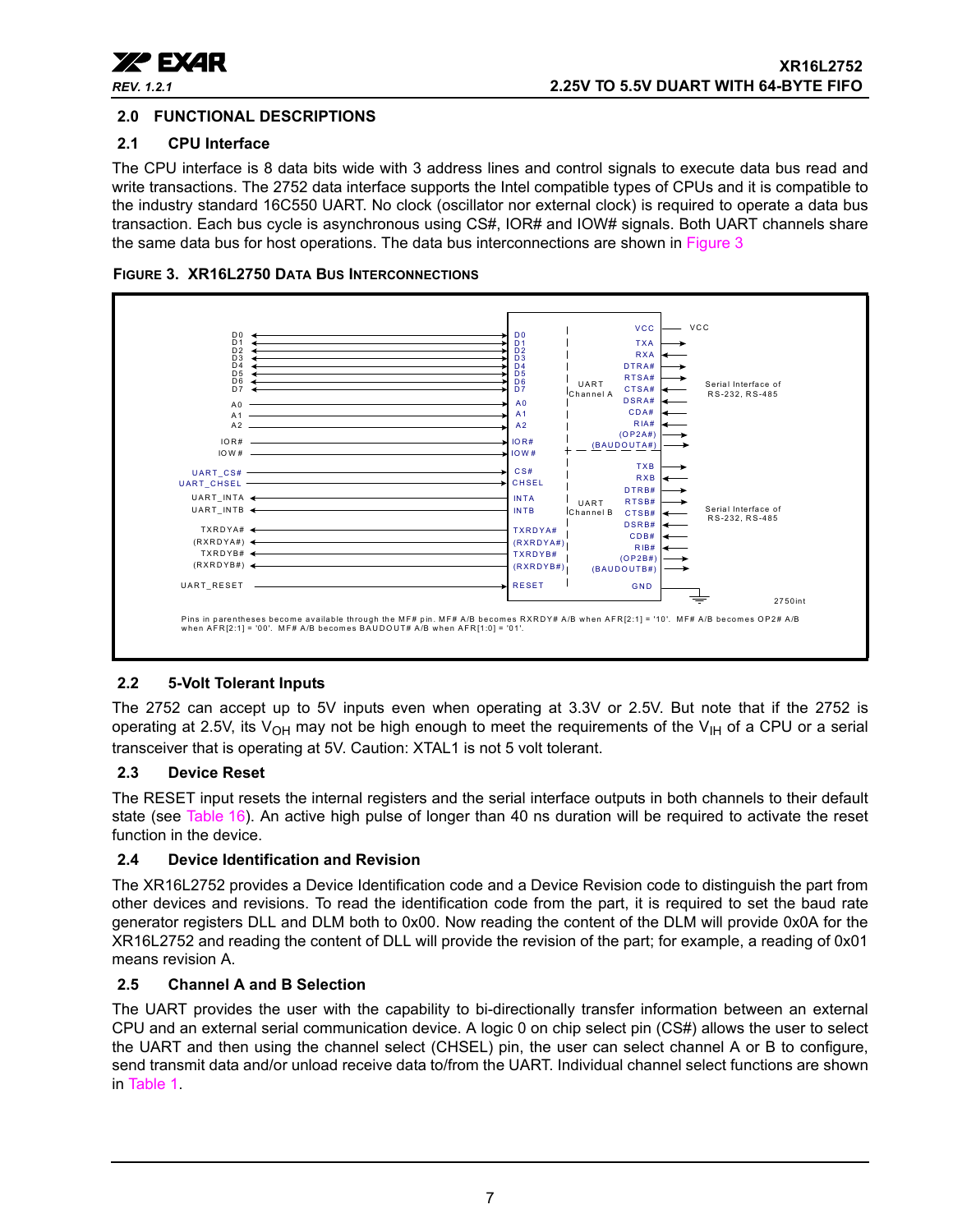

| CS# | <b>CHSEL</b> | <b>FUNCTION</b>    |
|-----|--------------|--------------------|
|     |              | UART de-selected   |
|     |              | Channel A selected |
|     |              | Channel B selected |

|  | TABLE 1: CHANNEL A AND B SELECT |  |  |  |
|--|---------------------------------|--|--|--|
|--|---------------------------------|--|--|--|

#### <span id="page-7-2"></span><span id="page-7-1"></span>**2.6 Channel A and B Internal Registers**

Each UART channel in the 2752 has a set of enhanced registers for control, monitoring and data loading and unloading. The configuration register set is compatible to those already available in the standard single 16C550 and dual ST16C2550. These registers function as data holding registers (THR/RHR), interrupt status and control registers (ISR/IER), a FIFO control register (FCR), receive line status and control registers (LSR/ LCR), modem status and control registers (MSR/MCR), programmable data rate (clock) divisor registers (DLL/ DLM), and a user accessible Scratchpad Register (SPR).

Beyond the general 16C2550 features and capabilities, the 2752 offers enhanced feature registers (AFR, EMSR, FLVL, EFR, Xon/Xoff 1, Xon/Xoff 2, FCTR, TRG, FC) that provide automatic RTS and CTS hardware flow control, Xon/Xoff software flow control, automatic RS-485 half-duplex direction output enable/disable, FIFO trigger level control, FIFO level counters, and simultaneous writes to both channels. All the register functions are discussed in full detail later in ["Section 3.0, UART INTERNAL REGISTERS" on page](#page-19-0) 20.

#### <span id="page-7-3"></span>**2.7 Simultaneous Write to Channel A and B**

During a write mode cycle, the setting of Alternate Function Register (AFR) bit-0 to a logic 1 will override the CHSEL selection and allows a simultaneous write to both UART channel sections. This functional capability allow the registers in both UART channels to be modified concurrently, saving individual channel initialization time. Caution should be considered, however, when using this capability. Any in-process serial data transfer may be disrupted by changing an active channel's mode.

#### <span id="page-7-4"></span>**2.8 DMA Mode**

The device does not support direct memory access. The DMA Mode (a legacy term) in this document doesn't mean "direct memory access" but refers to data block transfer operation. The DMA mode affects the state of the RXRDY# A/B (MF# A/B becomes RXRDY# A/B output when AFR[2:1] = '10') and TXRDY# A/B output pins. The transmit and receive FIFO trigger levels provide additional flexibility to the user for block mode operation. The LSR bits 5-6 provide an indication when the transmitter is empty or has an empty location(s) for more data. The user can optionally operate the transmit and receive FIFO in the DMA mode (FCR bit-3=1). When the transmit and receive FIFO are enabled and the DMA mode is disabled (FCR bit-3 = 0), the 2752 is placed in single-character mode for data transmit or receive operation. When DMA mode is enabled (FCR bit-3 = 1), the user takes advantage of block mode operation by loading or unloading the FIFO in a block sequence determined by the programmed trigger level. In this mode, the 2752 sets the TXRDY# pin when the transmit FIFO becomes full, and sets the RXRDY# pin when the receive FIFO becomes empty. The following table shows their behavior. Also see Figures [18](#page-42-0) through [23.](#page-44-0)

<span id="page-7-0"></span>

| <b>PINS</b> | $FCR$ BIT-0=0<br>(FIFO DISABLED)                  | FCR BIT-0=1 (FIFO ENABLED)                                                     |                                                                                                                                 |  |  |
|-------------|---------------------------------------------------|--------------------------------------------------------------------------------|---------------------------------------------------------------------------------------------------------------------------------|--|--|
|             |                                                   | FCR Bit- $3 = 0$<br>(DMA Mode Disabled)                                        | FCR Bit-3 = $1$<br>(DMA Mode Enabled)                                                                                           |  |  |
|             | RXRDY# $A/B$   LOW = 1 byte.<br>$HIGH = no data.$ | LOW = at least 1 byte in FIFO.<br>HIGH = FIFO empty.                           | HIGH to LOW transition when FIFO reaches the<br>trigger level, or time-out occurs.<br>LOW to HIGH transition when FIFO empties. |  |  |
|             | $TXRDY# A/B  LOW = THR empty.$                    | $LOW = FIFO$ empty.<br>$HIGH = byte in THE.$ $HIGH = at least 1 byte in FIFO.$ | $LOW = FIFO$ has at least 1 empty location.<br>IHIGH = FIFO is full.                                                            |  |  |

## **TABLE 2: TXRDY# AND RXRDY# OUTPUTS IN FIFO AND DMA MODE**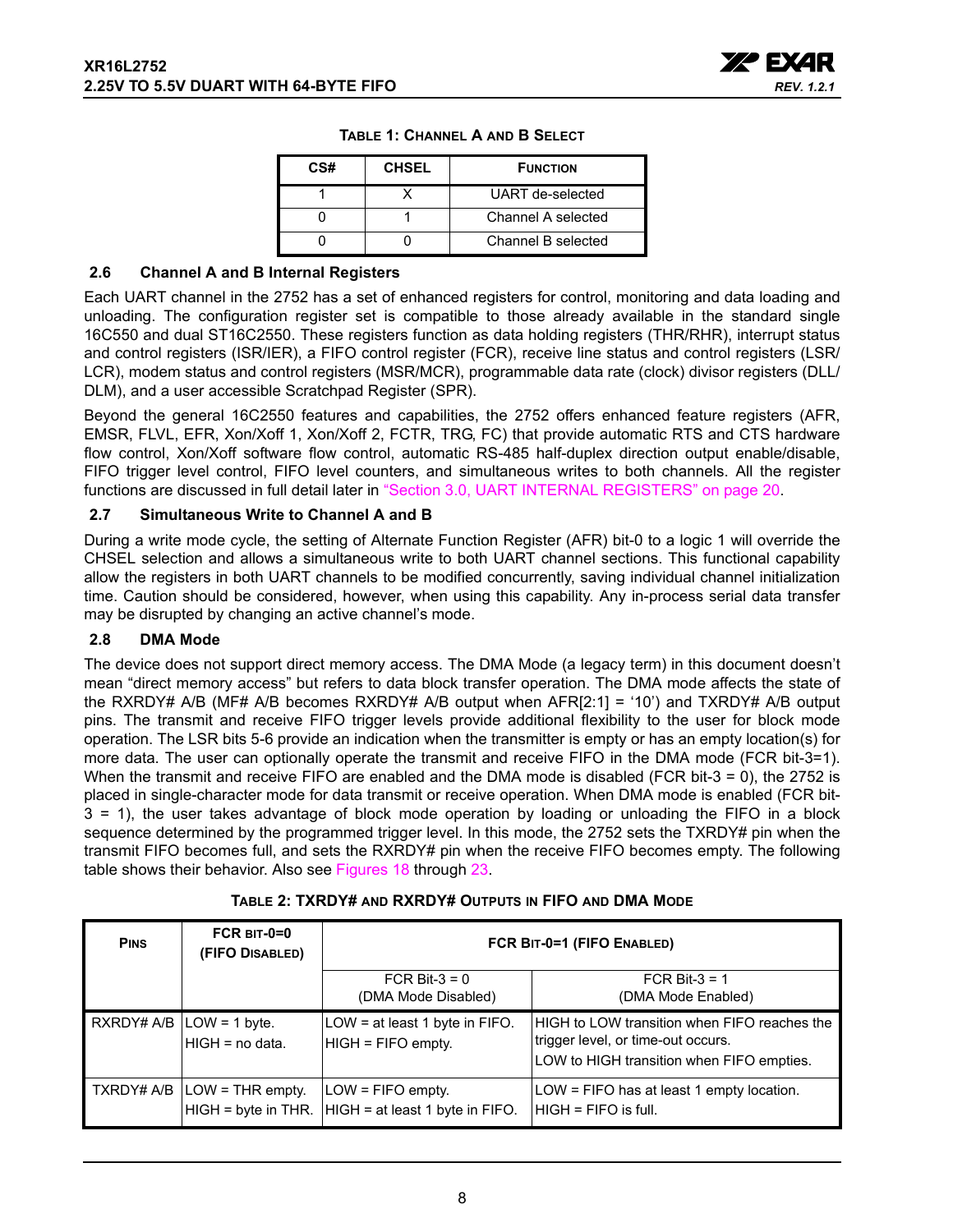

## <span id="page-8-3"></span>**2.9 INTA and INTB Outputs**

The INTA and INTB interrupt output changes according to the operating mode and enhanced features setup. [Table](#page-8-0) 3 [and](#page-8-1) 4 summarize the operating behavior for the transmitter and receiver. Also see Figures [18](#page-42-0) through [23.](#page-44-0)

<span id="page-8-0"></span>

|                   | Auto RS485<br>Mode | FCR BIT- $0 = 0$<br>(FIFO DISABLED)             | FCR $BIT-0 = 1$ (FIFO ENABLED)                                                         |
|-------------------|--------------------|-------------------------------------------------|----------------------------------------------------------------------------------------|
| <b>INTA/B Pin</b> | NO.                | $LOW = a$ byte in THR<br>$HIGH = THR$ empty     | LOW = FIFO above trigger level<br>HIGH = FIFO below trigger level or FIFO empty        |
| <b>INTA/B Pin</b> | <b>YES</b>         | LOW = a byte in THR<br>HIGH = transmitter empty | LOW = FIFO above trigger level<br>HIGH = FIFO below trigger level or transmitter empty |

#### **TABLE 3: INTA AND INTB PINS OPERATION FOR TRANSMITTER**

#### **TABLE 4: INTA AND INTB PIN OPERATION FOR RECEIVER**

<span id="page-8-1"></span>

|            | FCR BIT- $0 = 0$<br>(FIFO DISABLED) | FCR BIT-0 = 1<br>(FIFO ENABLED)                                   |
|------------|-------------------------------------|-------------------------------------------------------------------|
| INTA/B Pin | LOW = no data<br>$HIGH = 1 byte$    | LOW = FIFO below trigger level<br>HIGH = FIFO above trigger level |

## <span id="page-8-4"></span>**2.10 Crystal Oscillator or External Clock Input**

The 2752 includes an on-chip oscillator (XTAL1 and XTAL2) to produce a clock for both UART sections in the device. The CPU data bus does not require this clock for bus operation. The crystal oscillator provides a system clock to the Baud Rate Generators (BRG) section found in each of the UART. XTAL1 is the input to the oscillator or external clock buffer input with XTAL2 pin being the output. For programming details, see "Programmable Baud Rate Generator."

#### <span id="page-8-2"></span>**FIGURE 4. TYPICAL OSCILLATOR CONNECTIONS**

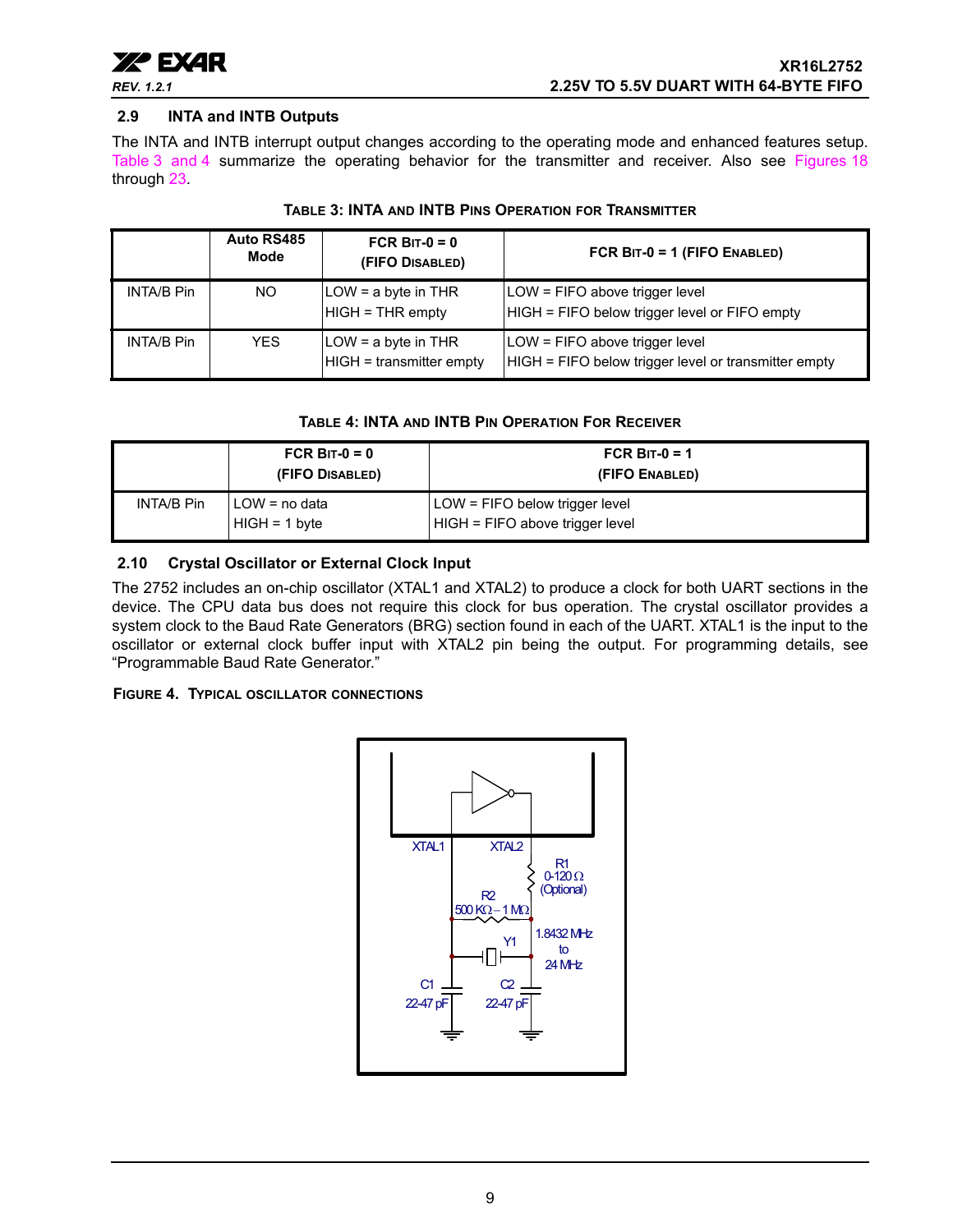## **XR16L2752 2.25V TO 5.5V DUART WITH 64-BYTE FIFO**



The on-chip oscillator is designed to use an industry standard microprocessor crystal (parallel resonant, fundamental frequency with 10-22 pF capacitance load, ESR of 20-120 ohms and 100ppm frequency tolerance) connected externally between the XTAL1 and XTAL2 pins (see [Figure](#page-8-2) 4). The programmable Baud Rate Generator is capable of operating with a crystal oscillator frequency of up to 24 MHz. However, with an external clock input on XTAL1 pin and a 2K ohms pull-up resistor on XTAL2 pin (as shown in [Figure](#page-9-0) 5) it can extend its operation up to 50 MHz (6.25 Mbps serial data rate) and 5V with an 8X sampling rate.



<span id="page-9-0"></span>**FIGURE 5. EXTERNAL CLOCK CONNECTION FOR EXTENDED DATA RATE**

For further reading on the oscillator circuit please see the Application Note DAN108 on the EXAR web site at [http://www.exar.com.](http://exar.com)

## <span id="page-9-1"></span>**2.11 Programmable Baud Rate Generator**

Each UART has its own Baud Rate Generator (BRG) with a prescaler. The prescaler is controlled by a software bit in the MCR register. The MCR register bit-7 sets the prescaler to divide the input crystal or external clock by 1 or 4. The clock output of the prescaler goes to the BRG. The BRG further divides this clock by a programmable divisor between 1 and  $(2^{16} - 1)$  to obtain a 16X sampling rate clock of the serial data rate. The sampling rate clock is used by the transmitter for data bit shifting and receiver for data sampling. The BRG divisor defaults to the maximum baud rate ( $DLL = 0x01$  and  $DLM = 0x00$ ) upon power up.



#### <span id="page-9-2"></span>**FIGURE 6. BAUD RATE GENERATOR AND PRESCALER**

Programming the Baud Rate Generator Registers DLM and DLL provides the capability of selecting the operating data rate. [Table](#page-10-0) 5 shows the standard data rates available with a 14.7456 MHz crystal or external clock at 16X sampling rate clock rate. A 16X sampling clock is typically used. However, user can select the 8X sampling clock rate mode (EMSR bit-7=0) to double the operating data rate. When using a non-standard data rate crystal or external clock, the divisor value can be calculated for DLL/DLM with the following equation.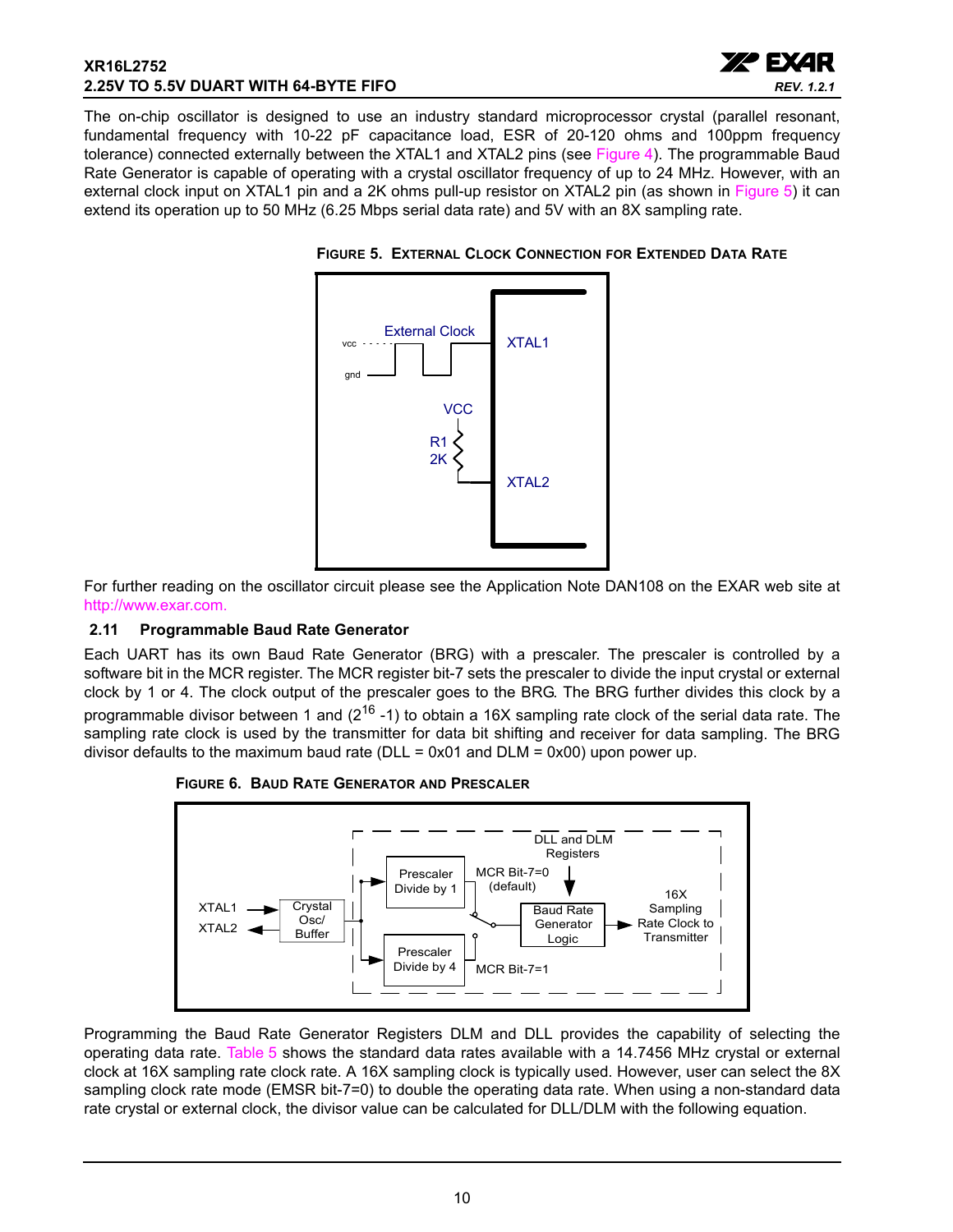divisor (decimal) = (XTAL1 clock frequency / prescaler) / (serial data rate x 16), with 16XMode [EMSR bit-7] = 1 divisor (decimal) = (XTAL1 clock frequency / prescaler) / (serial data rate x 8), with 16XMode [EMSR bit-7] = 0

<span id="page-10-0"></span>

| <b>OUTPUT Data Rate</b><br>$MCR$ Bit-7=1 | <b>OUTPUT Data Rate</b><br><b>MCR Bit-7=0</b><br>(DEFAULT) | <b>Clock (Decimal)</b> | DIVISOR FOR 16x   DIVISOR FOR 16x<br>Clock (HEX) | <b>DLM</b><br><b>PROGRAM</b><br>VALUE (HEX) | <b>DLL</b><br><b>PROGRAM</b><br>VALUE (HEX) | <b>DATA RATE</b><br>ERROR (%) |
|------------------------------------------|------------------------------------------------------------|------------------------|--------------------------------------------------|---------------------------------------------|---------------------------------------------|-------------------------------|
| 100                                      | 400                                                        | 2304                   | 900                                              | 09                                          | 00                                          | $\mathbf 0$                   |
| 600                                      | 2400                                                       | 384                    | 180                                              | 01                                          | 80                                          | $\mathbf 0$                   |
| 1200                                     | 4800                                                       | 192                    | CO                                               | 00                                          | CO                                          | $\mathbf 0$                   |
| 2400                                     | 9600                                                       | 96                     | 60                                               | 00                                          | 60                                          | $\Omega$                      |
| 4800                                     | 19.2k                                                      | 48                     | 30                                               | 00                                          | 30                                          | $\mathbf 0$                   |
| 9600                                     | 38.4k                                                      | 24                     | 18                                               | 00                                          | 18                                          | $\mathbf{0}$                  |
| 19.2k                                    | 76.8k                                                      | 12                     | 0C                                               | 00                                          | OC                                          | $\mathbf 0$                   |
| 38.4k                                    | 153.6k                                                     | 6                      | 06                                               | 00                                          | 06                                          | $\mathbf{0}$                  |
| 57.6k                                    | 230.4k                                                     | 4                      | 04                                               | 00                                          | 04                                          | $\mathbf 0$                   |
| 115.2k                                   | 460.8k                                                     | $\overline{2}$         | 02                                               | 00                                          | 02                                          | $\mathbf 0$                   |
| 230.4k                                   | 921.6k                                                     | 1                      | 01                                               | 00                                          | 01                                          | $\mathbf 0$                   |

**TABLE 5: TYPICAL DATA RATES WITH A 14.7456 MHZ CRYSTAL OR EXTERNAL CLOCK**

## <span id="page-10-1"></span>**2.12 Transmitter**

The transmitter section comprises of an 8-bit Transmit Shift Register (TSR) and 64 bytes of FIFO which includes a byte-wide Transmit Holding Register (THR). TSR shifts out every data bit with the 16X internal clock. A bit time is 16 clock periods (see EMSR bit-7). The transmitter sends the start-bit followed by the number of data bits, inserts the proper parity-bit if enabled, and adds the stop-bit(s). The status of the FIFO and TSR are reported in the Line Status Register (LSR bit-5 and bit-6).

## <span id="page-10-2"></span>**2.12.1 Transmit Holding Register (THR) - Write Only**

The transmit holding register is an 8-bit register providing a data interface to the host processor. The host writes transmit data byte to the THR to be converted into a serial data stream including start-bit, data bits, parity-bit and stop-bit(s). The least-significant-bit (Bit-0) becomes first data bit to go out. The THR is the input register to the transmit FIFO of 64 bytes when FIFO operation is enabled by FCR bit-0. Every time a write operation is made to the THR, the FIFO data pointer is automatically bumped to the next sequential data location.

## <span id="page-10-3"></span>**2.12.2 Transmitter Operation in non-FIFO Mode**

The host loads transmit data to THR one character at a time. The THR empty flag (LSR bit-5) is set when the data byte is transferred to TSR. THR flag can generate a transmit empty interrupt (ISR bit-1) when it is enabled by IER bit-1. The TSR flag (LSR bit-6) is set when TSR becomes completely empty.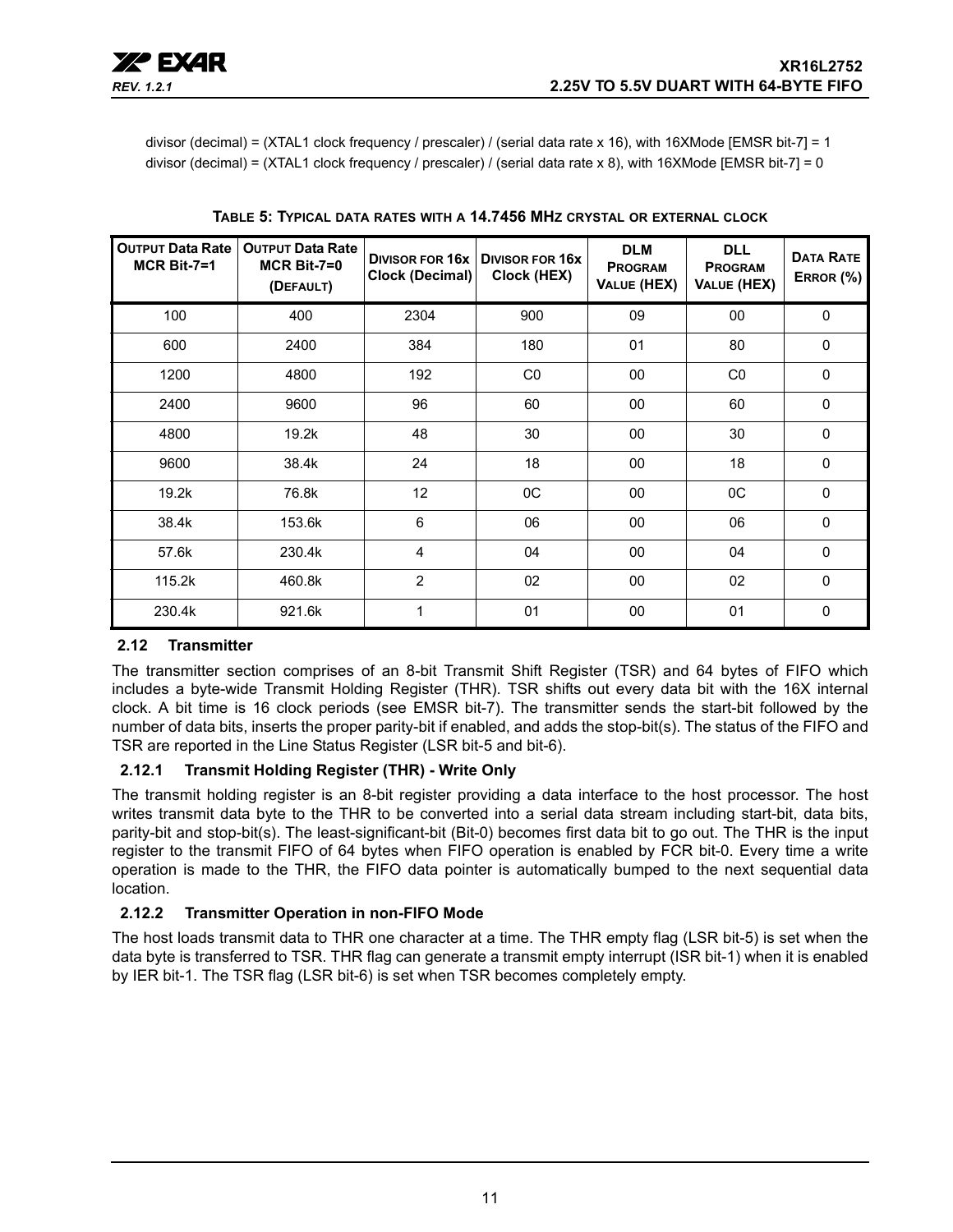

<span id="page-11-1"></span>



#### <span id="page-11-2"></span>**2.12.3 Transmitter Operation in FIFO Mode**

The host may fill the transmit FIFO with up to 64 bytes of transmit data. The THR empty flag (LSR bit-5) is set whenever the FIFO is empty. The THR empty flag can generate a transmit empty interrupt (ISR bit-1) when the amount of data in the FIFO falls below its programmed trigger level. The transmit empty interrupt is enabled by IER bit-1. The TSR flag (LSR bit-6) is set when TSR/FIFO becomes empty.

<span id="page-11-3"></span>



## <span id="page-11-0"></span>**2.13 Receiver**

The receiver section contains an 8-bit Receive Shift Register (RSR) and 64 bytes of FIFO which includes a byte-wide Receive Holding Register (RHR). The RSR uses the 16X for timing. It verifies and validates every bit on the incoming character in the middle of each data bit. On the falling edge of a start or false start bit, an internal receiver counter starts counting at the 16X. After 8 clocks the start bit period should be at the center of the start bit. At this time the start bit is sampled and if it is still a logic 0 it is validated. Evaluating the start bit in this manner prevents the receiver from assembling a false character. The rest of the data bits and stop bits are sampled and validated in this same manner to prevent false framing. If there were any error(s), they are reported in the LSR register bits 2-4. Upon unloading the receive data byte from RHR, the receive FIFO pointer is bumped and the error tags are immediately updated to reflect the status of the data byte in RHR register. RHR can generate a receive data ready interrupt upon receiving a character or delay until it reaches the FIFO trigger level. Furthermore, data delivery to the host is guaranteed by a receive data ready time-out interrupt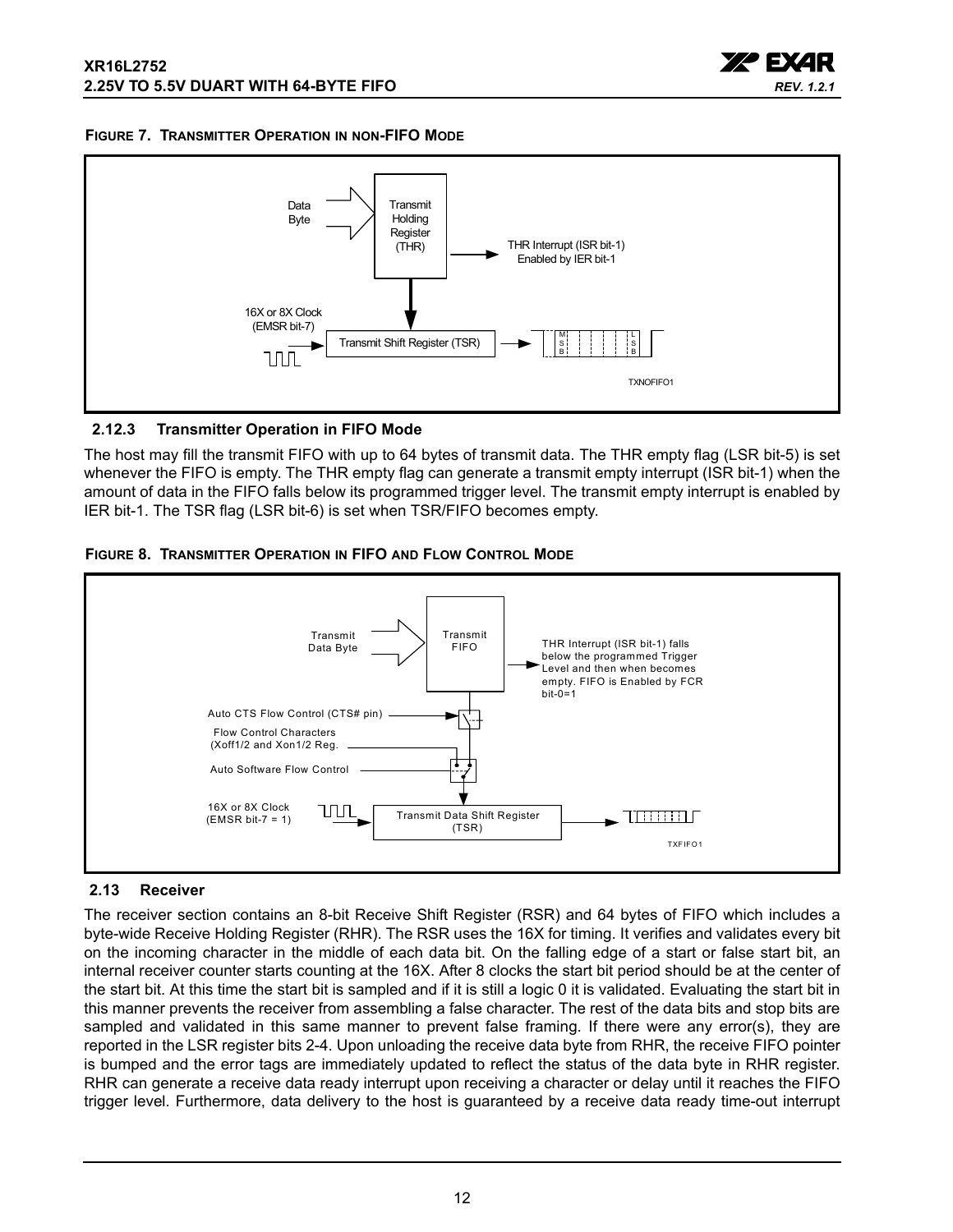

when data is not received for 4 word lengths as defined by LCR[1,0] plus 12 bits time. This is equivalent to 3.7-4.6 character times. The RHR interrupt is enabled by IER bit-0.

## <span id="page-12-1"></span>**2.13.1 Receive Holding Register (RHR) - Read-Only**

The Receive Holding Register is an 8-bit register that holds a receive data byte from the Receive Shift Register. It provides the receive data interface to the host processor. The RHR register is part of the receive FIFO of 64 bytes by 11-bits wide, the 3 extra bits are for the 3 error tags to be reported in LSR register. When the FIFO is enabled by FCR bit-0, the RHR contains the first data character received by the FIFO. After the RHR is read, the next character byte is loaded into the RHR and the errors associated with the current data byte are immediately updated in the LSR bits 2-4.

<span id="page-12-2"></span>



<span id="page-12-0"></span>**FIGURE 10. RECEIVER OPERATION IN FIFO AND AUTO RTS FLOW CONTROL MODE**



*NOTE: Table-B selected as Trigger Table for [Figure](#page-12-0) 10 [\(Table](#page-26-0) 10).*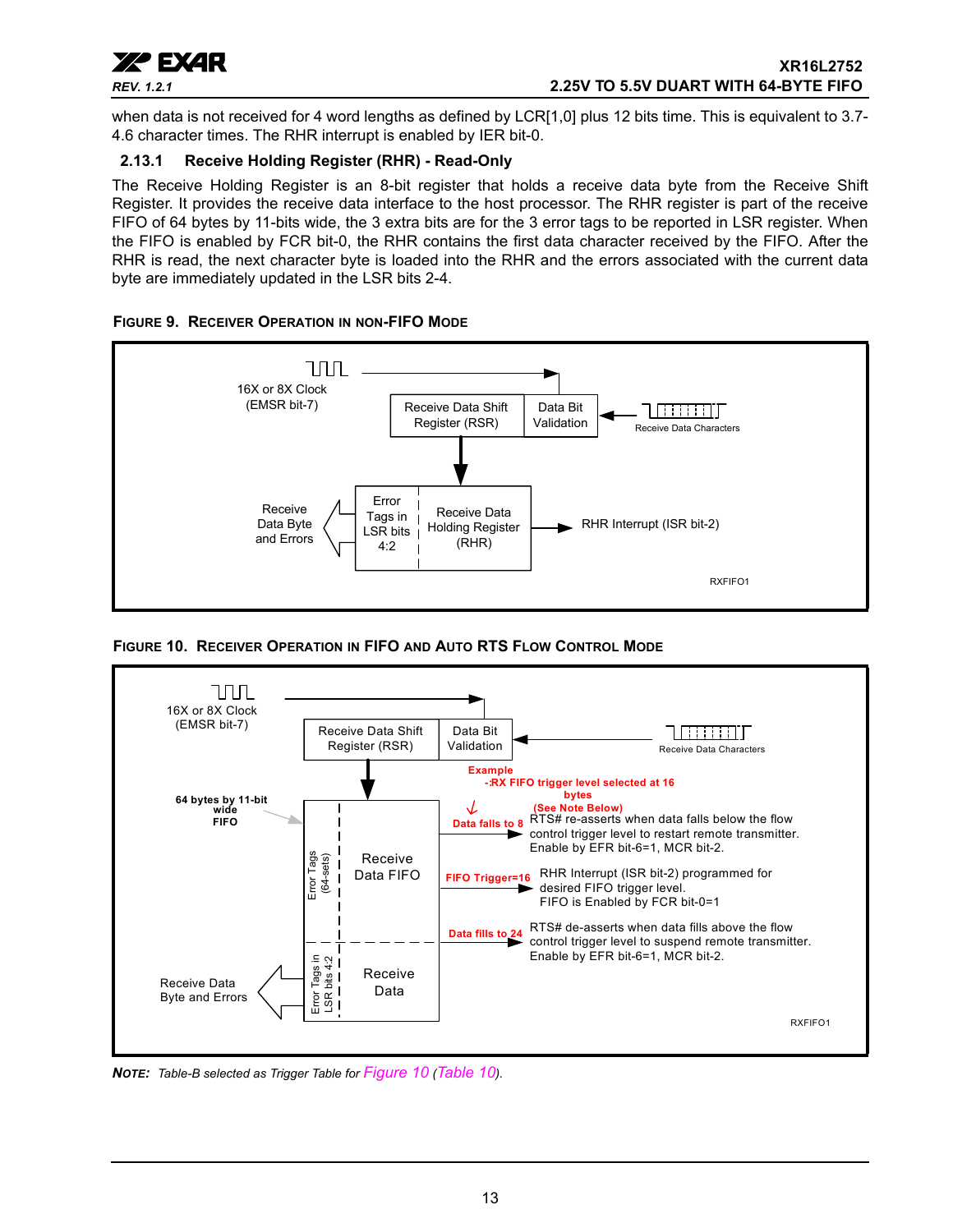

## <span id="page-13-0"></span>**2.14 Auto RTS (Hardware) Flow Control**

Automatic RTS hardware flow control is used to prevent data overrun to the local receiver FIFO. The RTS# output is used to request remote unit to suspend/resume data transmission. The auto RTS flow control features is enabled to fit specific application requirement (see [Figure](#page-14-0) 11):

- Enable auto RTS flow control using EFR bit-6.
- The auto RTS function must be started by asserting RTS# output pin (MCR bit-1 to logic 1 after it is enabled).

If using the Auto RTS interrupt:

• Enable RTS interrupt through IER bit-6 (after setting EFR bit-4). The UART issues an interrupt when the RTS# pin makes a transition from low to high: ISR bit-5 will be set to logic 1.

## <span id="page-13-1"></span>**2.15 Auto RTS Hysteresis**

The 2752 has a new feature that provides flow control trigger hysteresis while maintaining compatibility with the XR16C850, ST16C650A and ST16C550 family of UARTs. With the Auto RTS function enabled, an interrupt is generated when the receive FIFO reaches the programmed RX trigger level. The RTS# pin will not be forced HIGH (RTS off), until the receive FIFO reaches the upper limit of the hysteresis level. The RTS# pin will return LOW after the RX FIFO is unloaded to the lower limit of the hysteresis level. Under the above described conditions, the 2752 will continue to accept data until the receive FIFO gets full. The Auto RTS function is initiated when the RTS# output pin is asserted LOW (RTS On). [Table](#page-32-0) 13 shows the complete details for the Auto RTS# Hysteresis levels. Please note that this table is for programmable trigger levels only (Table D). The hysteresis values for Tables A-C are the next higher and next lower trigger levels in Tables A-C.

## <span id="page-13-2"></span>**2.16 Auto CTS Flow Control**

Automatic CTS flow control is used to prevent data overrun to the remote receiver FIFO. The CTS# input is monitored to suspend/restart the local transmitter. The auto CTS flow control feature is selected to fit specific application requirement (see [Figure](#page-14-0) 11):

• Enable auto CTS flow control using EFR bit-7.

If using the Auto CTS interrupt:

• Enable CTS interrupt through IER bit-7 (after setting EFR bit-4). The UART issues an interrupt when the CTS# pin is de-asserted (HIGH): ISR bit-5 will be set to 1, and UART will suspend transmission as soon as the stop bit of the character in process is shifted out. Transmission is resumed after the CTS# input is reasserted (LOW), indicating more data may be sent.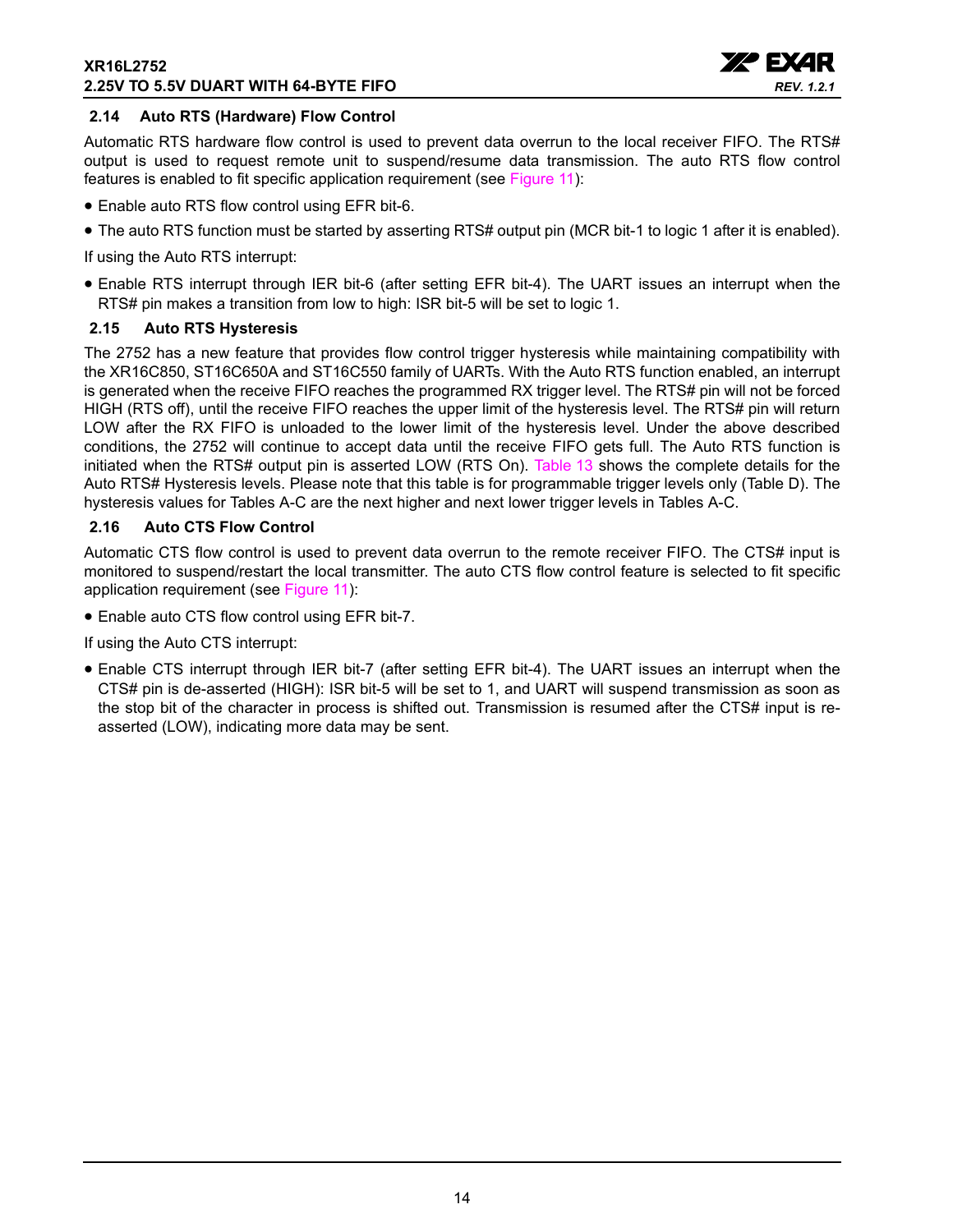

#### <span id="page-14-0"></span>**FIGURE 11. AUTO RTS AND CTS FLOW CONTROL OPERATION**

*(4). When RXA data fills up to its receive FIFO trigger level, UARTA activates its RXA data ready interrupt (5) and continues to receive and put data into its FIFO. If interrupt service latency is long and data is not being unloaded, UARTA monitors its receive data fill level to match the upper threshold of RTS delay and de-assert RTSA# (6). CTSB# follows (7) and request UARTB transmitter to suspend data transfer. UARTB stops or finishes sending the data bits in its transmit shift register (8). When receive FIFO data in UARTA is unloaded to match the lower threshold of RTS delay (9), UARTA re-asserts RTSA# (10), CTSB# recognizes the change (11) and restarts its transmitter and data flow again until next receive FIFO trigger (12). This same event applies to the reverse direction when UARTA sends data to UARTB with RTSB# and CTSA# controlling the data flow.*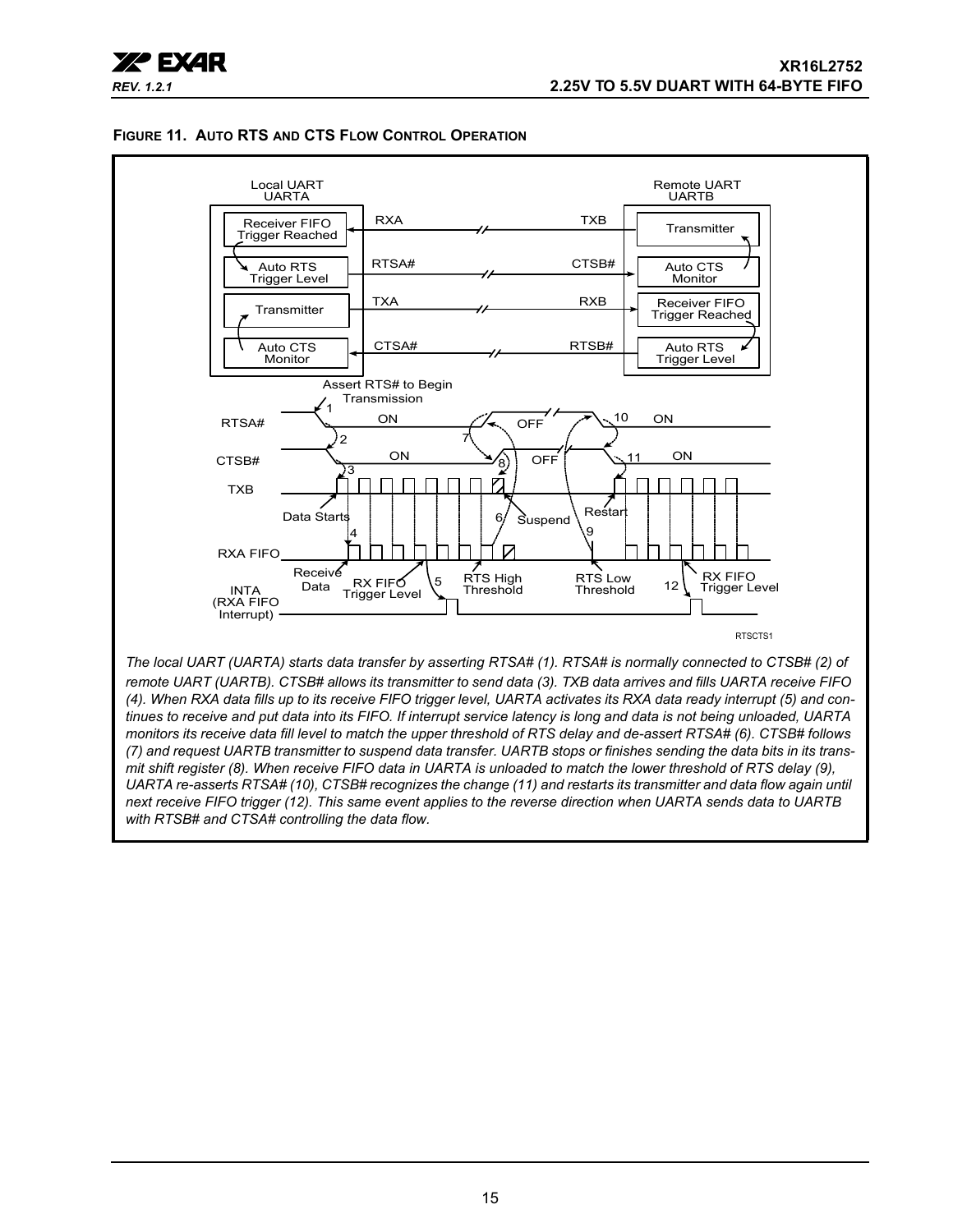

## <span id="page-15-1"></span>**2.17 Auto Xon/Xoff (Software) Flow Control**

When software flow control is enabled ([See Table](#page-35-0) 15), the 2752 compares one or two sequential receive data characters with the programmed Xon or Xoff-1,2 character value(s). If receive character(s) (RX) match the programmed values, the 2752 will halt transmission (TX) as soon as the current character has completed transmission. When a match occurs, the Xoff (if enabled via IER bit-5) flag will be set and the interrupt output pin will be activated. Following a suspension due to a match of the Xoff character, the 2752 will monitor the receive data stream for a match to the Xon-1,2 character. If a match is found, the 2752 will resume operation and clear the flags (ISR bit-4).

Reset initially sets the contents of the Xon/Xoff 8-bit flow control registers to a logic 0. Following reset the user can write any Xon/Xoff value desired for software flow control. Different conditions can be set to detect Xon/ Xoff characters ([See Table](#page-35-0) 15) and suspend/resume transmissions. When double 8-bit Xon/Xoff characters are selected, the 2752 compares two consecutive receive characters with two software flow control 8-bit values (Xon1, Xon2, Xoff1, Xoff2) and controls TX transmissions accordingly. Under the above described flow control mechanisms, flow control characters are not placed (stacked) in the user accessible RX data buffer or FIFO.

In the event that the receive buffer is overfilling and flow control needs to be executed, the 2752 automatically sends an Xoff message (when enabled) via the serial TX output to the remote modem. The 2752 sends the Xoff-1,2 characters two-character-times (= time taken to send two characters at the programmed baud rate) after the receive FIFO crosses the programmed trigger level (for all trigger tables A-D). To clear this condition, the 2752 will transmit the programmed Xon-1,2 characters as soon as receive FIFO is less than one trigger level below the programmed trigger level (for Trigger Tables A, B, and C) or when receive FIFO is less than the trigger level minus the hysteresis value (for Trigger Table D). This hysteresis value is the same as the Auto RTS Hysteresis value in [Table](#page-32-0) 13. [Table](#page-15-0) 6 below explains this when Trigger Table-B (See [Table](#page-26-0) 10) is selected.

<span id="page-15-0"></span>

| <b>RX TRIGGER LEVEL</b> | <b>INT PIN ACTIVATION</b> | <b>XOFF CHARACTER(S) SENT</b><br>(CHARACTERS IN RX FIFO) | <b>XON CHARACTER(S) SENT</b><br>(CHARACTERS IN RX FIFO) |
|-------------------------|---------------------------|----------------------------------------------------------|---------------------------------------------------------|
|                         |                           | R*                                                       |                                                         |
| 16                      | 16                        | 16*                                                      |                                                         |
| 24                      |                           | 24*                                                      |                                                         |
| 28                      | 28                        | 28*                                                      |                                                         |

**TABLE 6: AUTO XON/XOFF (SOFTWARE) FLOW CONTROL**

\* *After the trigger level is reached, an xoff character is sent after a short span of time (= time required to send 2* characters); for example, after 2.083ms has elapsed for 9600 baud and 10-bit word length setting.

#### <span id="page-15-2"></span>**2.18 Special Character Detect**

A special character detect feature is provided to detect an 8-bit character when bit-5 is set in the Enhanced Feature Register (EFR). When this character (Xoff2) is detected, it will be placed in the FIFO along with normal incoming RX data.

The 2752 compares each incoming receive character with Xoff-2 data. If a match exists, the received data will be transferred to FIFO and ISR bit-4 will be set to indicate detection of special character. Although the Internal Register Table shows Xon, Xoff Registers with eight bits of character information, the actual number of bits is dependent on the programmed word length. Line Control Register (LCR) bits 0-1 defines the number of character bits, i.e., either 5 bits, 6 bits, 7 bits, or 8 bits. The word length selected by LCR bits 0-1 also determines the number of bits that will be used for the special character comparison. Bit-0 in the Xon, Xoff Registers corresponds with the LSB bit for the receive character.

## <span id="page-15-3"></span>**2.19 Auto RS485 Half-duplex Control**

The auto RS485 half-duplex direction control changes the behavior of the transmitter when enabled by FCTR bit-3. By default, it de-asserts RTS# (HIGH) output following the last stop bit of the last character that has been transmitted. This helps in turning around the transceiver to receive the remote station's response. When the host is ready to transmit next polling data packet again, it only has to load data bytes to the transmit FIFO. The transmitter automatically re-asserts RTS# (LOW) output prior to sending the data. The RS485 half-duplex direction control output can be inverted by enabling EMSR bit-3.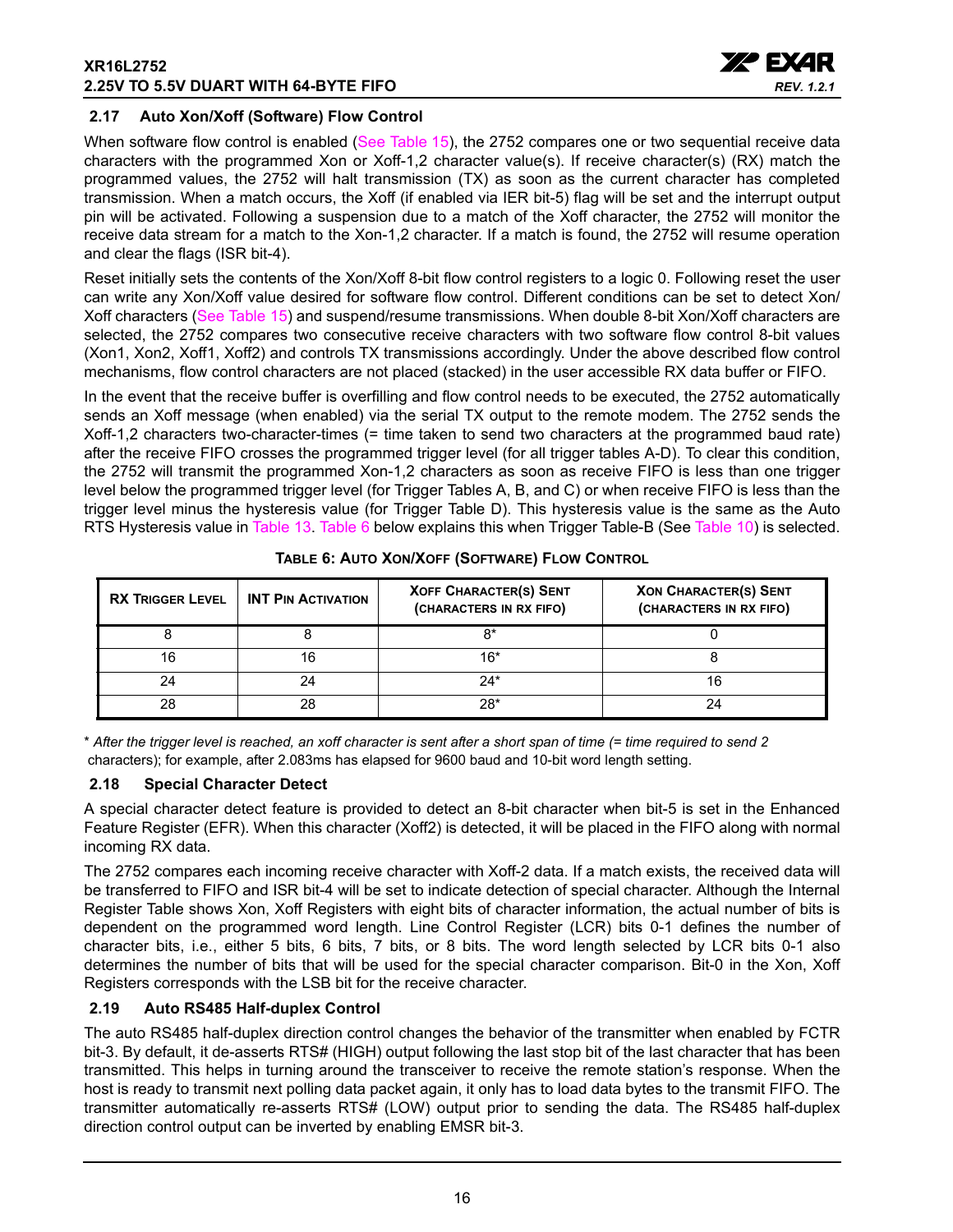

### <span id="page-16-1"></span>**2.20 Infrared Mode**

The 2752 UART includes the infrared encoder and decoder compatible to the IrDA (Infrared Data Association) version 1.0. The IrDA 1.0 standard that stipulates the infrared encoder sends out a 3/16 of a bit wide HIGHpulse for each "0" bit in the transmit data stream. This signal encoding reduces the on-time of the infrared LED, hence reduces the power consumption. See [Figure](#page-16-0) 12 below.

The infrared encoder and decoder are enabled by setting MCR register bit-6 to a '1'. When the infrared feature is enabled, the transmit data output, TX, idles at logic zero level. Likewise, the RX input assumes an idle level of logic zero from a reset and power up, see [Figure](#page-16-0) 12.

Typically, the wireless infrared decoder receives the input pulse from the infrared sensing diode on the RX pin. Each time it senses a light pulse, it returns a logic 1 to the data bit stream. However, this is not true with some infrared modules on the market which indicate a logic 0 by a light pulse. So the 2752 has a provision to invert the input polarity to accommodate this. In this case user can enable FCTR bit-2 to invert the input signal.



<span id="page-16-0"></span>**FIGURE 12. INFRARED TRANSMIT DATA ENCODING AND RECEIVE DATA DECODING**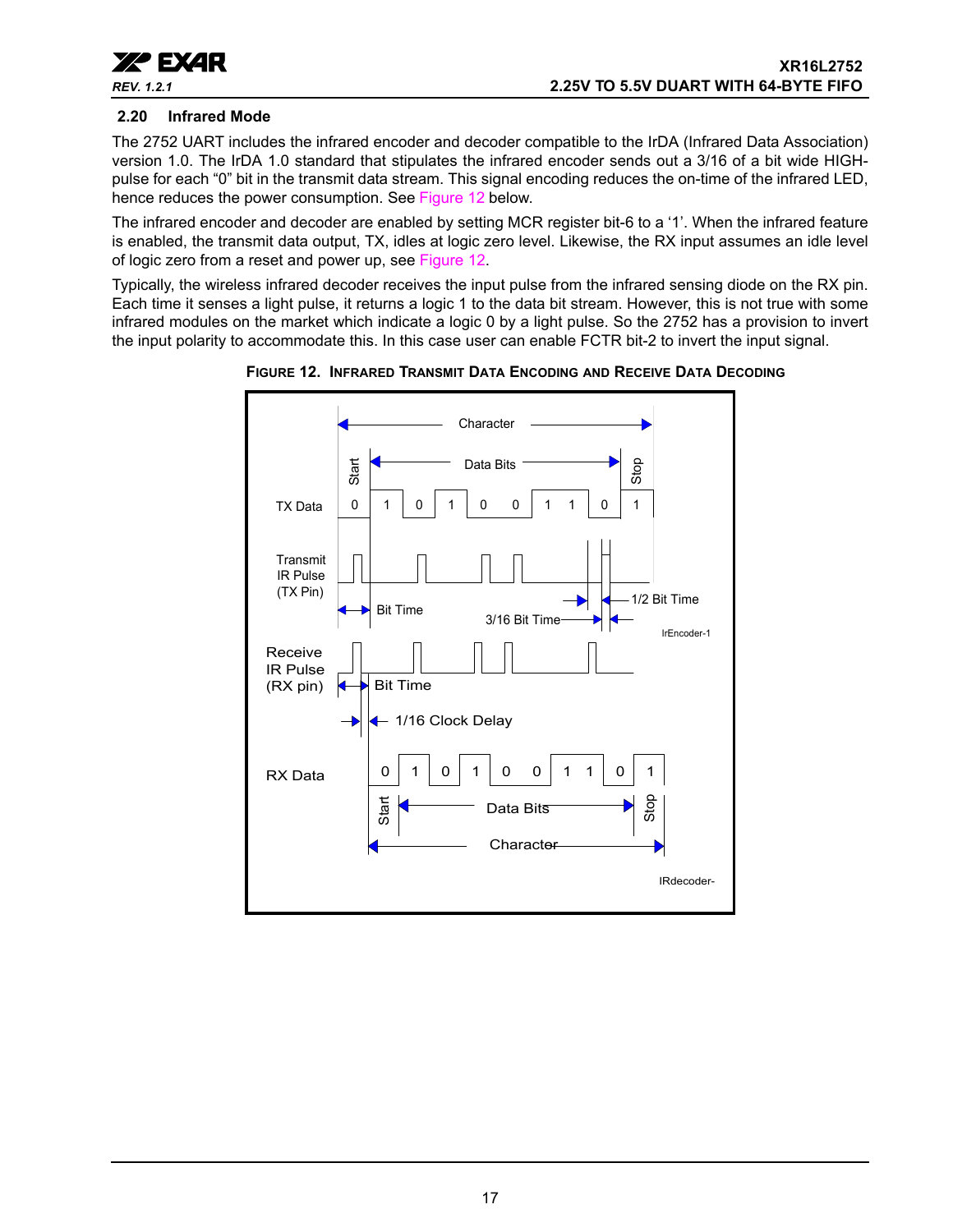#### **XR16L2752 2.25V TO 5.5V DUART WITH 64-BYTE FIFO**



### <span id="page-17-0"></span>**2.21 Sleep Mode with Auto Wake-Up**

The 2752 supports low voltage system designs, hence, a sleep mode is included to reduce its power consumption when the chip is not actively used.

All of these conditions must be satisfied for the 2752 to enter sleep mode:

- $\blacksquare$  no interrupts pending for both channels of the 2752 (ISR bit-0 = 1)
- sleep mode of both channels are enabled (IER bit-4 = 1)
- $\blacksquare$  modem inputs are not toggling (MSR bits 0-3 = 0)
- RX input pins are idling HIGH

The 2752 stops its crystal oscillator to conserve power in the sleep mode. User can check the XTAL2 pin for no clock output as an indication that the device has entered the sleep mode.

The 2752 resumes normal operation by any of the following:

- a receive data start bit transition (HIGH to LOW)
- a data byte is loaded to the transmitter, THR or FIFO
- a change of logic state on any of the modem or general purpose serial inputs: CTS#, DSR#, CD#, RI#

If the 2752 is awakened by any one of the above conditions, it will return to the sleep mode automatically after all interrupting conditions have been serviced and cleared. If the 2752 is awakened by the modem inputs, a read to the MSR is required to reset the modem inputs. In any case, the sleep mode will not be entered while an interrupt is pending from channel A or B. The 2752 will stay in the sleep mode of operation until it is disabled by setting IER bit-4 to a logic 0.

If the address lines, data bus lines, IOW#, IOR#, CSA#, CSB#, and modem input lines remain steady when the 2752 is in sleep mode, the maximum current will be in the microamp range as specified in the DC Electrical Characteristics on [page](#page-38-0) 39. If the input lines are floating or are toggling while the 2752 is in sleep mode, the current can be up to 100 times more. If any of those signals are toggling or floating, then an external buffer would be required to keep the address, data and control lines steady to achieve the low current. As an alternative, please refer to the XR16L2751 with the PowerSave feature that eliminates any unnecessary external buffer.

A word of caution: owing to the starting up delay of the crystal oscillator after waking up from sleep mode, the first few receive characters may be lost. The number of characters lost during the restart also depends on your operating data rate. More characters are lost when operating at higher data rate. Also, it is important to keep RX A/B inputs idling HIGH or "marking" condition during sleep mode to avoid receiving a "break" condition upon the restart. This may occur when the external interface transceivers (RS-232, RS-485 or another type) are also put to sleep mode and cannot maintain the "marking" condition. To avoid this, the designer can use a 47k-100k ohm pull-up resistor on the RXA and RXB pins.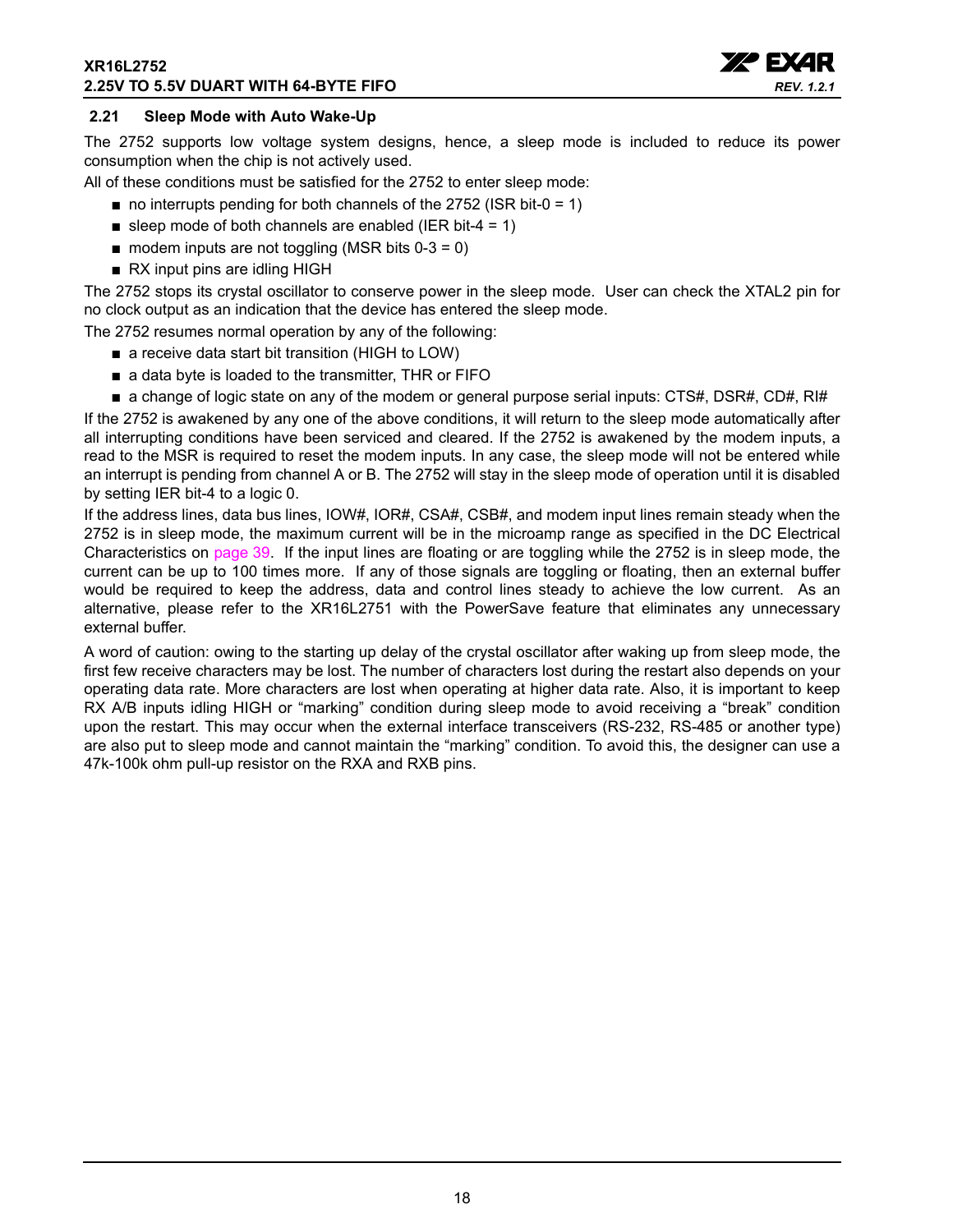

#### <span id="page-18-1"></span>**2.22 Internal Loopback**

The 2752 UART provides an internal loopback capability for system diagnostic purposes. The internal loopback mode is enabled by setting MCR register bit-4 to logic 1. All regular UART functions operate normally. [Figure](#page-18-0) 13 shows how the modem port signals are re-configured. Transmit data from the transmit shift register output is internally routed to the receive shift register input allowing the system to receive the same data that it was sending. The TX pin is held HIGH or mark condition while RTS# and DTR# are de-asserted, and CTS#, DSR# CD# and RI# inputs are ignored. Caution: the RX input must be held HIGH during loopback test else upon exiting the loopback test the UART may detect and report a false "break" signal. Also, Auto RTS/CTS hardware flow control is not supported during internal loopback.



<span id="page-18-0"></span>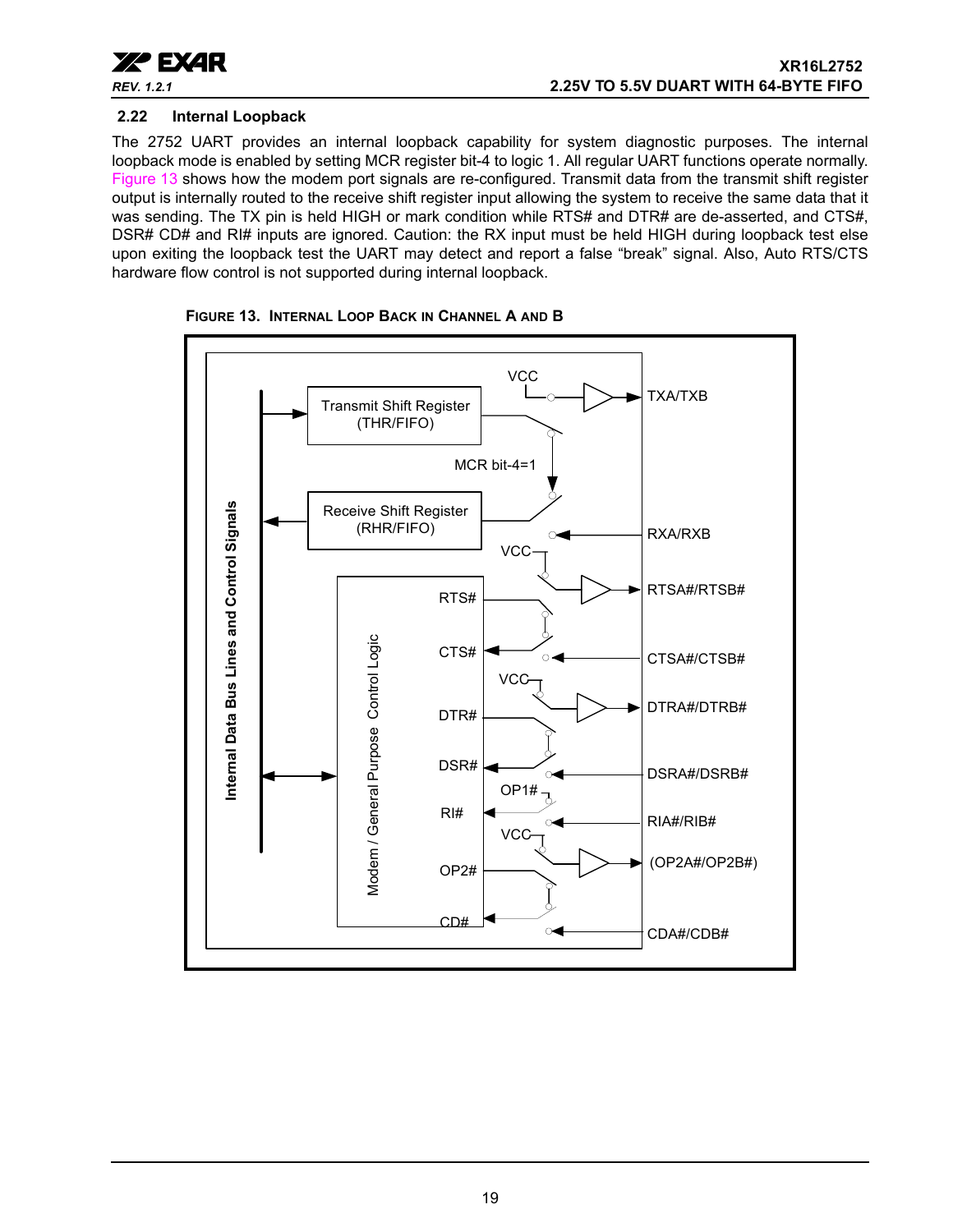

## <span id="page-19-0"></span>**3.0 UART INTERNAL REGISTERS**

Each of the UART channel in the 2752 has its own set of configuration registers selected by address lines A0, A1 and A2 with CS# and CHSEL selecting the channel. The complete register set is shown in [Table](#page-19-1) 7 and [Table](#page-20-0) 8.

<span id="page-19-1"></span>

| <b>ADDRESSES</b><br><b>A2 A1 A0</b> | <b>REGISTER</b>                                                                   | <b>READ/WRITE</b>       | <b>COMMENTS</b>              |  |  |  |  |
|-------------------------------------|-----------------------------------------------------------------------------------|-------------------------|------------------------------|--|--|--|--|
|                                     | <b>16C550 COMPATIBLE REGISTERS</b>                                                |                         |                              |  |  |  |  |
| $0\quad 0$<br>$\mathbf{0}$          | RHR - Receive Holding Register<br>THR - Transmit Holding Register                 | Read-only<br>Write-only | $LCR[7] = 0$                 |  |  |  |  |
| 0 <sub>0</sub><br>0                 | DLL - Div Latch Low Byte                                                          | Read/Write              |                              |  |  |  |  |
| 0 <sub>1</sub><br>0                 | DLM - Div Latch High Byte                                                         | Read/Write              | LCR[7] = 1, LCR $\neq$ 0xBF  |  |  |  |  |
| 0<br>$1\quad0$                      | AFR - Alternate Function Register                                                 | Read/Write              |                              |  |  |  |  |
| $0\quad 0$<br>$\mathbf 0$           | <b>DREV - Device Revision Code</b>                                                | Read-only               | $DLL$ , $DLM = 0x00$ ,       |  |  |  |  |
| 0 <sub>1</sub><br>$\mathbf 0$       | DVID - Device Identification Code                                                 | Read-only               | LCR[7] = 1, LCR $\neq$ 0xBF  |  |  |  |  |
| 0 <sub>1</sub><br>0                 | IER - Interrupt Enable Register                                                   | Read/Write              | $LCR[7] = 0$                 |  |  |  |  |
| $1\quad0$<br>0                      | ISR - Interrupt Status Register<br>FCR - FIFO Control Register                    | Read-only<br>Write-only | $LCR[7] = 0$                 |  |  |  |  |
| 1 <sub>1</sub><br>0                 | LCR - Line Control Register                                                       | Read/Write              |                              |  |  |  |  |
| 0 <sub>0</sub><br>1                 | MCR - Modem Control Register                                                      | Read/Write              |                              |  |  |  |  |
| $\mathbf{1}$<br>0 <sub>1</sub>      | <b>LSR - Line Status Register</b><br>Reserved                                     | Read-only<br>Write-only | $LCR \neq 0xBF$              |  |  |  |  |
| $\mathbf{1}$<br>$1\quad0$           | MSR - Modem Status Register<br>Reserved                                           | Read-only<br>Write-only |                              |  |  |  |  |
| 1 <sub>1</sub><br>$\mathbf{1}$      | SPR - Scratch Pad Register                                                        | Read/Write              | LCR $\neq$ 0xBF, FCTR[6] = 0 |  |  |  |  |
| 1 <sub>1</sub><br>1                 | FLVL - RX/TX FIFO Level Counter Register                                          | Read-only               | LCR $\neq$ 0xBF, FCTR[6] = 1 |  |  |  |  |
| $\mathbf{1}$<br>$1 \quad 1$         | <b>EMSR - Enhanced Mode Select Register</b>                                       | Write-only              |                              |  |  |  |  |
|                                     | <b>ENHANCED REGISTERS</b>                                                         |                         |                              |  |  |  |  |
| $0\quad 0$<br>0                     | TRG - RX/TX FIFO Trigger Level Register<br>FC - RX/TX FIFO Level Counter Register | Write-only<br>Read-only |                              |  |  |  |  |
| $0 \t 0 \t 1$                       | FCTR - Feature Control Register                                                   | Read/Write              |                              |  |  |  |  |
| 1 0<br>0                            | <b>EFR</b> - Enhanced Function Register                                           | Read/Write              |                              |  |  |  |  |
| 0 <sub>0</sub><br>1                 | Xon-1 - Xon Character 1                                                           | Read/Write              | $LCR = 0xBF$                 |  |  |  |  |
| 0 <sub>1</sub><br>$\mathbf{1}$      | Xon-2 - Xon Character 2                                                           | Read/Write              |                              |  |  |  |  |
| $1\quad0$<br>1                      | Xoff-1 - Xoff Character 1                                                         | Read/Write              |                              |  |  |  |  |
| $\mathbf{1}$<br>$1 \quad 1$         | Xoff-2 - Xoff Character 2                                                         | Read/Write              |                              |  |  |  |  |

## **TABLE 7: UART CHANNEL A AND B UART INTERNAL REGISTERS**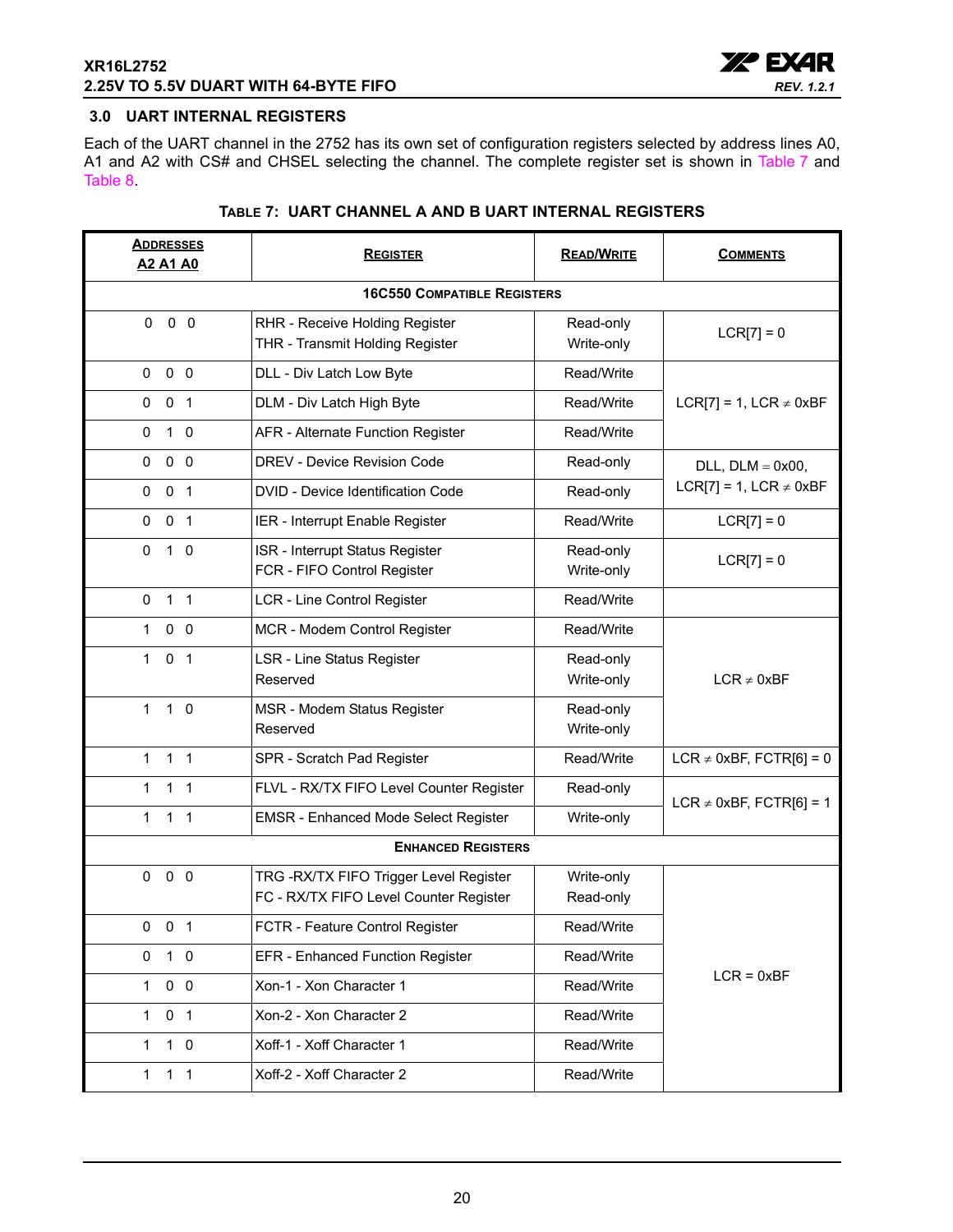| <b>REV. 1.2.1</b> |  |
|-------------------|--|

<span id="page-20-0"></span>.

## **TABLE 8: INTERNAL REGISTERS DESCRIPTION. SHADED BITS ARE ENABLED WHEN EFR BIT-4=1**

| <b>ADDRESS</b><br>A2-A0            | <b>REG</b><br><b>NAME</b> | READ/<br><b>WRITE</b> | <b>BIT-7</b>                         | <b>BIT-6</b>                                       | <b>BIT-5</b>                         | <b>BIT-4</b>                         | <b>BIT-3</b>                                     | <b>BIT-2</b>            | <b>BIT-1</b>                  | <b>BIT-0</b>                  | <b>COMMENT</b>                  |
|------------------------------------|---------------------------|-----------------------|--------------------------------------|----------------------------------------------------|--------------------------------------|--------------------------------------|--------------------------------------------------|-------------------------|-------------------------------|-------------------------------|---------------------------------|
| <b>16C550 Compatible Registers</b> |                           |                       |                                      |                                                    |                                      |                                      |                                                  |                         |                               |                               |                                 |
| 000                                | <b>RHR</b>                | <b>RD</b>             | Bit-7                                | Bit-6                                              | Bit-5                                | Bit-4                                | Bit-3                                            | Bit-2                   | Bit-1                         | Bit-0                         |                                 |
| 000                                | <b>THR</b>                | <b>WR</b>             | Bit-7                                | Bit-6                                              | Bit-5                                | Bit-4                                | Bit-3                                            | Bit-2                   | Bit-1                         | Bit-0                         |                                 |
| 001                                | <b>IER</b>                | RD/WR                 | $0/$                                 | $0/$                                               | $0/$                                 | 0/                                   | Modem                                            | <b>RXLine</b>           | <b>TX</b>                     | <b>RX</b>                     |                                 |
|                                    |                           |                       | CTS Int.<br>Enable                   | RTS Int.<br>Enable                                 | Xoff Int.<br>Enable                  | Sleep<br>Mode<br>Enable              | Stat.<br>Int.<br>Enable                          | Stat.<br>Int.<br>Enable | Empty<br>Int<br>Enable        | Data<br>Int.<br>Enable        |                                 |
| 010                                | <b>ISR</b>                | <b>RD</b>             | <b>FIFOs</b>                         | <b>FIFOs</b>                                       | 0/                                   | 0/                                   | <b>INT</b>                                       | <b>INT</b>              | <b>INT</b>                    | <b>INT</b>                    | $LCR[7] = 0$                    |
|                                    |                           |                       | Enabled                              | Enabled                                            | <b>INT</b><br>Source<br>Bit-5        | <b>INT</b><br>Source<br>Bit-4        | Source<br>Bit-3                                  | Source<br>Bit-2         | Source<br>Bit-1               | Source<br>Bit-0               |                                 |
| 010                                | <b>FCR</b>                | <b>WR</b>             | <b>RXFIFO</b>                        | <b>RXFIFO</b>                                      | $0/$                                 | $0/$                                 | <b>DMA</b>                                       | <b>TX</b>               | RX                            | <b>FIFOs</b>                  |                                 |
|                                    |                           |                       | Trigger                              | Trigger                                            | <b>TXFIFO</b><br>Trigger             | <b>TXFIFO</b><br>Trigger             | Mode<br>Enable                                   | <b>FIFO</b><br>Reset    | <b>FIFO</b><br>Reset          | Enable                        |                                 |
| 011                                | <b>LCR</b>                | RD/WR                 | Divisor<br>Enable                    | Set TX<br>Break                                    | Set Par-<br>ity                      | Even<br>Parity                       | Parity<br>Enable                                 | Stop<br><b>Bits</b>     | Word<br>Length                | Word<br>Length                |                                 |
|                                    |                           |                       |                                      |                                                    |                                      |                                      |                                                  |                         | Bit-1                         | Bit-0                         |                                 |
| 100                                | <b>MCR</b>                | RD/WR                 | $0/$<br><b>BRG</b><br>Pres-<br>caler | $0/$<br>IR Mode<br>ENable                          | $0/$<br><b>XonAny</b>                | Internal<br>Lopback<br>Enable        | OP <sub>2#</sub><br>Output<br>Control            | Rsrvd<br>(OP1#)         | RTS#<br>Output<br>Control     | DTR#<br>Output<br>Control     |                                 |
| 101                                | <b>LSR</b>                | <b>RD</b>             | <b>RXFIFO</b><br>Global<br>Error     | THR &<br><b>TSR</b><br>Empty                       | <b>THR</b><br>Empty                  | <b>RX</b><br><b>Break</b>            | <b>RX</b><br>Fram-<br>ing<br>Error               | RX<br>Parity<br>Error   | RX<br>Over-<br>run<br>Error   | RX<br>Data<br>Ready           | $LCR \neq 0xBF$                 |
| $110$                              | <b>MSR</b>                | <b>RD</b>             | CD#<br>Input                         | RI#<br>Input                                       | DSR#<br>Input                        | CTS#<br>Input                        | Delta<br>CD#                                     | Delta<br>RI#            | Delta<br>DSR#                 | Delta<br>CTS#                 |                                 |
| $111$                              | <b>SPR</b>                | RD/WR                 | Bit-7                                | Bit-6                                              | Bit-5                                | Bit-4                                | Bit-3                                            | Bit-2                   | Bit-1                         | Bit-0                         | $LCR \neq 0xBF$<br>FCTR bit-6=0 |
| 111                                | <b>EMSR</b>               | WR                    | 16X<br>Sam-<br>pling<br>Rate<br>Mode | <b>LSR</b><br>Error<br>Inter-<br>rupt.<br>Imd/Dly# | Auto<br><b>RTS</b><br>Hyst.<br>bit-3 | Auto<br><b>RTS</b><br>Hyst.<br>bit-2 | Auto<br><b>RS485</b><br>Output<br>Inver-<br>sion | Rsrvd                   | Rx/Tx<br><b>FIFO</b><br>Count | Rx/Tx<br><b>FIFO</b><br>Count | $LCR \neq 0xBF$<br>FCTR bit-6=1 |
| $111$                              | <b>FLVL</b>               | <b>RD</b>             | Bit-7                                | Bit-6                                              | Bit-5                                | Bit-4                                | Bit-3                                            | Bit-2                   | Bit-1                         | Bit-0                         |                                 |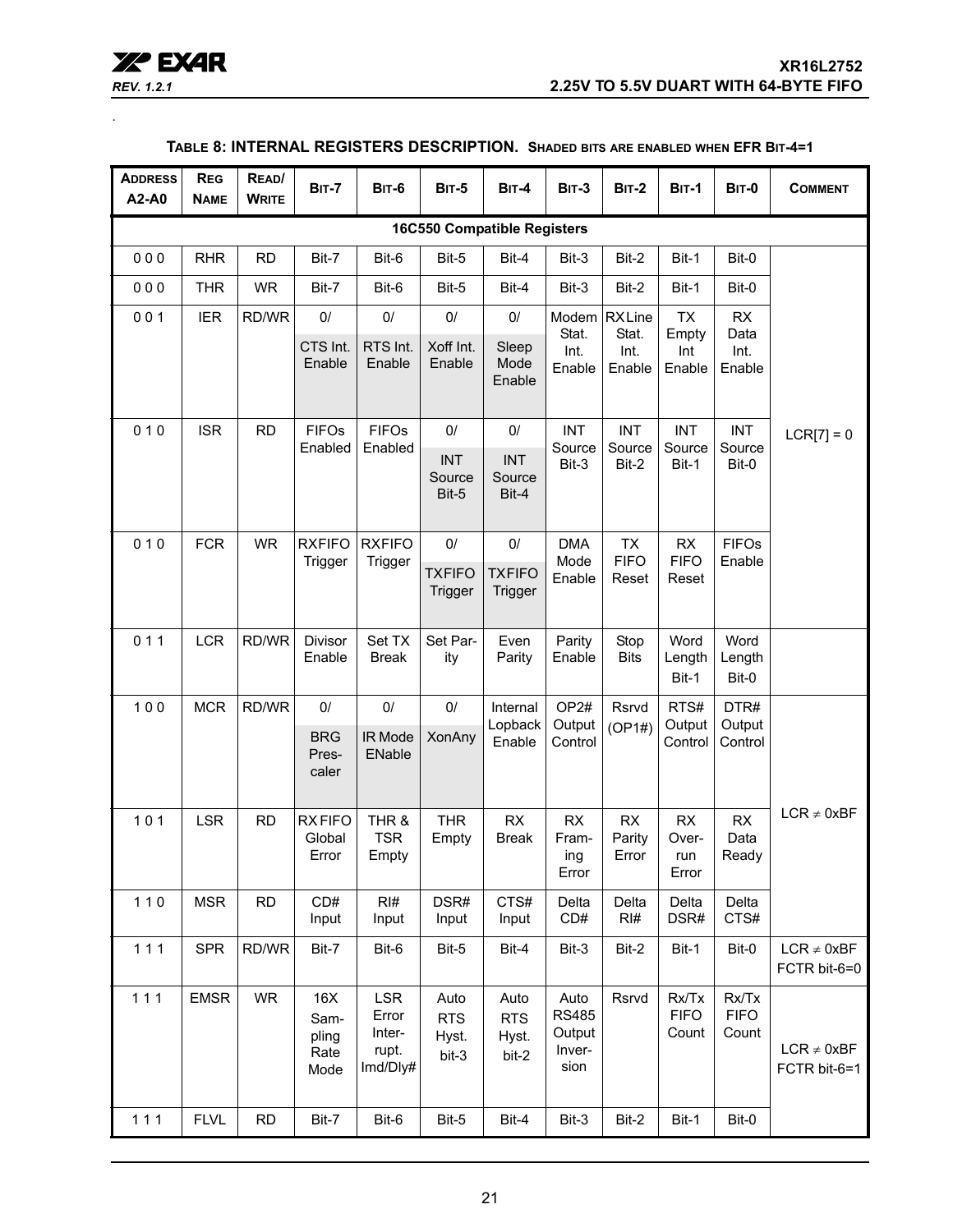## **XR16L2752 2.25V TO 5.5V DUART WITH 64-BYTE FIFO**



## **TABLE 8: INTERNAL REGISTERS DESCRIPTION. SHADED BITS ARE ENABLED WHEN EFR BIT-4=1**

| <b>ADDRESS</b><br>A2-A0 | <b>REG</b><br><b>NAME</b> | READ/<br><b>WRITE</b> | <b>BIT-7</b>                 | <b>BIT-6</b>                 | <b>BIT-5</b>              | $BIT-4$                                                     | <b>BIT-3</b>                                      | <b>BIT-2</b>                           | <b>BIT-1</b>                           | <b>BIT-0</b>                           | <b>COMMENT</b>                  |
|-------------------------|---------------------------|-----------------------|------------------------------|------------------------------|---------------------------|-------------------------------------------------------------|---------------------------------------------------|----------------------------------------|----------------------------------------|----------------------------------------|---------------------------------|
|                         |                           |                       |                              |                              |                           | <b>Baud Rate Generator Divisor</b>                          |                                                   |                                        |                                        |                                        |                                 |
| 000                     | <b>DLL</b>                | RD/WR                 | Bit-7                        | Bit-6                        | Bit-5                     | Bit-4                                                       | Bit-3                                             | Bit-2                                  | Bit-1                                  | Bit-0                                  |                                 |
| 001                     | <b>DLM</b>                | RD/WR                 | Bit-7                        | Bit-6                        | Bit-5                     | Bit-4                                                       | Bit-3                                             | Bit-2                                  | Bit-1                                  | Bit-0                                  | $LCR[7] = 1$<br>$LCR \neq 0xBF$ |
| 010                     | AFR                       | RD/WR                 | Rsvd                         | Rsvd                         | Rsvd                      | Rsvd                                                        | Rsvd                                              | RXRDY#<br>Select                       | Baudout#<br>Select                     | Concur-<br>rent Write                  |                                 |
| 000                     | <b>DREV</b>               | <b>RD</b>             | Bit-7                        | Bit-6                        | Bit-5                     | Bit-4                                                       | Bit-3                                             | Bit-2                                  | Bit-1                                  | Bit-0                                  | $LCR[7] = 1$<br>$LCR \neq 0xBF$ |
| 001                     | <b>DVID</b>               | <b>RD</b>             | $\pmb{0}$                    | $\pmb{0}$                    | $\pmb{0}$                 | $\pmb{0}$                                                   | $\mathbf{1}$                                      | $\mathbf 0$                            | $\mathbf{1}$                           | $\mathbf 0$                            | $DLL=0x00$<br>$DLM=0x00$        |
|                         | <b>Enhanced Registers</b> |                       |                              |                              |                           |                                                             |                                                   |                                        |                                        |                                        |                                 |
| 000                     | <b>TRG</b>                | <b>WR</b>             | Bit-7                        | Bit-6                        | Bit-5                     | Bit-4                                                       | Bit-3                                             | Bit-2                                  | Bit-1                                  | Bit-0                                  |                                 |
| 000                     | <b>FC</b>                 | <b>RD</b>             | Bit-7                        | Bit-6                        | Bit-5                     | Bit-4                                                       | Bit-3                                             | Bit-2                                  | Bit-1                                  | Bit-0                                  |                                 |
| 001                     | <b>FCTR</b>               | RD/WR                 | <b>RX/TX</b><br>Mode         | <b>SCPAD</b><br>Swap         | Trig<br>Table<br>Bit-1    | Trig<br>Table<br>Bit-0                                      | Auto<br><b>RS485</b><br>Direc-<br>tion<br>Control | RX IR<br>Input<br>Inv.                 | Auto<br><b>RTS</b><br>Hyst<br>Bit-1    | Auto<br><b>RTS</b><br>Hyst<br>Bit-0    |                                 |
| 010                     | <b>EFR</b>                | RD/WR                 | Auto<br><b>CTS</b><br>Enable | Auto<br><b>RTS</b><br>Enable | Special<br>Char<br>Select | Enable<br>IER [7:4],<br>ISR [5:4],<br>FCR[5:4],<br>MCR[7:5] | Soft-<br>ware<br>Flow<br>Cntl<br>Bit-3            | Soft-<br>ware<br>Flow<br>Cntl<br>Bit-2 | Soft-<br>ware<br>Flow<br>Cntl<br>Bit-1 | Soft-<br>ware<br>Flow<br>Cntl<br>Bit-0 | LCR=0xBF                        |
| 100                     | XON1                      | RD/WR                 | Bit-7                        | Bit-6                        | Bit-5                     | Bit-4                                                       | Bit-3                                             | Bit-2                                  | Bit-1                                  | Bit-0                                  |                                 |
| 101                     | XON <sub>2</sub>          | RD/WR                 | Bit-7                        | Bit-6                        | Bit-5                     | Bit-4                                                       | Bit-3                                             | Bit-2                                  | Bit-1                                  | Bit-0                                  |                                 |
| $110$                   | XOFF1                     | RD/WR                 | Bit-7                        | Bit-6                        | Bit-5                     | Bit-4                                                       | Bit-3                                             | Bit-2                                  | Bit-1                                  | Bit-0                                  |                                 |
| 111                     |                           | XOFF2 RD/WR           | Bit-7                        | Bit-6                        | Bit-5                     | Bit-4                                                       | Bit-3                                             | Bit-2                                  | Bit-1                                  | Bit-0                                  |                                 |

## <span id="page-21-0"></span>**4.0 INTERNAL REGISTER DESCRIPTIONS**

#### <span id="page-21-1"></span>**4.1 Receive Holding Register (RHR) - Read- Only**

[See "Receiver" on page](#page-11-0) 12.

## <span id="page-21-2"></span>**4.2 Transmit Holding Register (THR) - Write-Only**

[See "Transmitter" on page](#page-10-1) 11.

## <span id="page-21-3"></span>**4.3 Interrupt Enable Register (IER) - Read/Write**

The Interrupt Enable Register (IER) masks the interrupts from receive data ready, transmit empty, line status and modem status registers. These interrupts are reported in the Interrupt Status Register (ISR).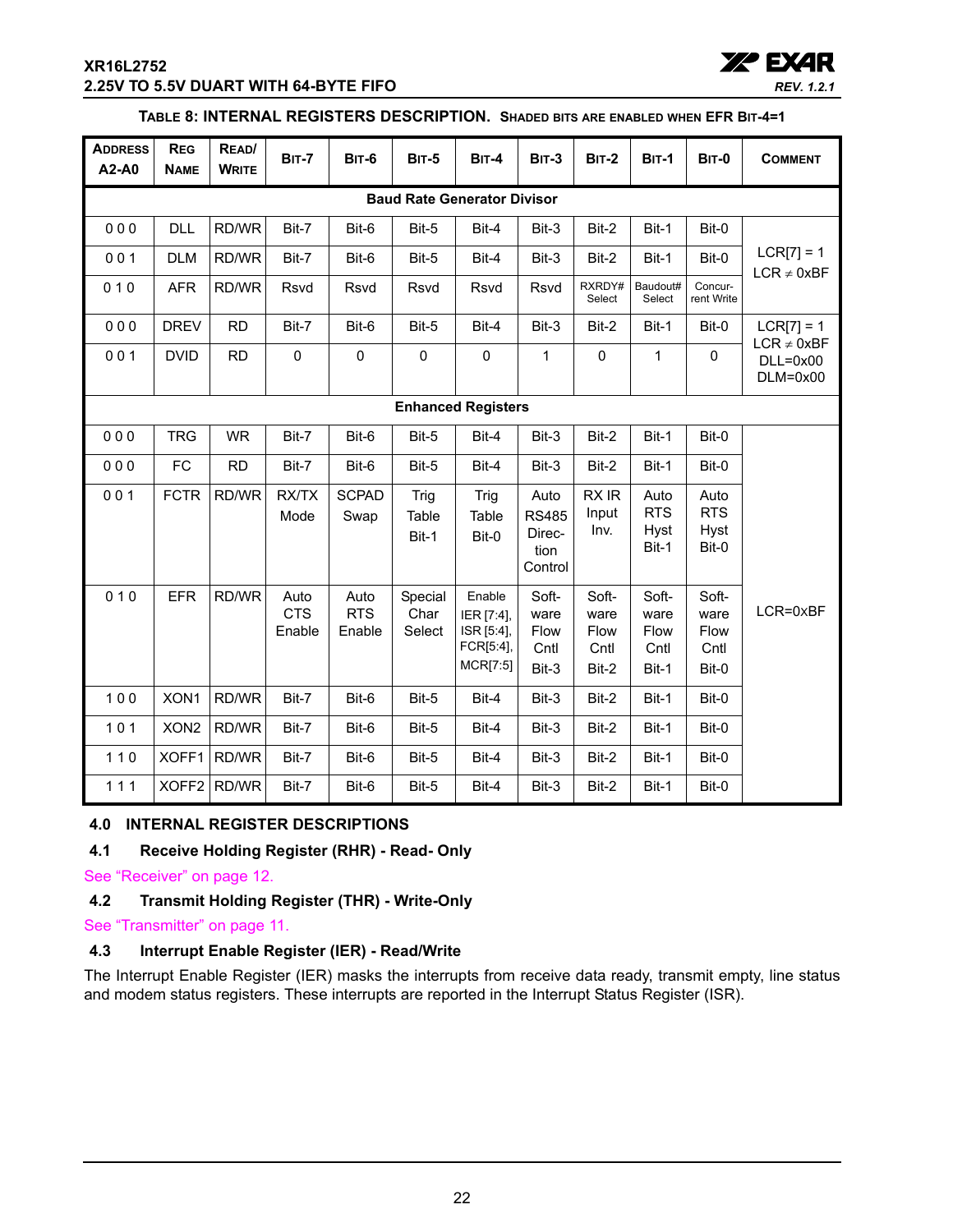

### <span id="page-22-0"></span>**4.3.1 IER versus Receive FIFO Interrupt Mode Operation**

When the receive FIFO (FCR BIT-0 = 1) and receive interrupts (IER BIT-0 = 1) are enabled, the RHR interrupts (see ISR bits 2 and 3) status will reflect the following:

- **A.** The receive data available interrupts are issued to the host when the FIFO has reached the programmed trigger level. It will be cleared when the FIFO drops below the programmed trigger level.
- **B.** FIFO level will be reflected in the ISR register when the FIFO trigger level is reached. Both the ISR register status bit and the interrupt will be cleared when the FIFO drops below the trigger level.
- **C.** The receive data ready bit (LSR BIT-0) is set as soon as a character is transferred from the shift register to the receive FIFO. It is reset when the FIFO is empty.

#### <span id="page-22-1"></span>**4.3.2 IER versus Receive/Transmit FIFO Polled Mode Operation**

When FCR BIT-0 equals a logic 1 for FIFO enable; resetting IER bits 0-3 enables the XR16L2752 in the FIFO polled mode of operation. Since the receiver and transmitter have separate bits in the LSR either or both can be used in the polled mode by selecting respective transmit or receive control bit(s).

- **A.** LSR BIT-0 indicates there is data in RHR or RX FIFO.
- **B.** LSR BIT-1 indicates an overrun error has occurred and that data in the FIFO may not be valid.
- **C.** LSR BIT 2-4 provides the type of receive data errors encountered for the data byte in RHR, if any.
- **D.** LSR BIT-5 indicates THR is empty.
- **E.** LSR BIT-6 indicates when both the transmit FIFO and TSR are empty.
- **F.** LSR BIT-7 indicates a data error in at least one character in the RX FIFO.

#### **IER[0]: RHR Interrupt Enable**

The receive data ready interrupt will be issued when RHR has a data character in the non-FIFO mode or when the receive FIFO has reached the programmed trigger level in the FIFO mode.

- Logic 0 = Disable the receive data ready interrupt (default).
- Logic 1 = Enable the receiver data ready interrupt.

#### **IER[1]: THR Interrupt Enable**

This bit enables the Transmit Ready interrupt which is issued whenever the THR becomes empty in the non-FIFO mode or when data in the FIFO falls below the programmed trigger level in the FIFO mode. If the THR is empty when this bit is enabled, an interrupt will be generated.

- Logic 0 = Disable Transmit Ready interrupt (default).
- Logic 1 = Enable Transmit Ready interrupt.

#### **IER[2]: Receive Line Status Interrupt Enable**

If any of the LSR register bits 1, 2, 3 or 4 is a logic 1, it will generate an interrupt to inform the host controller about the error status of the current data byte in FIFO. LSR bits 1-4 generate an interrupt immediately when the character has been received.

- Logic 0 = Disable the receiver line status interrupt (default).
- Logic 1 = Enable the receiver line status interrupt.

#### **IER[3]: Modem Status Interrupt Enable**

- Logic 0 = Disable the modem status register interrupt (default).
- Logic 1 = Enable the modem status register interrupt.

#### **IER[4]: Sleep Mode Enable (requires EFR bit-4 = 1)**

- Logic 0 = Disable Sleep Mode (default).
- Logic 1 = Enable Sleep Mode. See Sleep Mode section for further details.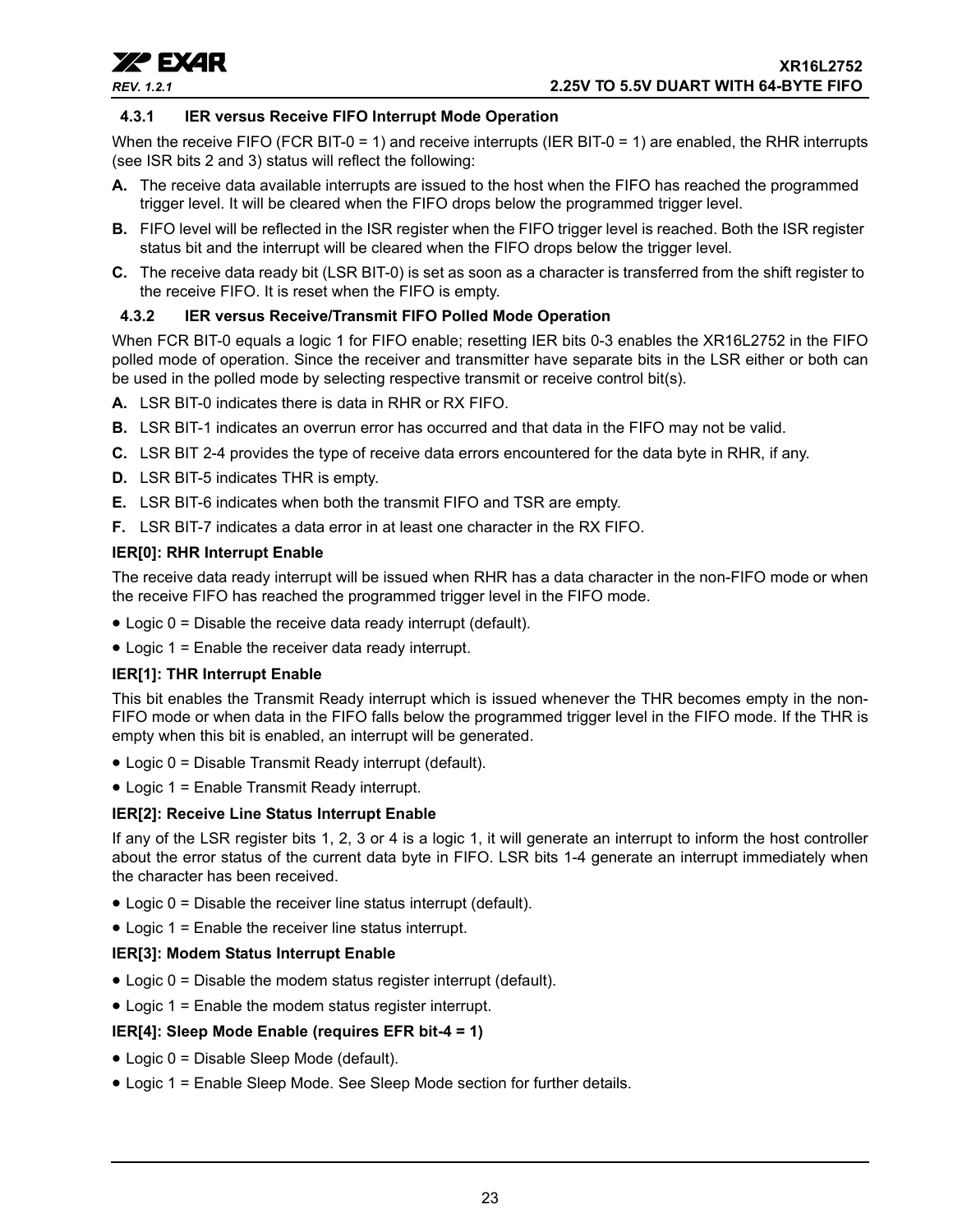

## **IER[5]: Xoff Interrupt Enable (requires EFR bit-4=1)**

- Logic 0 = Disable the software flow control, receive Xoff interrupt. (default)
- Logic 1 = Enable the software flow control, receive Xoff interrupt. See Software Flow Control section for details.

## **IER[6]: RTS# Output Interrupt Enable (requires EFR bit-4=1)**

- Logic 0 = Disable the RTS# interrupt (default).
- Logic 1 = Enable the RTS# interrupt. The UART issues an interrupt when the RTS# pin makes a transition from low to high.

## **IER[7]: CTS# Input Interrupt Enable (requires EFR bit-4=1)**

- Logic 0 = Disable the CTS# interrupt (default).
- Logic 1 = Enable the CTS# interrupt. The UART issues an interrupt when CTS# pin makes a transition from low to high.

## <span id="page-23-0"></span>**4.4 Interrupt Status Register (ISR) - Read-Only**

The UART provides multiple levels of prioritized interrupts to minimize external software interaction. The Interrupt Status Register (ISR) provides the user with six interrupt status bits. Performing a read cycle on the ISR will give the user the current highest pending interrupt level to be serviced, others are queued up to be serviced next. No other interrupts are acknowledged until the pending interrupt is serviced. The Interrupt Source Table, [Table](#page-24-0) 9, shows the data values (bit 0-5) for the interrupt priority levels and the interrupt sources associated with each of these interrupt levels.

## <span id="page-23-1"></span>**4.4.1 Interrupt Generation:**

- LSR is by any of the LSR bits 1, 2, 3 and 4.
- RXRDY is by RX trigger level.
- RXRDY Time-out is by a 4-char plus 12 bits delay timer.
- TXRDY is by TX trigger level or TX FIFO empty (or transmitter empty in auto RS-485 control).
- MSR is by any of the MSR bits 0, 1, 2 and 3.
- Receive Xoff/Special character is by detection of a Xoff or Special character.
- CTS# is when its transmitter toggles the input pin (from LOW to HIGH) during auto CTS flow control.
- RTS# is when its receiver toggles the output pin (from LOW to HIGH) during auto RTS flow control.

## <span id="page-23-2"></span>**4.4.2 Interrupt Clearing:**

- LSR interrupt is cleared by a read to the LSR register.
- RXRDY interrupt is cleared by reading data until FIFO falls below the trigger level.
- RXRDY Time-out interrupt is cleared by reading RHR.
- TXRDY interrupt is cleared by a read to the ISR register or writing to THR.
- MSR interrupt is cleared by a read to the MSR register.
- Xoff interrupt is cleared by a read to ISR or when Xon character(s) is received.
- Special character interrupt is cleared by a read to ISR or after the next character is received.
- RTS# and CTS# flow control interrupts are cleared by a read to the MSR register.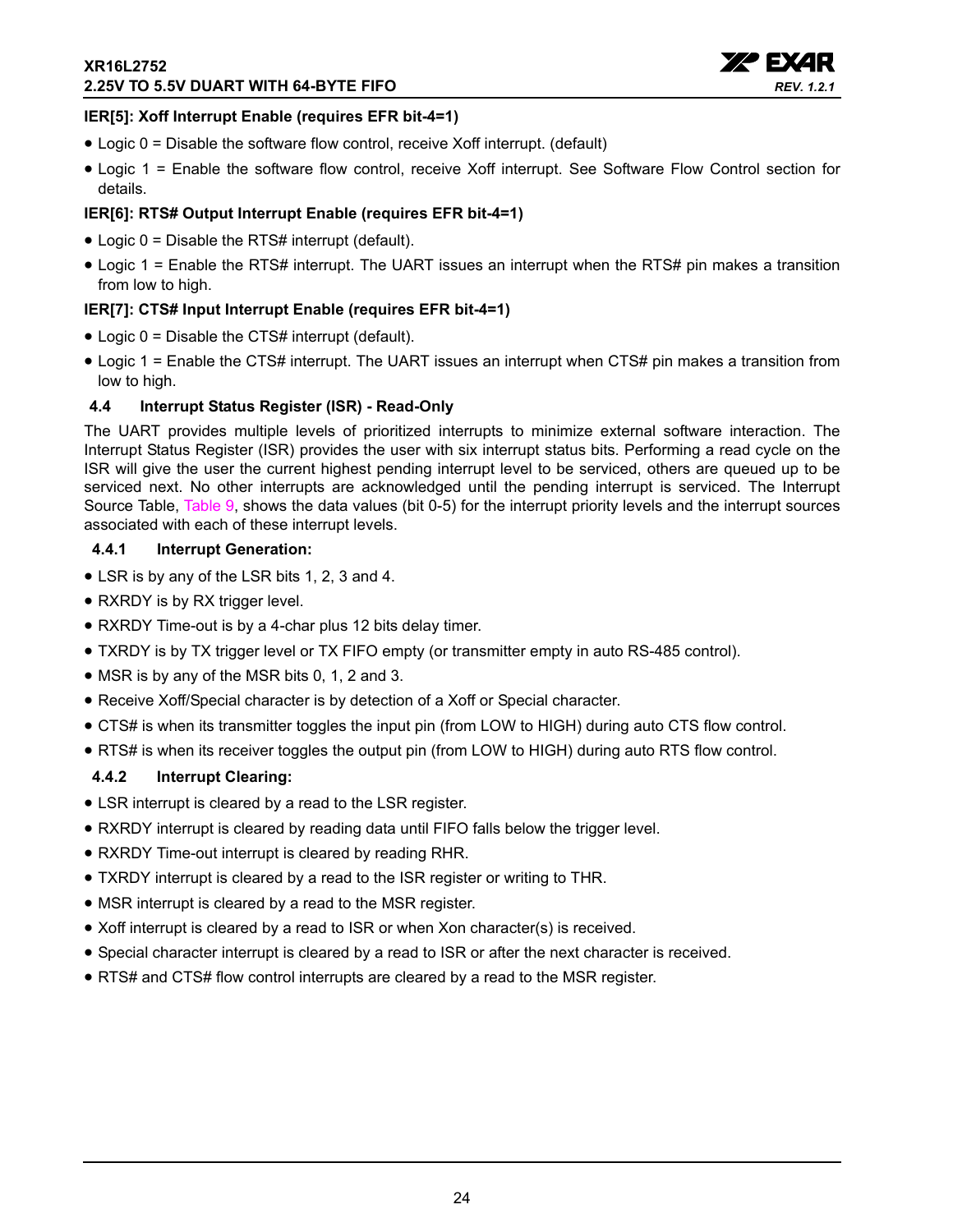<span id="page-24-0"></span>

| <b>PRIORITY</b> | <b>ISR REGISTER STATUS BITS</b> |              |              |              |              |              | <b>SOURCE OF INTERRUPT</b>                 |
|-----------------|---------------------------------|--------------|--------------|--------------|--------------|--------------|--------------------------------------------|
| LEVEL           | <b>BIT-5</b>                    | <b>BIT-4</b> | <b>BIT-3</b> | <b>BIT-2</b> | <b>BIT-1</b> | <b>BIT-0</b> |                                            |
| 1               | $\Omega$                        | $\mathbf{0}$ | 0            | 1            | 1            | 0            | LSR (Receiver Line Status Register)        |
| $\overline{2}$  | $\mathbf{0}$                    | $\mathbf{0}$ | 1            | 1            | $\mathbf{0}$ | 0            | RXRDY (Receive Data Time-out)              |
| 3               | $\Omega$                        | $\Omega$     | 0            | 1            | $\mathbf{0}$ | 0            | RXRDY (Received Data Ready)                |
| $\overline{4}$  | $\Omega$                        | $\mathbf{0}$ | 0            | 0            | 1            | $\mathbf{0}$ | <b>TXRDY</b> (Transmit Ready)              |
| 5               | $\mathbf{0}$                    | $\mathbf{0}$ | $\Omega$     | $\mathbf{0}$ | $\mathbf{0}$ | $\mathbf{0}$ | MSR (Modem Status Register)                |
| 6               | $\Omega$                        | 1            | 0            | 0            | $\mathbf{0}$ | 0            | RXRDY (Received Xoff or Special character) |
| 7               | 1                               | $\mathbf{0}$ | 0            | $\Omega$     | $\mathbf{0}$ | $\mathbf 0$  | CTS#, RTS# change of state                 |
|                 | $\mathbf{0}$                    | 0            | 0            | $\mathbf{0}$ | $\mathbf{0}$ | 1            | None (default)                             |

## **TABLE 9: INTERRUPT SOURCE AND PRIORITY LEVEL**

## **ISR[0]: Interrupt Status**

- Logic 0 = An interrupt is pending and the ISR contents may be used as a pointer to the appropriate interrupt service routine.
- Logic 1 = No interrupt pending (default condition).

#### **ISR[3:1]: Interrupt Status**

These bits indicate the source for a pending interrupt at interrupt priority levels (See Interrupt Source [Table](#page-24-0) 9).

#### **ISR[5:4]: Interrupt Status**

These bits are enabled when EFR bit-4 is set to a logic 1. ISR bit-4 indicates that the receiver detected a data match of the Xoff character(s). Note that once set to a logic 1, the ISR bit-4 will stay a logic 1 until a Xon character is received. ISR bit-5 indicates that CTS# or RTS# has changed state.

## **ISR[7:6]: FIFO Enable Status**

These bits are set to a logic 0 when the FIFOs are disabled. They are set to a logic 1 when the FIFOs are enabled.

#### <span id="page-24-1"></span>**4.5 FIFO Control Register (FCR) - Write-Only**

This register is used to enable the FIFOs, clear the FIFOs, set the transmit/receive FIFO trigger levels, and select the DMA mode. The DMA, and FIFO modes are defined as follows:

#### **FCR[0]: TX and RX FIFO Enable**

- Logic 0 = Disable the transmit and receive FIFO (default).
- Logic 1 = Enable the transmit and receive FIFOs. This bit must be set to logic 1 when other FCR bits are written or they will not be programmed.

## **FCR[1]: RX FIFO Reset**

This bit is only active when FCR bit-0 is a '1'.

- Logic 0 = No receive FIFO reset (default)
- Logic 1 = Reset the receive FIFO pointers and FIFO level counter logic (the receive shift register is not cleared or altered). This bit will return to a logic 0 after resetting the FIFO.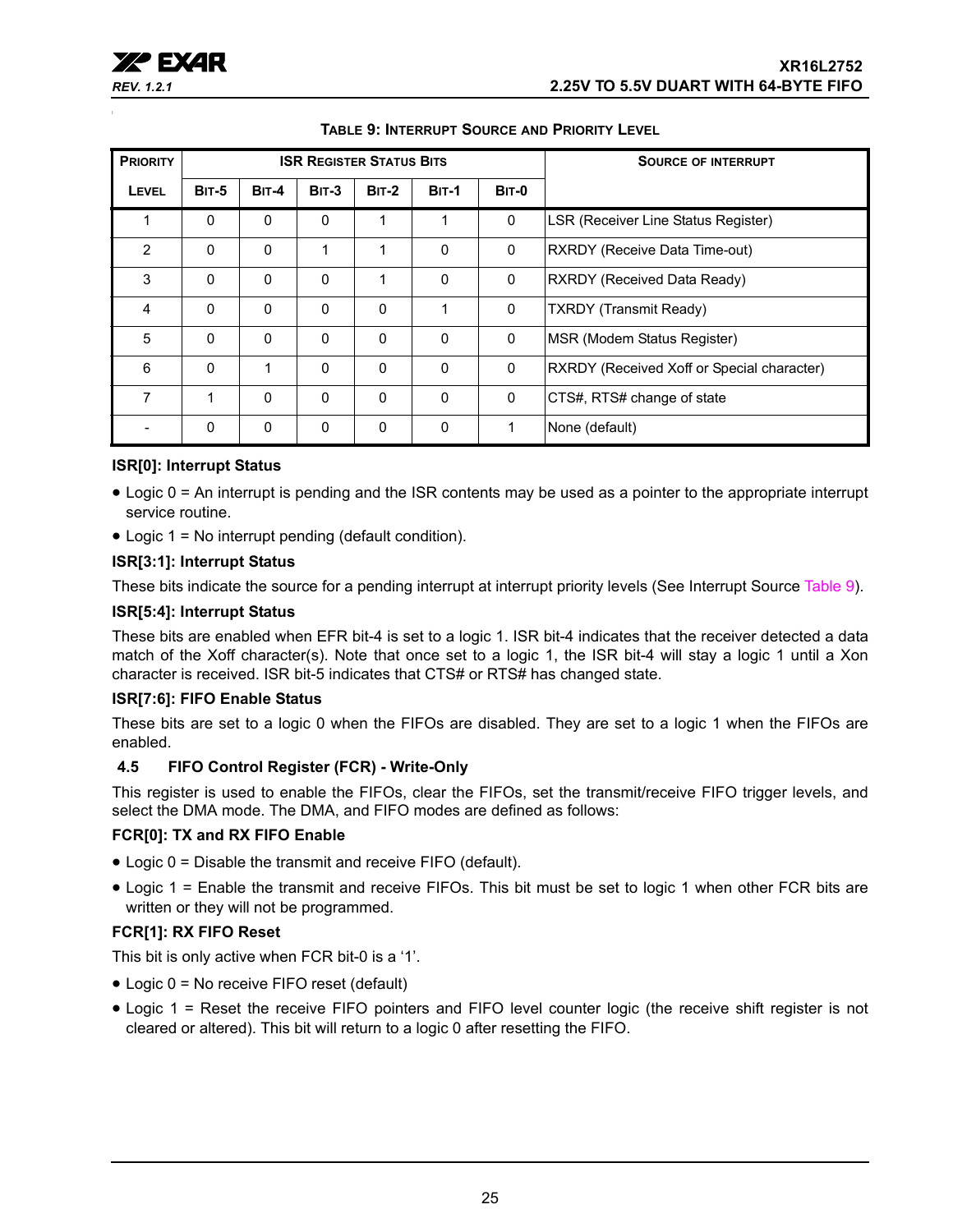

## **FCR[2]: TX FIFO Reset**

This bit is only active when FCR bit-0 is a '1'.

- Logic 0 = No transmit FIFO reset (default).
- Logic 1 = Reset the transmit FIFO pointers and FIFO level counter logic (the transmit shift register is not cleared or altered). This bit will return to a logic 0 after resetting the FIFO.

## **FCR[3]: DMA Mode Select**

Controls the behavior of the TXRDY# and RXRDY# pins. See DMA operation section for details.

- Logic 0 = Normal Operation (default).
- Logic 1 = DMA Mode.

## **FCR[5:4]: Transmit FIFO Trigger Select**

(logic 0 = default, TX trigger level = one)

These 2 bits set the trigger level for the transmit FIFO. The UART will issue a transmit interrupt when the number of characters in the FIFO falls below the selected trigger level, or when it gets empty in case that the FIFO did not get filled over the trigger level on last re-load. [Table](#page-26-0) 10 below shows the selections. EFR bit-4 must be set to '1' before these bits can be accessed. Note that the receiver and the transmitter cannot use different trigger tables. Whichever selection is made last applies to both the RX and TX side.

#### **FCR[7:6]: Receive FIFO Trigger Select**

(logic 0 = default, RX trigger level =1)

The FCTR Bits 5-4 are associated with these 2 bits. These 2 bits are used to set the trigger level for the receive FIFO. The UART will issue a receive interrupt when the number of the characters in the FIFO crosses the trigger level. [Table](#page-26-0) 10 shows the complete selections. Note that the receiver and the transmitter cannot use different trigger tables. Whichever selection is made last applies to both the RX and TX side.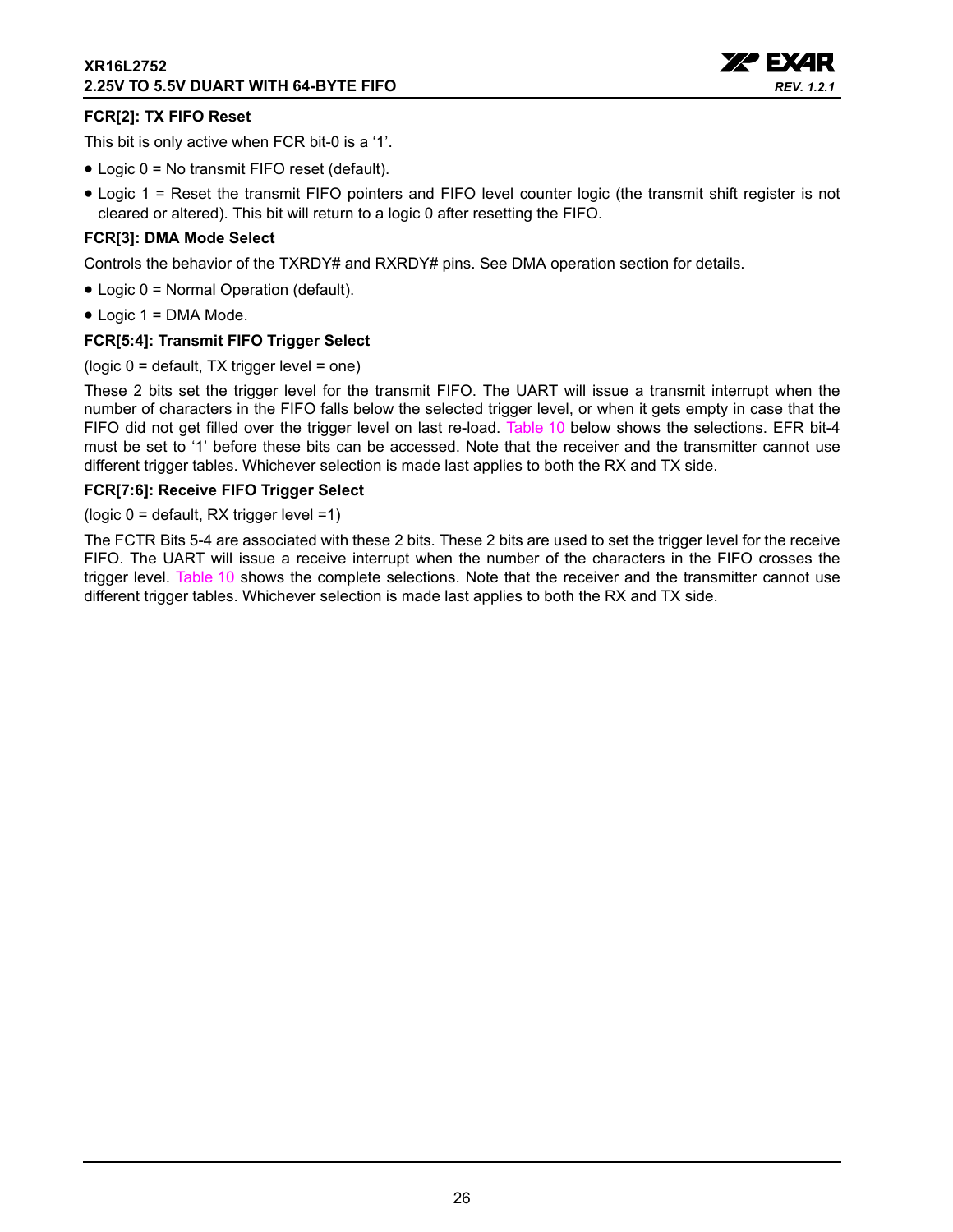

<span id="page-26-0"></span>

| <b>TRIGGER</b><br><b>TABLE</b> | <b>FCTR</b><br><b>BIT-5</b> | <b>FCTR</b><br><b>BIT-4</b> | <b>FCR</b><br><b>BIT-7</b>          | <b>FCR</b><br><b>BIT-6</b>            | <b>FCR</b><br><b>BIT-5</b> | <b>FCR</b><br>BIT-4                         | <b>RECEIVE</b><br><b>TRIGGER LEVEL</b>                        | <b>TRANSMIT</b><br><b>TRIGGER</b><br>LEVEL | <b>COMPATIBILITY</b>                                                   |
|--------------------------------|-----------------------------|-----------------------------|-------------------------------------|---------------------------------------|----------------------------|---------------------------------------------|---------------------------------------------------------------|--------------------------------------------|------------------------------------------------------------------------|
| Table-A                        | $\pmb{0}$                   | $\pmb{0}$                   | $\pmb{0}$<br>0<br>1<br>$\mathbf{1}$ | 0<br>1<br>$\mathbf 0$<br>$\mathbf{1}$ | $\pmb{0}$                  | $\mathsf{O}\xspace$                         | 1 (default)<br>4<br>8<br>14                                   | 1 (default)                                | 16C550, 16C2550,<br>16C2552, 16C554,<br>16C580                         |
| Table-B                        | $\pmb{0}$                   | $\mathbf{1}$                | 0<br>0<br>1<br>$\mathbf{1}$         | $\pmb{0}$<br>1<br>$\mathbf 0$<br>1    | $\pmb{0}$<br>0<br>1<br>1   | $\pmb{0}$<br>1<br>$\pmb{0}$<br>$\mathbf{1}$ | 8<br>16<br>24<br>28                                           | 16<br>8<br>24<br>30                        | 16C650A                                                                |
| <b>Table-C</b>                 | 1                           | $\mathbf 0$                 | $\pmb{0}$<br>0<br>1<br>$\mathbf{1}$ | $\mathbf 0$<br>1<br>0<br>$\mathbf{1}$ | $\pmb{0}$<br>0<br>1<br>1   | $\pmb{0}$<br>1<br>$\pmb{0}$<br>$\mathbf{1}$ | 8<br>16<br>56<br>60                                           | 8<br>16<br>32<br>56                        | 16C654                                                                 |
| Table-D                        | 1                           | $\mathbf{1}$                | X                                   | X                                     | $\pmb{\times}$             | $\pmb{\times}$                              | Programmable<br>via TRG<br>register.<br>$\text{FCTR}[7] = 0.$ | via TRG<br>register.<br>$FCTR[7] = 1.$     | Programmable   16L2752, 16C2850,<br>16C2852, 16C850,<br>16C854, 16C864 |

## <span id="page-26-1"></span>**4.6 Line Control Register (LCR) - Read/Write**

The Line Control Register is used to specify the asynchronous data communication format. The word or character length, the number of stop bits, and the parity are selected by writing the appropriate bits in this register.

## **LCR[1:0]: TX and RX Word Length Select**

These two bits specify the word length to be transmitted or received.

| <b>BIT-1</b> | <b>BIT-0</b> | <b>WORD LENGTH</b> |
|--------------|--------------|--------------------|
|              |              | 5 (default)        |
|              |              |                    |
|              |              |                    |
|              |              |                    |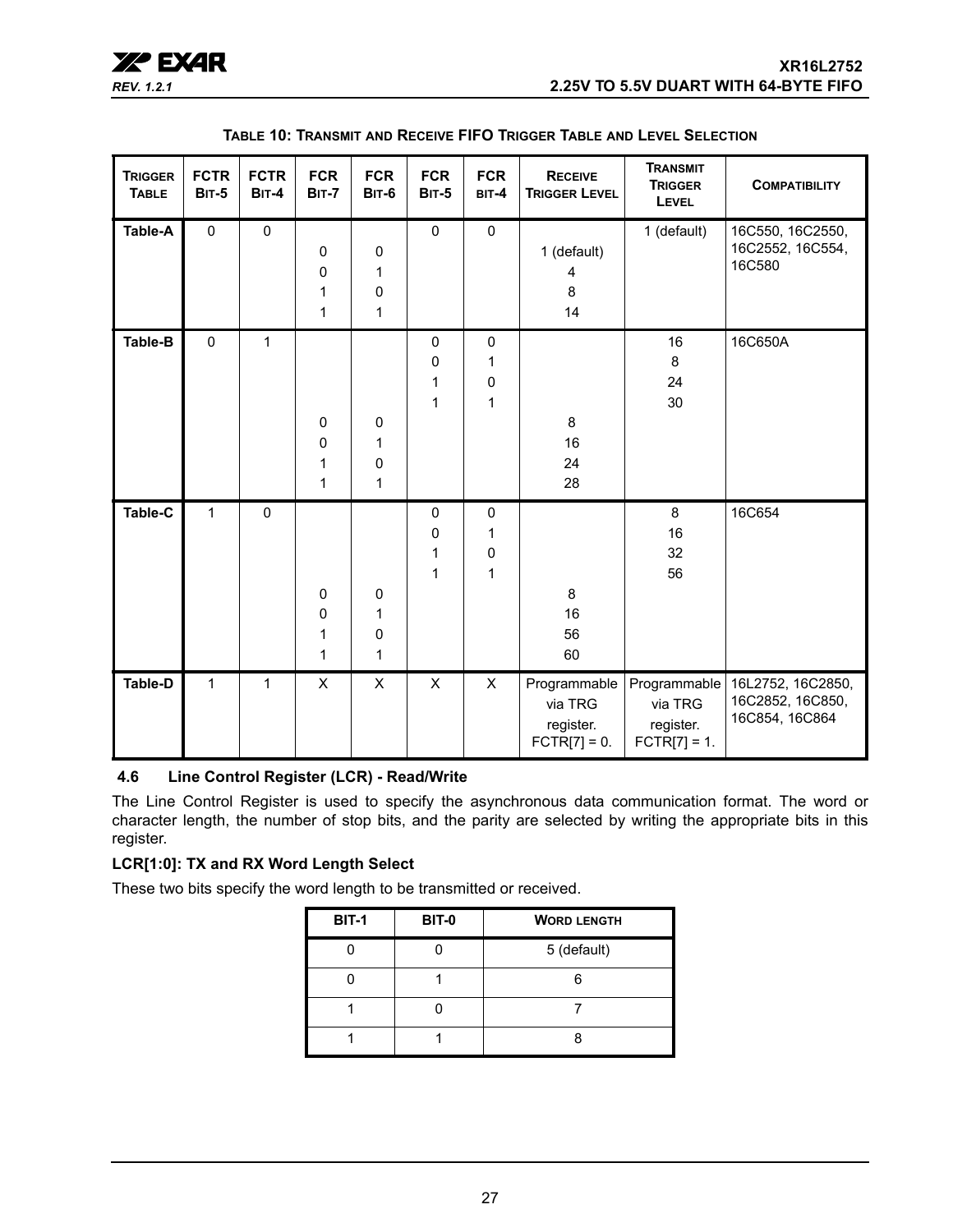

## **LCR[2]: TX and RX Stop-bit Length Select**

The length of stop bit is specified by this bit in conjunction with the programmed word length.

| <b>BIT-2</b> | <b>WORD</b><br><b>LENGTH</b> | <b>STOP BIT LENGTH</b><br>(BIT TIME(S)) |
|--------------|------------------------------|-----------------------------------------|
|              | 5,6,7,8                      | 1 (default)                             |
|              | 5                            | $1 - 1/2$                               |
|              | 6,7,8                        |                                         |

## **LCR[3]: TX and RX Parity Select**

Parity or no parity can be selected via this bit. The parity bit is a simple way used in communications for data integrity check. See [Table](#page-27-0) 11 for parity selection summary below.

- $\bullet$  Logic  $0 = No$  parity.
- Logic 1 = A parity bit is generated during the transmission while the receiver checks for parity error of the data character received.

## **LCR[4]: TX and RX Parity Select**

If the parity bit is enabled with LCR bit-3 set to a logic 1, LCR BIT-4 selects the even or odd parity format.

- Logic 0 = ODD Parity is generated by forcing an odd number of logic 1's in the transmitted character. The receiver must be programmed to check the same format (default).
- Logic 1 = EVEN Parity is generated by forcing an even number of logic 1's in the transmitted character. The receiver must be programmed to check the same format.

#### **LCR[5]: TX and RX Parity Select**

If the parity bit is enabled, LCR BIT-5 selects the forced parity format.

- LCR BIT-5 = logic 0, parity is not forced (default).
- LCR BIT-5 = logic 1 and LCR BIT-4 = logic 0, parity bit is forced to a logical 1 for the transmit and receive data.
- <span id="page-27-0"></span>• LCR BIT-5 = logic 1 and LCR BIT-4 = logic 1, parity bit is forced to a logical 0 for the transmit and receive data.

|   | LCR BIT-5 LCR BIT-4 LCR BIT-3 | <b>PARITY SELECTION</b>        |
|---|-------------------------------|--------------------------------|
| х |                               | No parity                      |
|   |                               | Odd parity                     |
|   |                               | Even parity                    |
|   |                               | Force parity to mark,<br>411   |
|   |                               | Forced parity to<br>space, "0" |

#### **TABLE 11: PARITY SELECTION**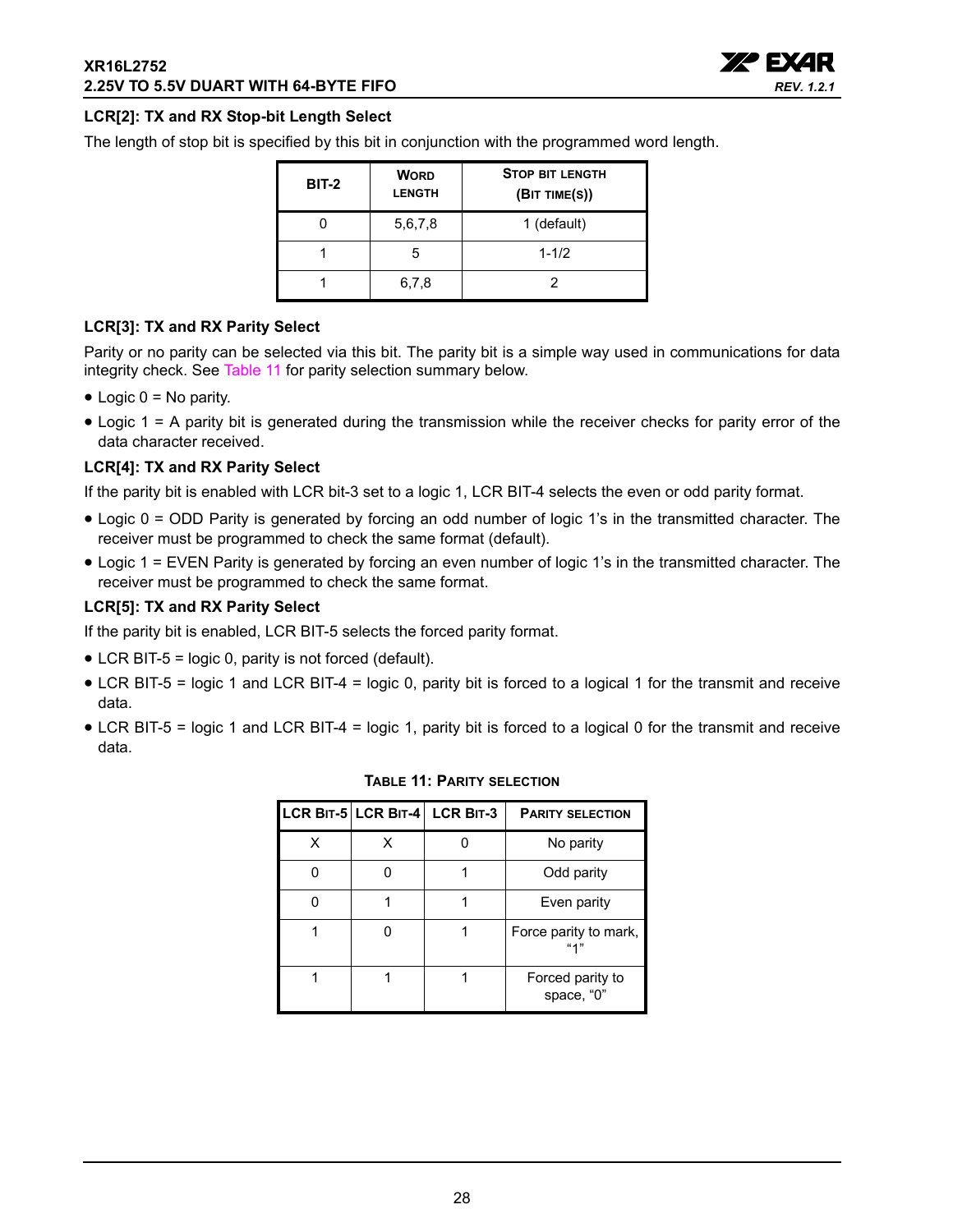

## **LCR[6]: Transmit Break Enable**

When enabled, the Break control bit causes a break condition to be transmitted (the TX output is forced to a "space", LOW state). This condition remains, until disabled by setting LCR bit-6 to a logic 0.

- Logic 0 = No TX break condition (default).
- Logic 1 = Forces the transmitter output (TX) to a "space", LOW, for alerting the remote receiver of a line break condition.

## **LCR[7]: Baud Rate Divisors Enable**

Baud rate generator divisor (DLL/DLM) enable.

- Logic 0 = Data registers are selected (default).
- Logic 1 = Divisor latch registers are selected.

#### <span id="page-28-0"></span>**4.7 Alternate Function Register (AFR) - Read/Write**

This register is used to select specific modes of MF# operation and to allow both UART register sets to be written concurrently.

#### **AFR[0]: Concurrent Write Mode**

When this bit is set, the CPU can write concurrently to the same register in both UARTs. This function is intended to reduce the dual UART initialization time. It can be used by the CPU when both channels are initialized to the same state. The external CPU can set or clear this bit by accessing either register set. When this bit is set, the channel select pin still selects the channel to be accessed during read operations. The user should ensure that LCR Bit-7 of both channels are in the same state before executing a concurrent write to the registers at address 0, 1, or 2.

- Logic 0 = No concurrent write (default).
- Logic 1 = Register set A and B are written concurrently with a single external CPU I/O write operation.

#### **AFR[2:1]: MF# Output Select**

These bits select a signal function for output on the MF# A/B pins. These signal function are described as: OP2#, BAUDOUT#, or RXRDY#. Only one signal function can be selected at a time.

| <b>BIT-2</b> | <b>BIT-1</b> | <b>MF# FUNCTION</b> |
|--------------|--------------|---------------------|
|              |              | OP2# (default)      |
|              |              | BAUDOUT#            |
|              |              | RXRDY#              |
|              |              | Reserved            |

#### **AFR[7:3]: Reserved**

All are initialized to logic 0.

## <span id="page-28-1"></span>**4.8 Modem Control Register (MCR) or General Purpose Outputs Control - Read/Write**

The MCR register is used for controlling the serial/modem interface signals or general purpose inputs/outputs.

#### **MCR[0]: DTR# Output**

The DTR# pin is a modem control output. If the modem interface is not used, this output may be used as a general purpose output.

- Logic 0 = Force DTR# output HIGH (default).
- Logic 1 = Force DTR# output LOW.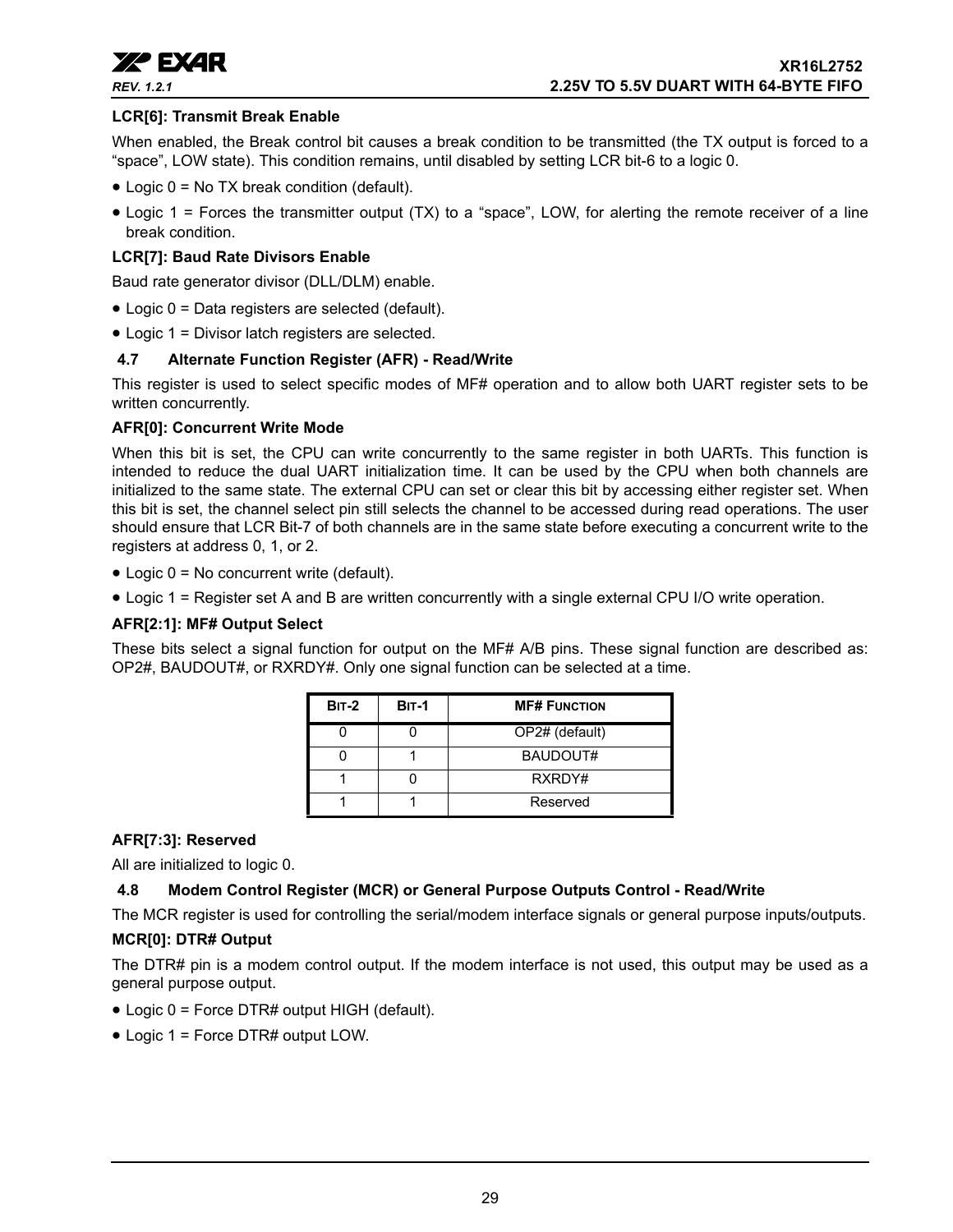## **XR16L2752 2.25V TO 5.5V DUART WITH 64-BYTE FIFO**



## **MCR[1]: RTS# Output**

The RTS# pin is a modem control output and may be used for automatic hardware flow control by enabled by EFR bit-6. If the modem interface is not used, this output may be used as a general purpose output.

- Logic 0 = Force RTS# output HIGH (default).
- Logic 1 = Force RTS# output LOW.

## **MCR[2]: Reserved**

OP1# is not available as an output pin on the 2752. But it is available for use during Internal Loopback Mode. In the Loopback Mode, this bit is used to write the state of the modem RI# interface signal.

#### **MCR[3]: OP2# Output / INT Output Enable**

OP2# is available as an output pin on the 2752 when AFR[2:1] = '00'. In the Loopback Mode, MCR[3] is used to write the state of the modem CD# interface signal. Also see pin descriptions for MF# pins.

- Logic 0 = Forces OP2# output HIGH (default).
- Logic 1 = Forces OP2# output LOW.

## **MCR[4]: Internal Loopback Enable**

- Logic 0 = Disable loopback mode (default).
- Logic 1 = Enable local loopback mode, see loopback section and [Figure](#page-18-0) 13.

#### **MCR[5]: Xon-Any Enable**

- Logic 0 = Disable Xon-Any function (for 16C550 compatibility, default).
- Logic 1 = Enable Xon-Any function. In this mode, any RX character received will resume transmit operation. The RX character will be loaded into the RX FIFO, unless the RX character is an Xon or Xoff character and the 2752 is programmed to use the Xon/Xoff flow control.

#### **MCR[6]: Infrared Encoder/Decoder Enable**

- Logic 0 = Enable the standard modem receive and transmit input/output interface (default).
- Logic 1 = Enable infrared IrDA receive and transmit inputs/outputs. The TX/RX output/input are routed to the infrared encoder/decoder. The data input and output levels conform to the IrDA infrared interface requirement. While in this mode, the infrared TX output will be a logic 0 during idle data conditions.

#### **MCR[7]: Clock Prescaler Select**

- Logic 0 = Divide by one. The input clock from the crystal or external clock is fed directly to the Programmable Baud Rate Generator without further modification, i.e., divide by one (default).
- Logic 1 = Divide by four. The prescaler divides the input clock from the crystal or external clock by four and feeds it to the Programmable Baud Rate Generator, hence, data rates become one forth.

#### <span id="page-29-0"></span>**4.9 Line Status Register (LSR) - Read Only**

This register provides the status of data transfers between the UART and the host.

#### **LSR[0]: Receive Data Ready Indicator**

- Logic 0 = No data in receive holding register or FIFO (default).
- Logic 1 = Data has been received and is saved in the receive holding register or FIFO.

## **LSR[1]: Receiver Overrun Flag**

- Logic 0 = No overrun error. (default)
- Logic 1 = Overrun error. A data overrun error condition occurred in the receive shift register. This happens when additional data arrives while the FIFO is full. In this case the previous data in the receive shift register is overwritten. Note that under this condition the data byte in the receive shift register is not transferred into the FIFO, therefore the data in the FIFO is not corrupted by the error.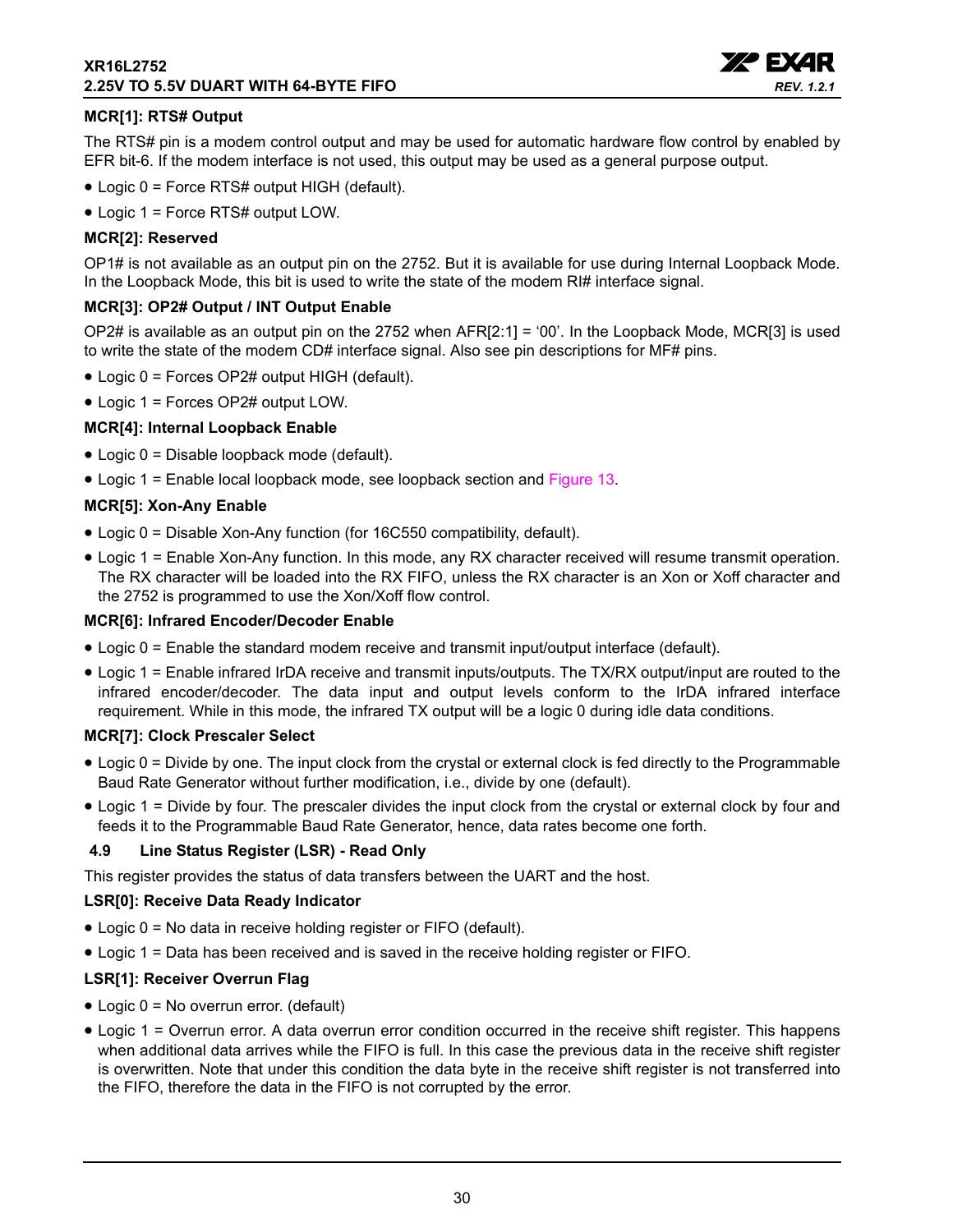

## **LSR[2]: Receive Data Parity Error Flag**

- Logic 0 = No parity error (default).
- Logic 1 = Parity error. The receive character in RHR does not have correct parity information and is suspect. This error is associated with the character available for reading in RHR.

## **LSR[3]: Receive Data Framing Error Flag**

- Logic 0 = No framing error (default).
- Logic 1 = Framing error. The receive character did not have a valid stop bit(s). This error is associated with the character available for reading in RHR.

## **LSR[4]: Receive Break Flag**

- Logic 0 = No break condition (default).
- Logic 1 = The receiver received a break signal (RX was a logic 0 for at least one character frame time). In the FIFO mode, only one break character is loaded into the FIFO.

## **LSR[5]: Transmit Holding Register Empty Flag**

This bit is the Transmit Holding Register Empty indicator. The THR bit is set to a logic 1 when the last data byte is transferred from the transmit holding register to the transmit shift register. The bit is reset to logic 0 concurrently with the data loading to the transmit holding register by the host. In the FIFO mode this bit is set when the transmit FIFO is empty, it is cleared when the transmit FIFO contains at least 1 byte.

#### **LSR[6]: THR and TSR Empty Flag**

This bit is set to a logic 1 whenever the transmitter goes idle. It is set to logic 0 whenever either the THR or TSR contains a data character. In the FIFO mode this bit is set to a logic 1 whenever the transmit FIFO and transmit shift register are both empty.

#### **LSR[7]: Receive FIFO Data Error Flag**

- Logic 0 = No FIFO error (default).
- Logic 1 = A global indicator for the sum of all error bits in the RX FIFO. At least one parity error, framing error or break indication is in the FIFO data. This bit clears when there is no more error(s) in any of the bytes in the RX FIFO.

## <span id="page-30-0"></span>**4.10 Modem Status Register (MSR) - Read Only**

This register provides the current state of the modem interface input signals. Lower four bits of this register are used to indicate the changed information. These bits are set to a logic 1 whenever a signal from the modem changes state. These bits may be used as general purpose inputs when they are not used with modem signals.

#### **MSR[0]: Delta CTS# Input Flag**

- Logic 0 = No change on CTS# input (default).
- Logic 1 = The CTS# input has changed state since the last time it was monitored. A modem status interrupt will be generated if MSR interrupt is enabled (IER bit-3).

## **MSR[1]: Delta DSR# Input Flag**

- Logic 0 = No change on DSR# input (default).
- Logic 1 = The DSR# input has changed state since the last time it was monitored. A modem status interrupt will be generated if MSR interrupt is enabled (IER bit-3).

## **MSR[2]: Delta RI# Input Flag**

- Logic  $0 = No$  change on RI# input (default).
- Logic 1 = The RI# input has changed from a LOW to HIGH, ending of the ringing signal. A modem status interrupt will be generated if MSR interrupt is enabled (IER bit-3).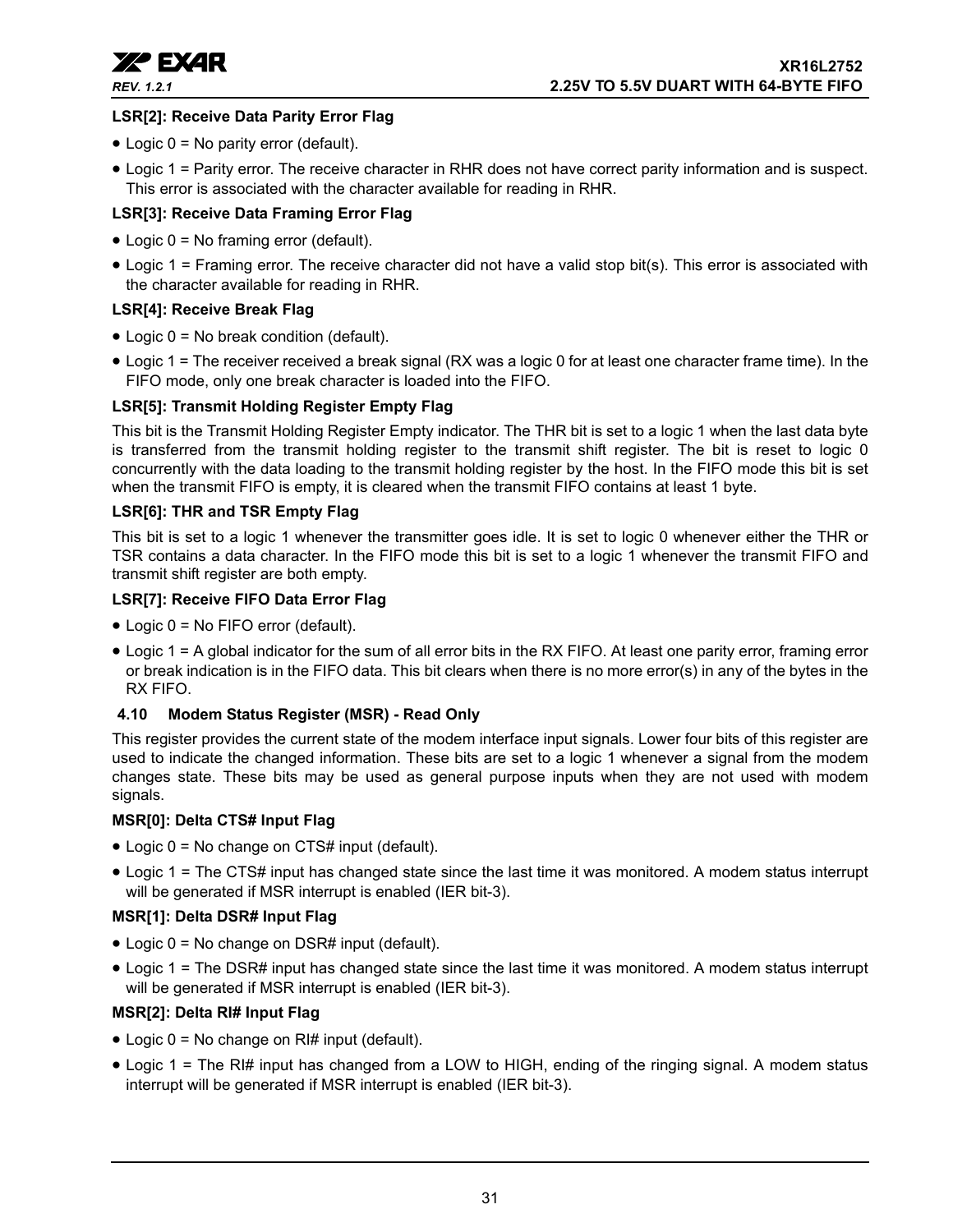

## **MSR[3]: Delta CD# Input Flag**

- Logic 0 = No change on CD# input (default).
- Logic 1 = Indicates that the CD# input has changed state since the last time it was monitored. A modem status interrupt will be generated if MSR interrupt is enabled (IER bit-3).

## **MSR[4]: CTS Input Status**

CTS# pin may function as automatic hardware flow control signal input if it is enabled and selected by Auto CTS (EFR bit-7). Auto CTS flow control allows starting and stopping of local data transmissions based on the modem CTS# signal. A HIGH on the CTS# pin will stop UART transmitter as soon as the current character has finished transmission, and a LOW will resume data transmission. Normally MSR bit-4 bit is the complement of the CTS# input. However in the loopback mode, this bit is equivalent to the RTS# bit in the MCR register. The CTS# input may be used as a general purpose input when the modem interface is not used.

#### **MSR[5]: DSR Input Status**

Normally this bit is the complement of the DSR# input. In the loopback mode, this bit is equivalent to the DTR# bit in the MCR register. The DSR# input may be used as a general purpose input when the modem interface is not used.

#### **MSR[6]: RI Input Status**

Normally this bit is the complement of the RI# input. In the loopback mode this bit is equivalent to bit-2 in the MCR register. The RI# input may be used as a general purpose input when the modem interface is not used.

#### **MSR[7]: CD Input Status**

Normally this bit is the complement of the CD# input. In the loopback mode this bit is equivalent to bit-3 in the MCR register. The CD# input may be used as a general purpose input when the modem interface is not used.

#### <span id="page-31-1"></span>**4.11 Scratch Pad Register (SPR) - Read/Write**

This is a 8-bit general purpose register for the user to store temporary data. The content of this register is preserved during sleep mode but becomes 0xFF (default) after a reset or a power off-on cycle.

#### <span id="page-31-2"></span>**4.12 Enhanced Mode Select Register (EMSR)**

This register replaces SPR (during a Write) and is accessible only when FCTR[6] = 1.

## **EMSR[1:0]: Receive/Transmit FIFO Count (Write-Only)**

<span id="page-31-0"></span>When Scratchpad Swap (FCTR[6]) is asserted, EMSR bits 1-0 controls what mode the FIFO Level Counter is operating in.

| FCTR[6] | EMSR[1] | EMSR <sub>[0]</sub> | Scratchpad is                        |
|---------|---------|---------------------|--------------------------------------|
|         |         |                     | Scratchpad                           |
|         |         |                     | <b>RX FIFO Counter Mode</b>          |
|         |         |                     | <b>TX FIFO Counter Mode</b>          |
|         |         |                     | <b>RX FIFO Counter Mode</b>          |
|         |         |                     | Alternate RX/TX FIFO<br>Counter Mode |

## **TABLE 12: SCRATCHPAD SWAP SELECTION**

During Alternate RX/TX FIFO Counter Mode, the first value read after EMSR bits 1-0 have been asserted will always be the RX FIFO Counter. The second value read will correspond with the TX FIFO Counter. The next value will be the RX FIFO Counter again, then the TX FIFO Counter and so on and so forth.

## **EMSR[2]: Reserved**

## **EMSR[3]: Automatic RS485 Half-Duplex Control Output Inversion**

- Logic 0 = RTS# output is a logic 0 during TX and a logic 1 during RX (default, compatible with 16C2850).
- Logic 1 = RTS# output is a logic 1 during TX and a logic 0 during RX.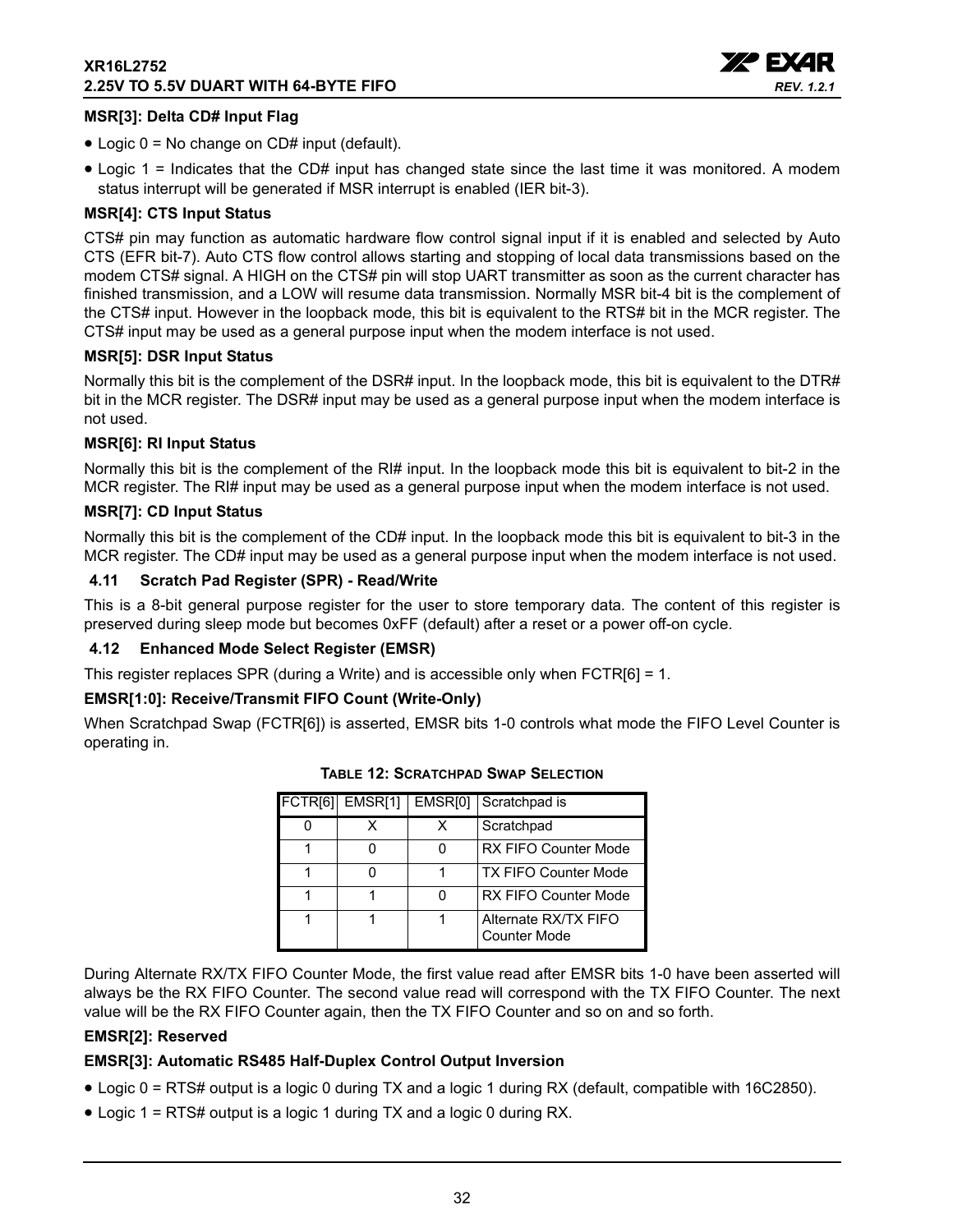

#### <span id="page-32-0"></span>**EMSR[5:4]: Extended RTS Hysteresis**

| <b>EMSR</b><br><b>BIT-5</b> | <b>EMSR</b><br><b>BIT-4</b> | <b>FCTR</b><br><b>BIT-1</b> | <b>FCTR</b><br><b>BIT-0</b> | <b>RTS# HYSTERESIS</b><br>(CHARACTERS) |
|-----------------------------|-----------------------------|-----------------------------|-----------------------------|----------------------------------------|
| 0                           | 0                           | 0                           | 0                           | 0                                      |
| 0                           | 0                           | 0                           | 1                           | ±4                                     |
| 0                           | 0                           | 1                           | 0                           | ±6                                     |
| 0                           | 0                           | 1                           | 1                           | $\pm 8$                                |
| 0                           | $\mathbf{1}$                | 0                           | 0                           | $\pm 8$                                |
| 0                           | $\mathbf{1}$                | 0                           | $\mathbf{1}$                | ±16                                    |
| 0                           | 1                           | 1                           | 0                           | ±24                                    |
| 0                           | 1                           | 1                           | $\mathbf{1}$                | ±32                                    |
| 1                           | 0                           | 0                           | 0                           | ±40                                    |
| 1                           | 0                           | 0                           | 1                           | ±44                                    |
| 1                           | 0                           | 1                           | 0                           | ±48                                    |
| $\mathbf 1$                 | 0                           | 1                           | 1                           | ±52                                    |
| 1                           | 1                           | 0                           | 0                           | ±12                                    |
| 1                           | $\mathbf{1}$                | 0                           | 1                           | ±20                                    |
| 1                           | $\mathbf{1}$                | 1                           | 0                           | ±28                                    |
| 1                           | 1                           | 1                           | $\mathbf{1}$                | ±36                                    |

#### **TABLE 13: RTS Hysteresis Levels**

## **EMSR[6]: LSR Interrupt Mode**

- Logic 0 = LSR Interrupt Delayed (for 16C2550 compatibility, default). LSR bits 2, 3, and 4 will generate an interrupt when the character with the error is in the RHR.
- Logic 1 = LSR Interrupt Immediate. LSR bits 2, 3, and 4 will generate an interrupt as soon as the character is received into the FIFO.

#### **EMSR[7]: 16X Sampling Rate Mode**

Logic 0 = 8X Sampling Rate.

Logic 1 = 16X Sampling Rate (for 16C2550 compatibility, default).

## <span id="page-32-1"></span>**4.13 FIFO Level Register (FLVL) - Read-Only**

The FIFO Level Register replaces the Scratchpad Register (during a Read) when FCTR[6] = 1. Note that this is not identical to the FIFO Data Count Register which can be accessed when LCR = 0xBF.

#### **FLVL[7:0]: FIFO Level Register**

This register provides the FIFO counter level for the RX FIFO or the TX FIFO or both depending on EMSR[1:0]. [See Table](#page-31-0) 12 for details.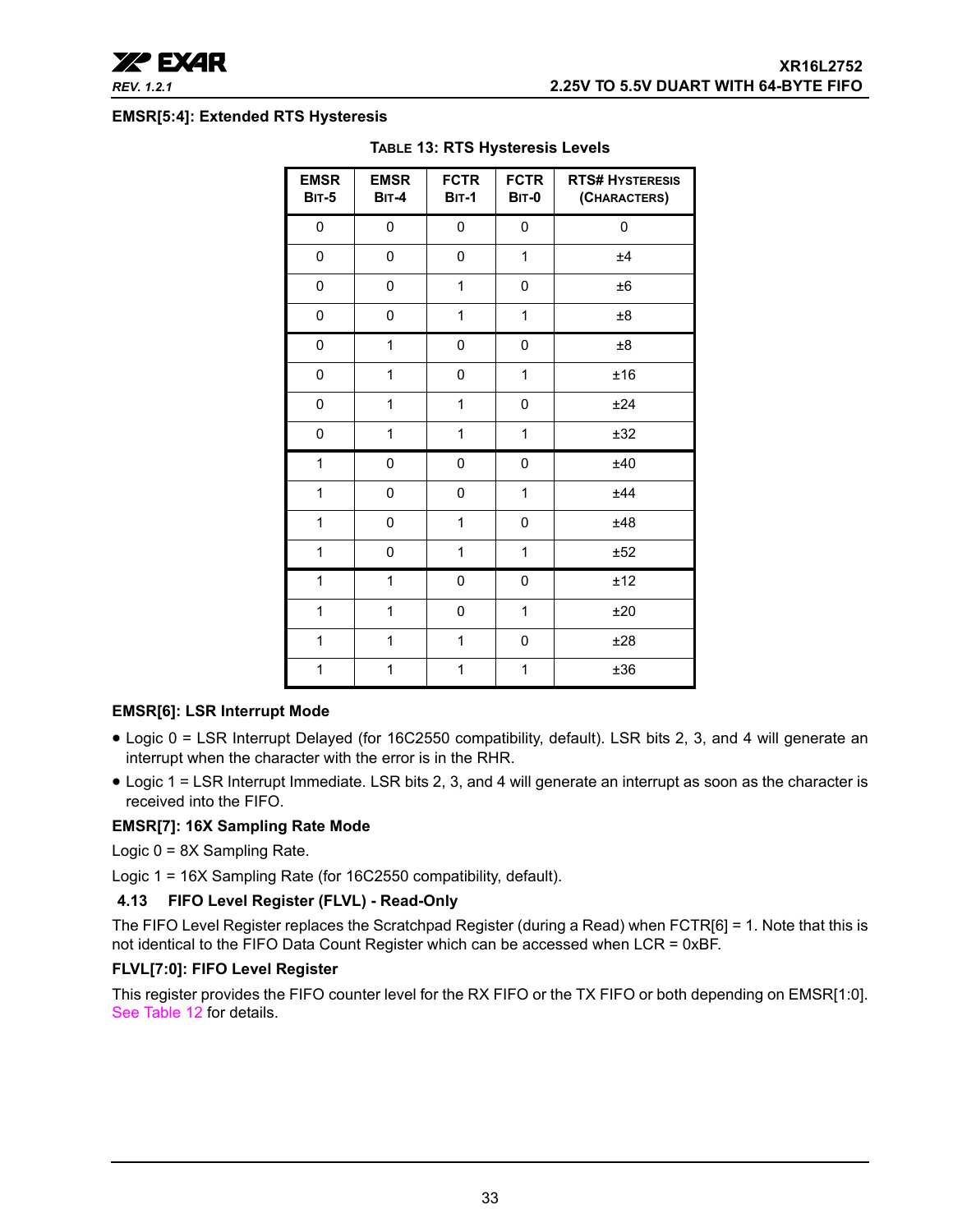

## <span id="page-33-0"></span>**4.14 Baud Rate Generator Registers (DLL and DLM) - Read/Write**

The concatenation of the contents of DLM and DLL gives the 16-bit divisor value which is used to calculate the baud rate:

• Baud Rate = (Clock Frequency / 16) / Divisor

See MCR bit-7 and the baud rate table also.

## <span id="page-33-1"></span>**4.15 Device Identification Register (DVID) - Read Only**

This register contains the device ID (0x0A for XR16C2752). Prior to reading this register, DLL and DLM should be set to 0x00.

## <span id="page-33-2"></span>**4.16 Device Revision Register (DREV) - Read Only**

This register contains the device revision information. For example, 0x01 means revision A. Prior to reading this register, DLL and DLM should be set to 0x00.

#### <span id="page-33-3"></span>**4.17 Trigger Level Register (TRG) - Write-Only**

User Programmable Transmit/Receive Trigger Level Register.

#### **TRG[7:0]: Trigger Level Register**

These bits are used to program desired trigger levels when trigger Table-D is selected. FCTR bit-7 selects between programming the RX Trigger Level (a logic 0) and the TX Trigger Level (a logic 1).

#### <span id="page-33-4"></span>**4.18 RX/TX FIFO Level Count Register (FC) - Read-Only**

This register is accessible when LCR = 0xBF. Note that this register is not identical to the FIFO Level Count Register which is located in the general register set when FCTR bit-6 = 1 (Scratchpad Register Swap). It is suggested to read the FIFO Level Count Register at the Scratchpad Register location when FCTR bit-6 = 1. See [Table](#page-31-0) 12.

#### **FC[7:0]: RX/TX FIFO Level Count**

Receive/Transmit FIFO Level Count. Number of characters in Receiver FIFO (FCTR[7] = 0) or Transmitter FIFO (FCTR[7] = 1) can be read via this register.

#### <span id="page-33-5"></span>**4.19 Feature Control Register (FCTR) - Read/Write**

This register controls the XR16L2752 new functions.

#### **FCTR[1:0]: RTS Hysteresis**

User selectable RTS# hysteresis levels for hardware flow control application. After reset, these bits are set to "0" to select the next trigger level for hardware flow control. See [Table](#page-18-0) 13 for more details.

#### **FCTR[2]: IrDa RX Inversion**

- Logic 0 = Select RX input as encoded IrDa data.
- Logic 1 = Select RX input as active high encoded IrDa data.

## **FCTR[3]: Auto RS-485 Direction Control**

- Logic 0 = Standard ST16C550 mode. Transmitter generates an interrupt when transmit holding register becomes empty and transmit shift register is shifting data out.
- Logic 1 = Enable Auto RS485 Direction Control function. The direction control signal, RTS# pin, changes its output logic state from LOW to HIGH one bit time after the last stop bit of the last character is shifted out. Also, the Transmit interrupt generation is delayed until the transmitter shift register becomes empty. The RTS# output pin will automatically return LOW when a data byte is loaded into the TX FIFO. However, RTS# behavior can be inverted by setting EMSR[3] = 1.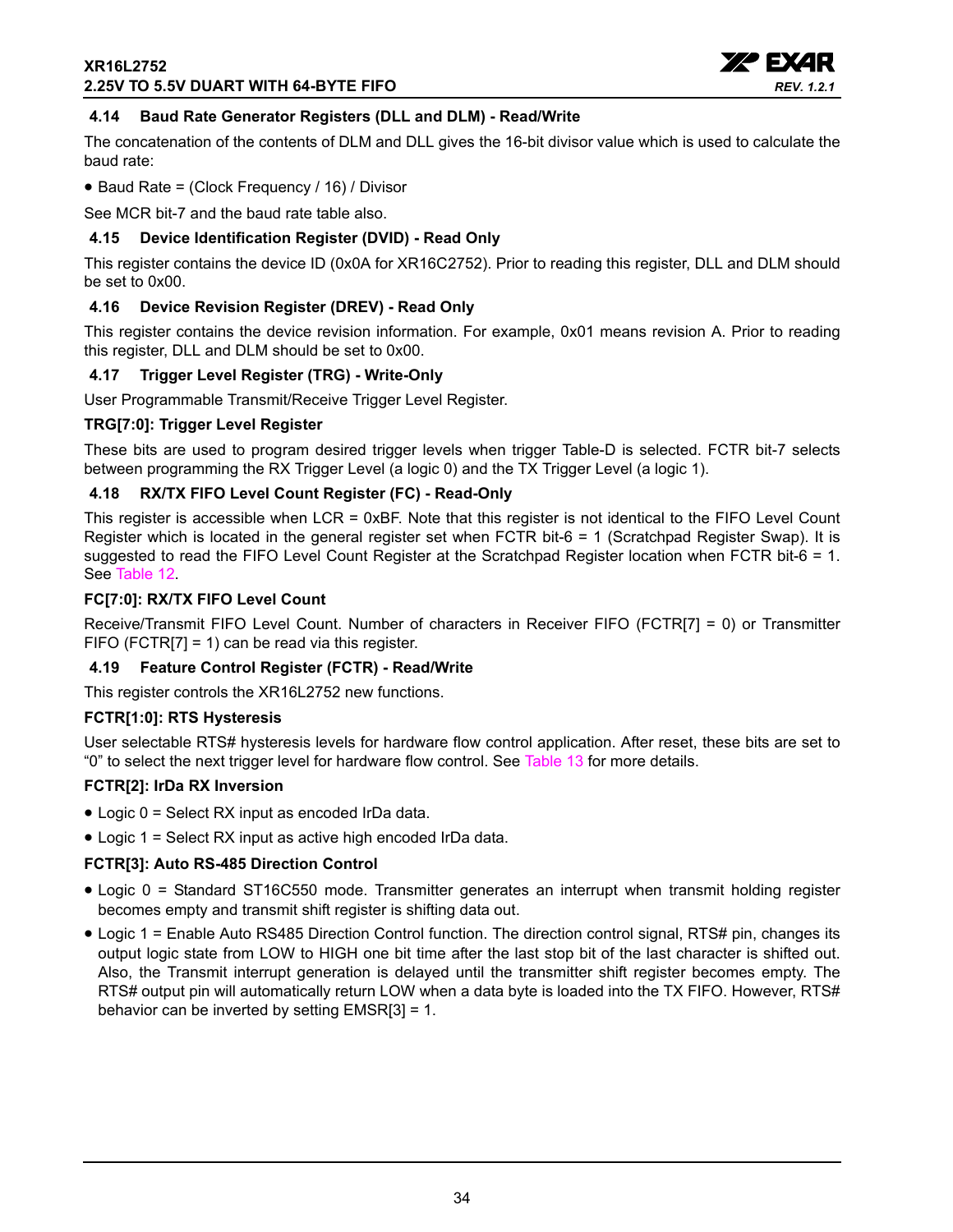

#### **FCTR[5:4]: Transmit/Receive Trigger Table Select**

<span id="page-34-0"></span>See [Table](#page-26-0) 10.

| <b>FCTR</b><br><b>BIT-5</b> | <b>FCTR</b><br><b>BIT-4</b> | <b>TABLE</b>    |
|-----------------------------|-----------------------------|-----------------|
|                             |                             | Table-A (TX/RX) |
|                             |                             | Table-B (TX/RX) |
|                             |                             | Table-C (TX/RX) |
|                             |                             | Table-D (TX/RX) |

#### **TABLE 14: TRIGGER TABLE SELECT**

#### **FCTR[6]: Scratchpad Swap**

- Logic 0 = Scratch Pad register is selected as general read and write register. ST16C550 compatible mode.
- Logic 1 = FIFO Count register (Read-Only), Enhanced Mode Select Register (Write-Only). Number of characters in transmit or receive FIFO can be read via scratch pad register when this bit is set. Enhanced Mode Select Register is selected when it is written into.

#### **FCTR[7]: Programmable Trigger Register Select**

- Logic 0 = Registers TRG and FC selected for RX.
- Logic 1 = Registers TRG and FC selected for TX.

#### **Enhanced Feature Register (EFR)**

Enhanced features are enabled or disabled using this register. Bit 0-3 provide single or dual consecutive character software flow control selection (see [Table](#page-35-0) 15). When the Xon1 and Xon2 and Xoff1 and Xoff2 modes are selected, the double 8-bit words are concatenated into two sequential characters. Caution: note that whenever changing the TX or RX flow control bits, always reset all bits back to logic 0 (disable) before programming a new setting.

## **EFR[3:0]: Software Flow Control Select**

Single character and dual sequential characters software flow control is supported. Combinations of software flow control can be selected by programming these bits.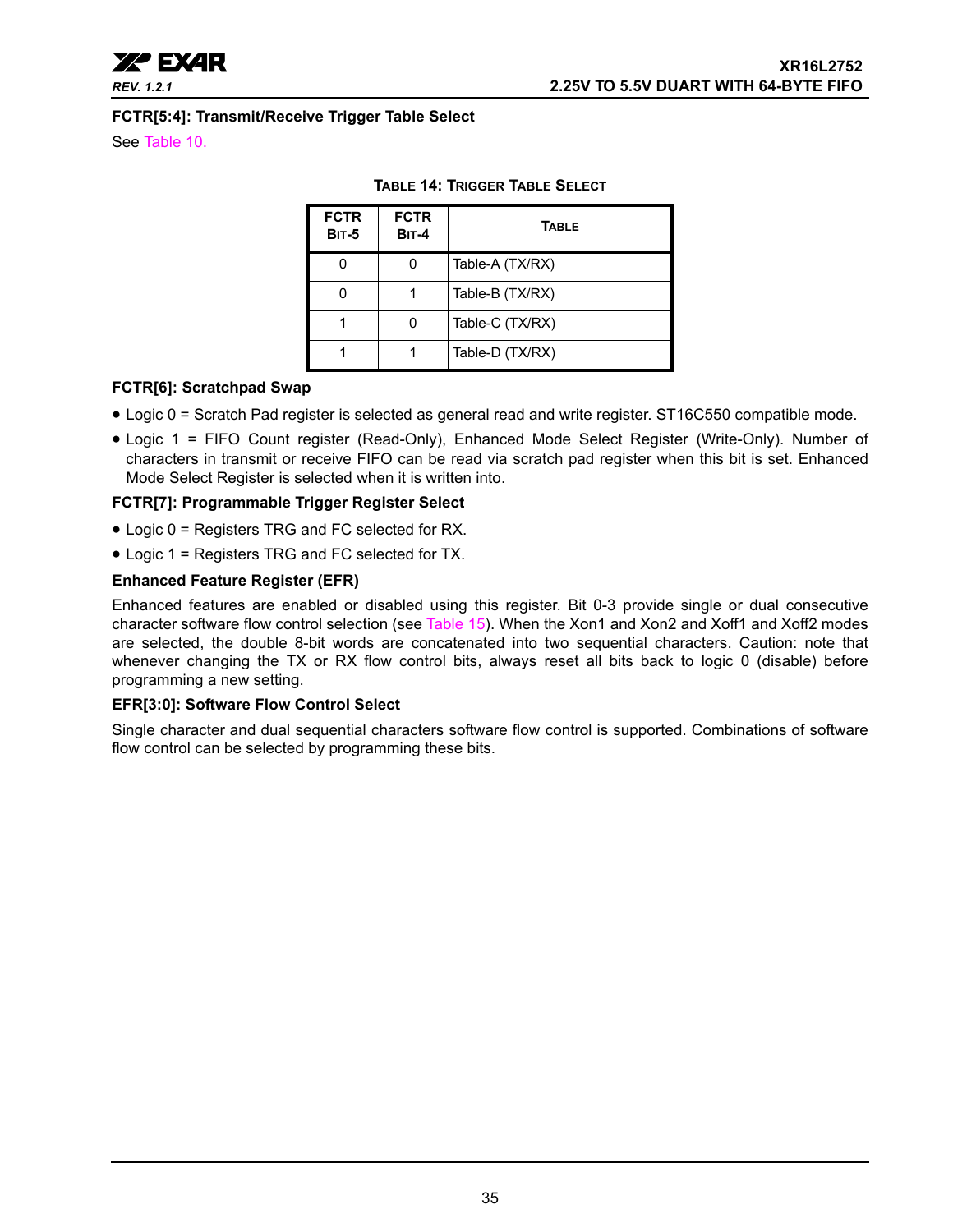

<span id="page-35-0"></span>

| EFR BIT-3<br>CONT-3 | EFR BIT-2<br>CONT-2 | <b>EFR BIT-1</b><br>CONT-1 | EFR BIT-0<br>CONT-0 | <b>TRANSMIT AND RECEIVE SOFTWARE FLOW CONTROL</b>                                            |
|---------------------|---------------------|----------------------------|---------------------|----------------------------------------------------------------------------------------------|
| $\mathbf{0}$        | $\Omega$            | $\mathbf{0}$               | $\mathbf{0}$        | No TX and RX flow control (default and reset)                                                |
| $\mathbf{0}$        | $\Omega$            | X                          | X                   | No transmit flow control                                                                     |
| 1                   | $\Omega$            | X                          | X                   | Transmit Xon1, Xoff1                                                                         |
| $\Omega$            | 1                   | X                          | X                   | Transmit Xon2, Xoff2                                                                         |
| 1                   | 1                   | X                          | X                   | Transmit Xon1 and Xon2, Xoff1 and Xoff2                                                      |
| X                   | X                   | 0                          | $\Omega$            | No receive flow control                                                                      |
| X                   | X                   |                            | $\mathbf{0}$        | Receiver compares Xon1, Xoff1                                                                |
| X                   | X                   | 0                          | 1                   | Receiver compares Xon2, Xoff2                                                                |
| 1                   | $\Omega$            |                            | 1                   | Transmit Xon1, Xoff1<br>Receiver compares Xon1 or Xon2, Xoff1 or Xoff2                       |
| $\mathbf{0}$        | 1                   | 1                          | 1                   | Transmit Xon2, Xoff2<br>Receiver compares Xon1 or Xon2, Xoff1 or Xoff2                       |
| 1                   |                     |                            | 1                   | Transmit Xon1 and Xon2, Xoff1 and Xoff2,<br>Receiver compares Xon1 and Xon2, Xoff1 and Xoff2 |
| 0                   | $\mathbf 0$         |                            | 1                   | No transmit flow control.<br>Receiver compares Xon1 and Xon2, Xoff1 and Xoff2                |

**TABLE 15: SOFTWARE FLOW CONTROL FUNCTIONS**

## **EFR[4]: Enhanced Function Bits Enable**

Enhanced function control bit. This bit enables IER bits 4-7, ISR bits 4-5, FCR bits 4-5, and MCR bits 5-7 to be modified. After modifying any enhanced bits, EFR bit-4 can be set to a logic 0 to latch the new values. This feature prevents legacy software from altering or overwriting the enhanced functions once set. Normally, it is recommended to leave it enabled, logic 1.

- Logic 0 = modification disable/latch enhanced features. IER bits 4-7, ISR bits 4-5, FCR bits 4-5, and MCR bits 5-7 are saved to retain the user settings. After a reset, the IER bits 4-7, ISR bits 4-5, FCR bits 4-5, and MCR bits 5-7 are set to a logic 0 to be compatible with ST16C550 mode (default).
- Logic 1 = Enables the above-mentioned register bits to be modified by the user.

## **EFR[5]: Special Character Detect Enable**

- Logic 0 = Special Character Detect Disabled (default).
- Logic 1 = Special Character Detect Enabled. The UART compares each incoming receive character with data in Xoff-2 register. If a match exists, the receive data will be transferred to FIFO and ISR bit-4 will be set to indicate detection of the special character. Bit-0 corresponds with the LSB bit of the receive character. If flow control is set for comparing Xon1, Xoff1 (EFR [1:0]= '10') then flow control and special character work normally. However, if flow control is set for comparing Xon2, Xoff2 (EFR[1:0]= '01') then flow control works normally, but Xoff2 will not go to the FIFO, and will generate an Xoff interrupt and a special character interrupt, if enabled via IER bit-5.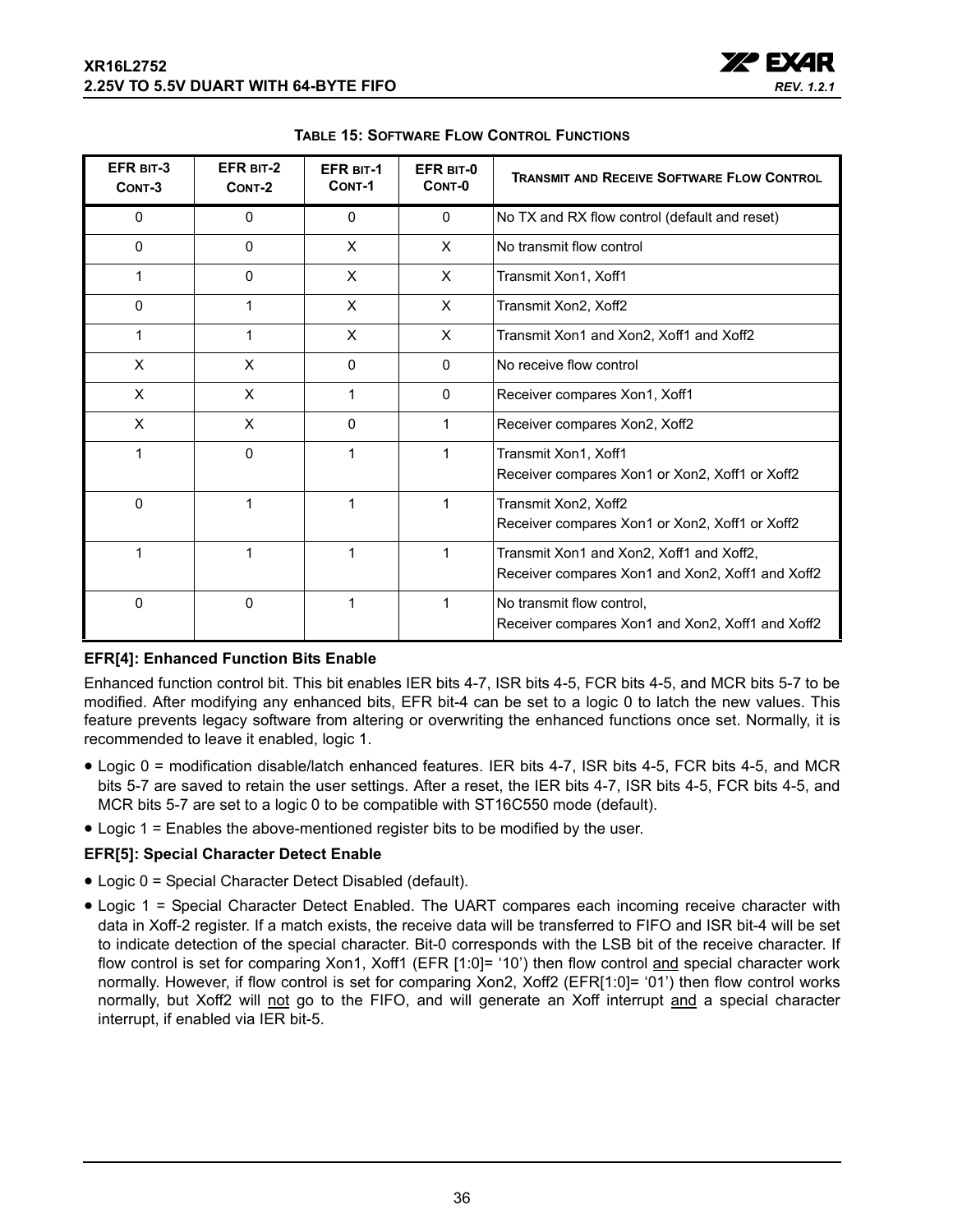

#### **EFR[6]: Auto RTS Flow Control Enable**

RTS# output may be used for hardware flow control by setting EFR bit-6 to logic 1. When Auto RTS is selected, an interrupt will be generated when the receive FIFO is filled to the programmed trigger level and RTS de-asserts HIGH at the next upper trigger level. RTS# will return LOW when FIFO data falls below the next lower trigger level. The RTS# output must be asserted (LOW) before the auto RTS can take effect. RTS# pin will function as a general purpose output when hardware flow control is disabled.

- Logic 0 = Automatic RTS flow control is disabled (default).
- Logic 1 = Enable Automatic RTS flow control.

#### **EFR[7]: Auto CTS Flow Control Enable**

Automatic CTS Flow Control.

- Logic 0 = Automatic CTS flow control is disabled (default).
- Logic 1 = Enable Automatic CTS flow control. Data transmission stops when CTS# input de-asserts to logic 1. Data transmission resumes when CTS# returns to a logic 0.

## <span id="page-36-0"></span>**4.20 Software Flow Control Registers (XOFF1, XOFF2, XON1, XON2) - Read/Write**

These registers are used as the programmable software flow control characters xoff1, xoff2, xon1, and xon2. For more details, see [Table](#page-15-0) 6.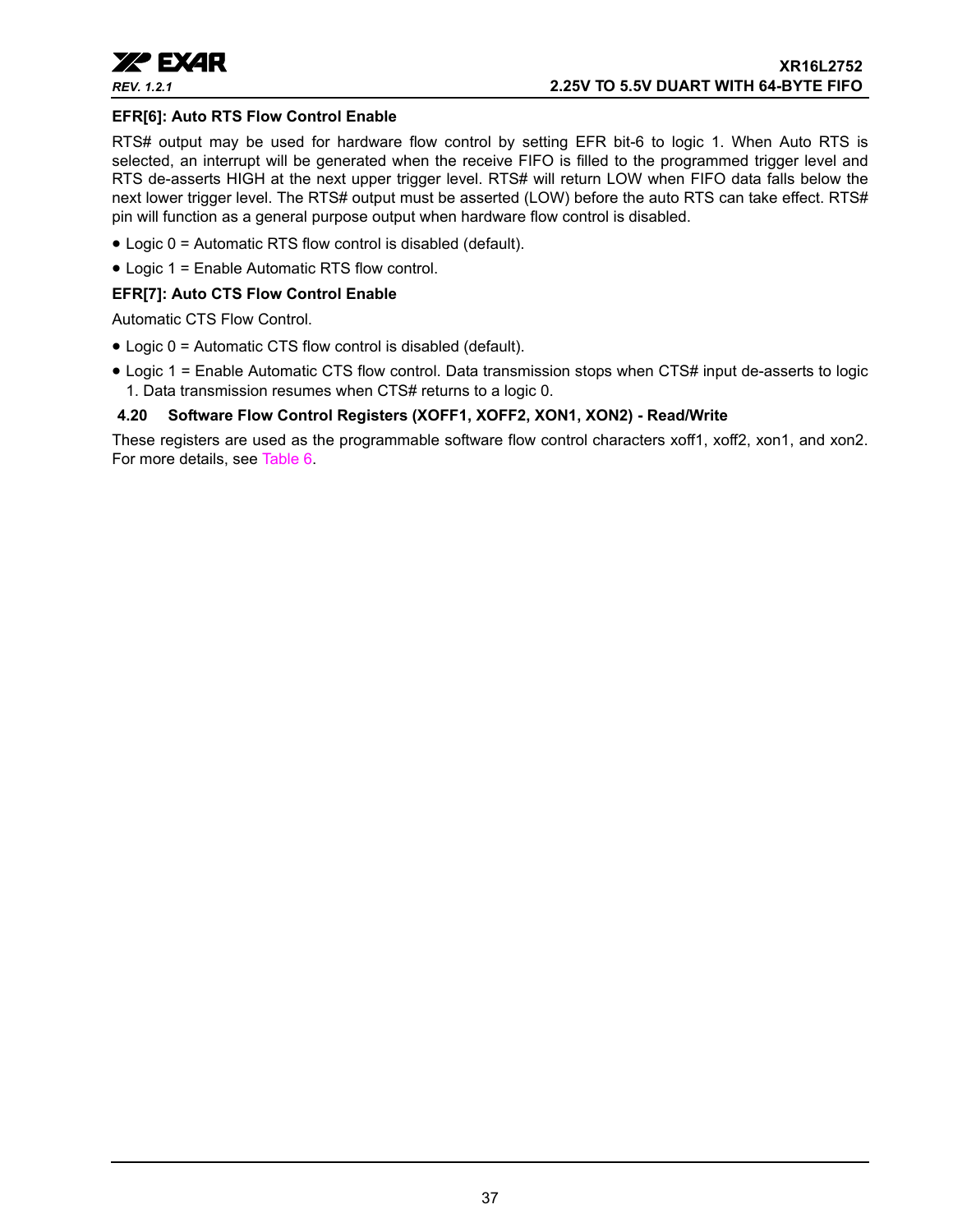

#### **TABLE 16: UART RESET CONDITIONS FOR CHANNEL A AND B**

<span id="page-37-0"></span>

| <b>REGISTERS</b>   | <b>RESET STATE</b>                                                                                                                  |
|--------------------|-------------------------------------------------------------------------------------------------------------------------------------|
| DLM and DLL        | $DLM = 0x00$ and $DLL = 0x01$ . Only resets to these values during a<br>power up. They do not reset when the Reset Pin is asserted. |
| <b>AFR</b>         | Bits $7-0 = 0 \times 00$                                                                                                            |
| <b>RHR</b>         | Bits $7-0 = 0 \times XX$                                                                                                            |
| <b>THR</b>         | Bits $7-0 = 0 \times XX$                                                                                                            |
| <b>IER</b>         | Bits $7-0 = 0 \times 00$                                                                                                            |
| <b>FCR</b>         | Bits $7-0 = 0 \times 00$                                                                                                            |
| <b>ISR</b>         | Bits $7-0 = 0 \times 01$                                                                                                            |
| <b>LCR</b>         | Bits $7-0 = 0 \times 00$                                                                                                            |
| <b>MCR</b>         | Bits $7-0 = 0 \times 00$                                                                                                            |
| <b>LSR</b>         | Bits $7-0 = 0 \times 60$                                                                                                            |
| <b>MSR</b>         | Bits $3-0$ = Logic 0<br>Bits 7-4 = Logic levels of the inputs inverted                                                              |
| <b>SPR</b>         | Bits $7-0 = 0 \times FF$                                                                                                            |
| <b>EMSR</b>        | Bits $7-0 = 0 \times 80$                                                                                                            |
| <b>FLVL</b>        | Bits $7-0 = 0 \times 00$                                                                                                            |
| <b>EFR</b>         | Bits $7-0 = 0 \times 00$                                                                                                            |
| XON1               | Bits $7-0 = 0 \times 00$                                                                                                            |
| XON <sub>2</sub>   | Bits $7-0 = 0 \times 00$                                                                                                            |
| XOFF1              | Bits $7-0 = 0 \times 00$                                                                                                            |
| XOFF <sub>2</sub>  | Bits $7-0 = 0 \times 00$                                                                                                            |
| <b>FC</b>          | Bits $7-0 = 0 \times 00$                                                                                                            |
| <b>I/O SIGNALS</b> | <b>RESET STATE</b>                                                                                                                  |
| IХ                 | <b>HIGH</b>                                                                                                                         |
| OP <sub>1#</sub>   | <b>HIGH</b>                                                                                                                         |
| MF#                | <b>HIGH</b>                                                                                                                         |
| RTS#               | <b>HIGH</b>                                                                                                                         |
| DTR#               | <b>HIGH</b>                                                                                                                         |
| TXRDY#             | LOW                                                                                                                                 |
| INT                | LOW                                                                                                                                 |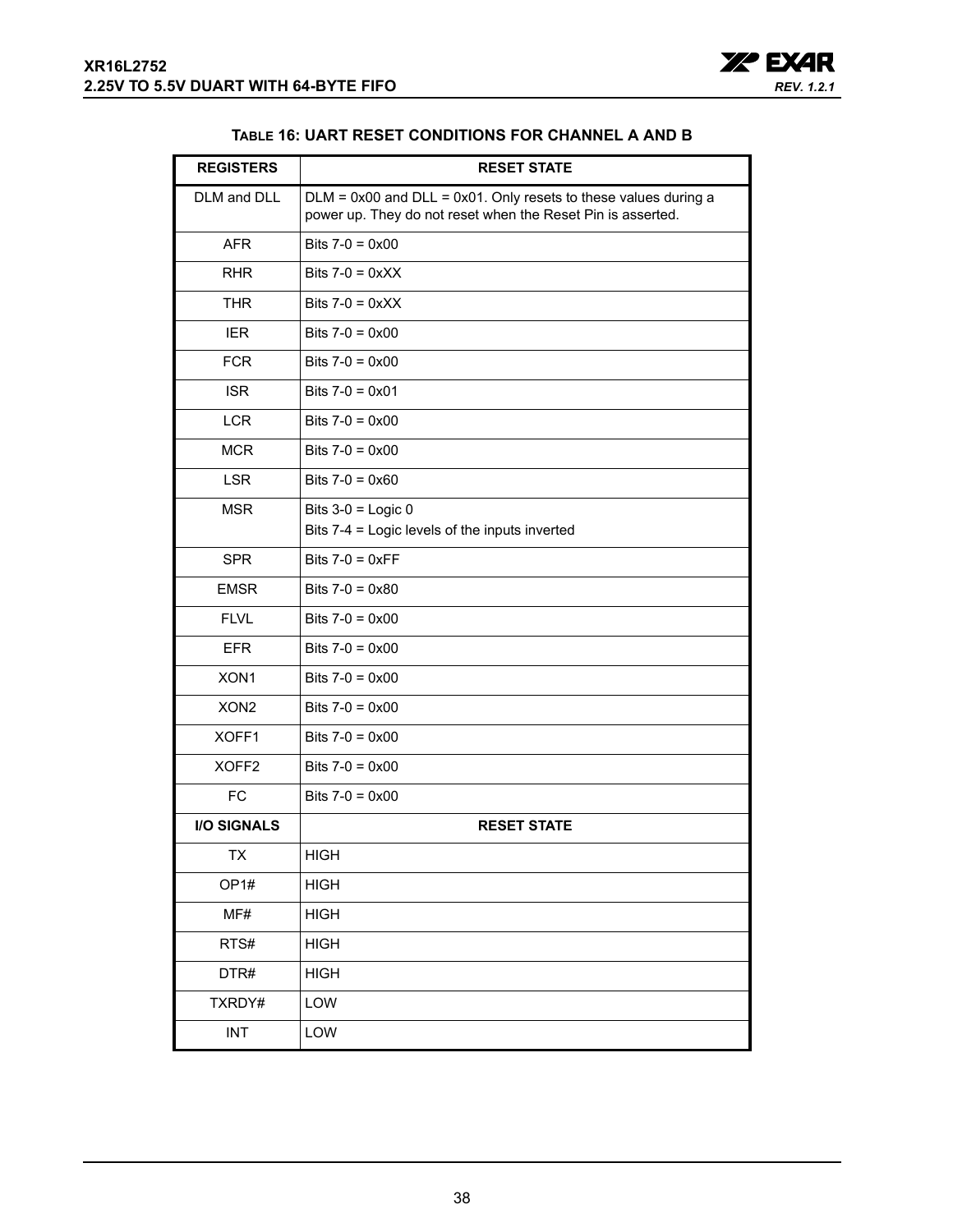

## <span id="page-38-1"></span>**ABSOLUTE MAXIMUM RATINGS**

| Power Supply Range           | 7 Volts                           |
|------------------------------|-----------------------------------|
| Voltage at Any Pin           | GND-0.3 V to 7 V                  |
| <b>Operating Temperature</b> | $-40^{\circ}$ to $+85^{\circ}$ C  |
| Storage Temperature          | $-65^{\circ}$ to $+150^{\circ}$ C |
| Package Dissipation          | 500 mW                            |

## <span id="page-38-2"></span>**TYPICAL PACKAGE THERMAL RESISTANCE DATA** (MARGIN OF ERROR: ± 15%)

Thermal Resistance (44-PLCC)  $\parallel$  theta-ja = 50<sup>o</sup>C/W, theta-jc = 21<sup>o</sup>C/W

## <span id="page-38-3"></span>**ELECTRICAL CHARACTERISTICS**

## <span id="page-38-0"></span>*DC ELECTRICAL CHARACTERISTICS*

#### **UNLESS OTHERWISE NOTED: TA=0<sup>O</sup> TO 70<sup>O</sup>C (-40<sup>O</sup> TO +85<sup>O</sup>C FOR INDUSTRIAL GRADE PACKAGE), VCC=2.25 -5.5V**

| <b>SYMBOL</b>   | <b>PARAMETER</b>           |            | <b>LIMITS</b><br>2.5V |            | <b>LIMITS</b><br>3.3V |            | <b>LIMITS</b><br>5.0V | <b>UNITS</b> | <b>CONDITIONS</b>       |
|-----------------|----------------------------|------------|-----------------------|------------|-----------------------|------------|-----------------------|--------------|-------------------------|
|                 |                            | <b>MIN</b> | <b>MAX</b>            | <b>MIN</b> | <b>MAX</b>            | <b>MIN</b> | <b>MAX</b>            |              |                         |
| $V_{ILCK}$      | Clock Input Low Level      | $-0.3$     | 0.6                   | $-0.3$     | 0.6                   | $-0.5$     | 0.6                   | V            |                         |
| $V_{IHCK}$      | Clock Input High Level     | 2.0        | <b>VCC</b>            | 2.4        | <b>VCC</b>            | 3.0        | <b>VCC</b>            | $\vee$       |                         |
| $V_{IL}$        | Input Low Voltage          | $-0.3$     | 0.8                   | $-0.3$     | 0.8                   | $-0.5$     | 0.8                   | V            |                         |
| $V_{\text{IH}}$ | Input High Voltage         | 2.0        | 5.5                   | 2.0        | 5.5                   | 2.2        | 5.5                   | V            |                         |
| $V_{OL}$        | Output Low Voltage         |            |                       |            |                       |            | 0.4                   | $\vee$       | $I_{OL} = 6 \text{ mA}$ |
|                 |                            |            |                       |            | 0.4                   |            |                       | V            | $I_{OL}$ = 4 mA         |
|                 |                            |            | 0.4                   |            |                       |            |                       | V            | $I_{OL}$ = 2 mA         |
| $V_{OH}$        | Output High Voltage        |            |                       |            |                       | 2.4        |                       | $\vee$       | $I_{OH}$ = -6 mA        |
|                 |                            |            |                       | 2.0        |                       |            |                       | V            | $I_{OH} = -1$ mA        |
|                 |                            | 1.8        |                       |            |                       |            |                       | V            | $I_{OH}$ = -400 uA      |
| I <sub>IL</sub> | Input Low Leakage Current  |            | ±10                   |            | ±10                   |            | ±10                   | uA           |                         |
| ŀщ              | Input High Leakage Current |            | ±10                   |            | ±10                   |            | ±10                   | uA           |                         |
| $C_{IN}$        | Input Pin Capacitance      |            | 5                     |            | 5                     |            | 5                     | pF           |                         |
| $I_{\rm CC}$    | Power Supply Current       |            | 2.7                   |            | 2.7                   |            | 4                     | mA           |                         |
| <b>I</b> SLEEP  | Sleep Current              |            | 6                     |            | 15                    |            | 30                    | uA           | See Test 1              |

Test 1: The following inputs must remain steady at VCC or GND state to minimize Sleep current: A0-A2, D0- D7, IOR#, IOW#, CS#, CHSEL, and all modem inputs. Also, RXA and RXB inputs must idle at logic 1 state while asleep. Floating inputs will result in sleep currents in the mA range. For PowerSave feature that isolates address, data and control signals, please see the XR16L2751 datasheet.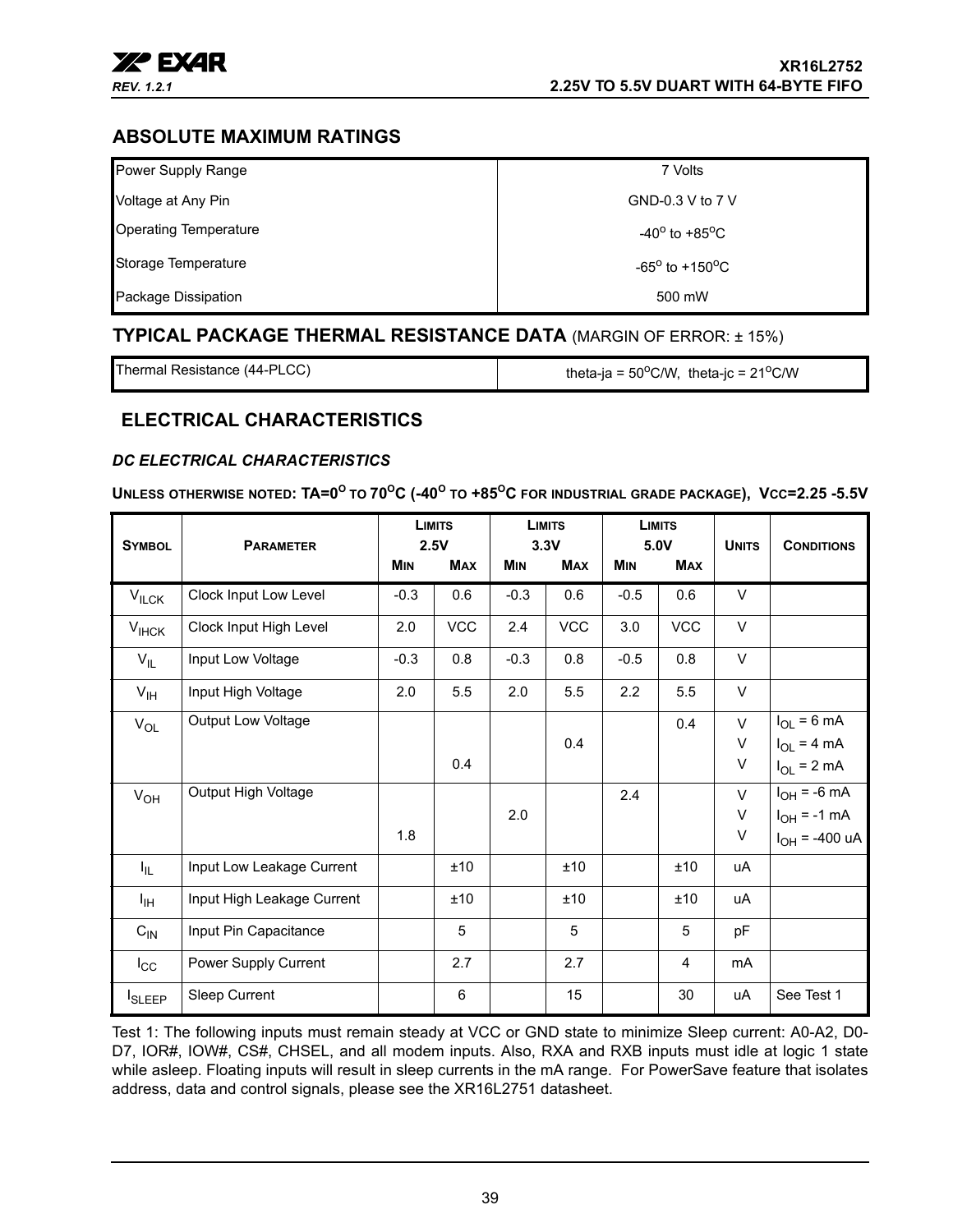

## <span id="page-39-0"></span>*AC ELECTRICAL CHARACTERISTICS*

<span id="page-39-2"></span><span id="page-39-1"></span>**UNLESS OTHERWISE NOTED: TA=0<sup>O</sup> TO 70OC (-40O TO +85OC FOR INDUSTRIAL GRADE PACKAGE), VCC=2.25-5.5V, 70 PF LOAD WHERE APPLICABLE**

|                            |                                                   |                   | <b>LIMITS</b> | <b>LIMITS</b><br>3.3 |              | <b>LIMITS</b> |                   |             |
|----------------------------|---------------------------------------------------|-------------------|---------------|----------------------|--------------|---------------|-------------------|-------------|
| <b>SYMBOL</b>              | <b>PARAMETER</b>                                  | 2.5<br><b>MIN</b> | <b>MAX</b>    | <b>MIN</b>           | <b>MAX</b>   | <b>MIN</b>    | 5.0<br><b>MAX</b> | <b>UNIT</b> |
| $\frac{1}{2}$              | <b>Crystal Frequency</b>                          |                   | 16            |                      | 20           |               | 24                | <b>MHz</b>  |
| <b>CLK</b>                 | External Clock Low/High Time                      | 20                |               | 15                   |              | 10            |                   | ns          |
| <b>OSC</b>                 | <b>External Clock Frequency</b>                   |                   | 24            |                      | 33           |               | 50                | <b>MHz</b>  |
| $T_{AS}$                   | Address Setup Time                                | 10                |               | 10                   |              | 10            |                   | ns          |
| $T_{AH}$                   | Address Hold Time                                 | 10                |               | 10                   |              | 10            |                   | ns          |
| $T_{CS}$                   | Chip Select Width                                 | 150               |               | 75                   |              | 50            |                   | ns          |
| $T_{RD}$                   | IOR# Strobe Width                                 | 150               |               | 75                   |              | 50            |                   | ns          |
| $T_{DY}$                   | Read Cycle Delay                                  | 150               |               | 75                   |              | 50            |                   | ns          |
| <b>T<sub>RDV</sub></b>     | Data Access Time                                  |                   | 135           |                      | 70           |               | 45                | ns          |
| $T_{DD}$                   | Data Disable Time                                 | $\mathbf{0}$      | 45            | $\mathbf{0}$         | 30           | $\Omega$      | 30                | ns          |
| $T_{WR}$                   | IOW# Strobe Width                                 | 150               |               | 75                   |              | 50            |                   | ns          |
| $T_{DY}$                   | Write Cycle Delay                                 | 150               |               | 75                   |              | 50            |                   | ns          |
| $T_{DS}$                   | Data Setup Time                                   | 25                |               | 20                   |              | 15            |                   | ns          |
| $T_{DH}$                   | Data Hold Time                                    | 15                |               | 10                   |              | 10            |                   | ns          |
| T <sub>WDO</sub>           | Delay From IOW# To Output                         |                   | 150           |                      | 75           |               | 50                | ns          |
| $T_{MOD}$                  | Delay To Set Interrupt From MODEM Input           |                   | 150           |                      | 75           |               | 50                | ns          |
| $T_{RSI}$                  | Delay To Reset Interrupt From IOR#                |                   | 150           |                      | 75           |               | 50                | ns          |
| $T_{\rm SSI}$              | Delay From Stop To Set Interrupt                  |                   | $\mathbf{1}$  |                      | $\mathbf{1}$ |               | $\mathbf{1}$      | <b>Bclk</b> |
| $T_{\rm RRI}$              | Delay From IOR# To Reset Interrupt                |                   | 150           |                      | 75           |               | 50                | ns          |
| $T_{SI}$                   | Delay From Stop To Interrupt                      |                   | 150           |                      | 75           |               | 50                | ns          |
| $T_{INT}$                  | Delay From Initial INT Reset To Transmit<br>Start | 8                 | 24            | 8                    | 24           | $\bf 8$       | 24                | <b>Bclk</b> |
| $T_{WRI}$                  | Delay From IOW# To Reset Interrupt                |                   | 150           |                      | 75           |               | 50                | ns          |
| $T_{\rm SSR}$              | Delay From Stop To Set RXRDY#                     |                   | $\mathbf{1}$  |                      | $\mathbf{1}$ |               | $\mathbf{1}$      | <b>Bclk</b> |
| $T_{RR}$                   | Delay From IOR# To Reset RXRDY#                   |                   | 150           |                      | 75           |               | 50                | ns          |
| <b>T<sub>WT</sub></b>      | Delay From IOW# To Set TXRDY#                     |                   | 150           |                      | 75           |               | 50                | ns          |
| $T_{\footnotesize\rm SRT}$ | Delay From Center of Start To Reset TXRDY#        |                   | 8             |                      | 8            |               | 8                 | <b>Bclk</b> |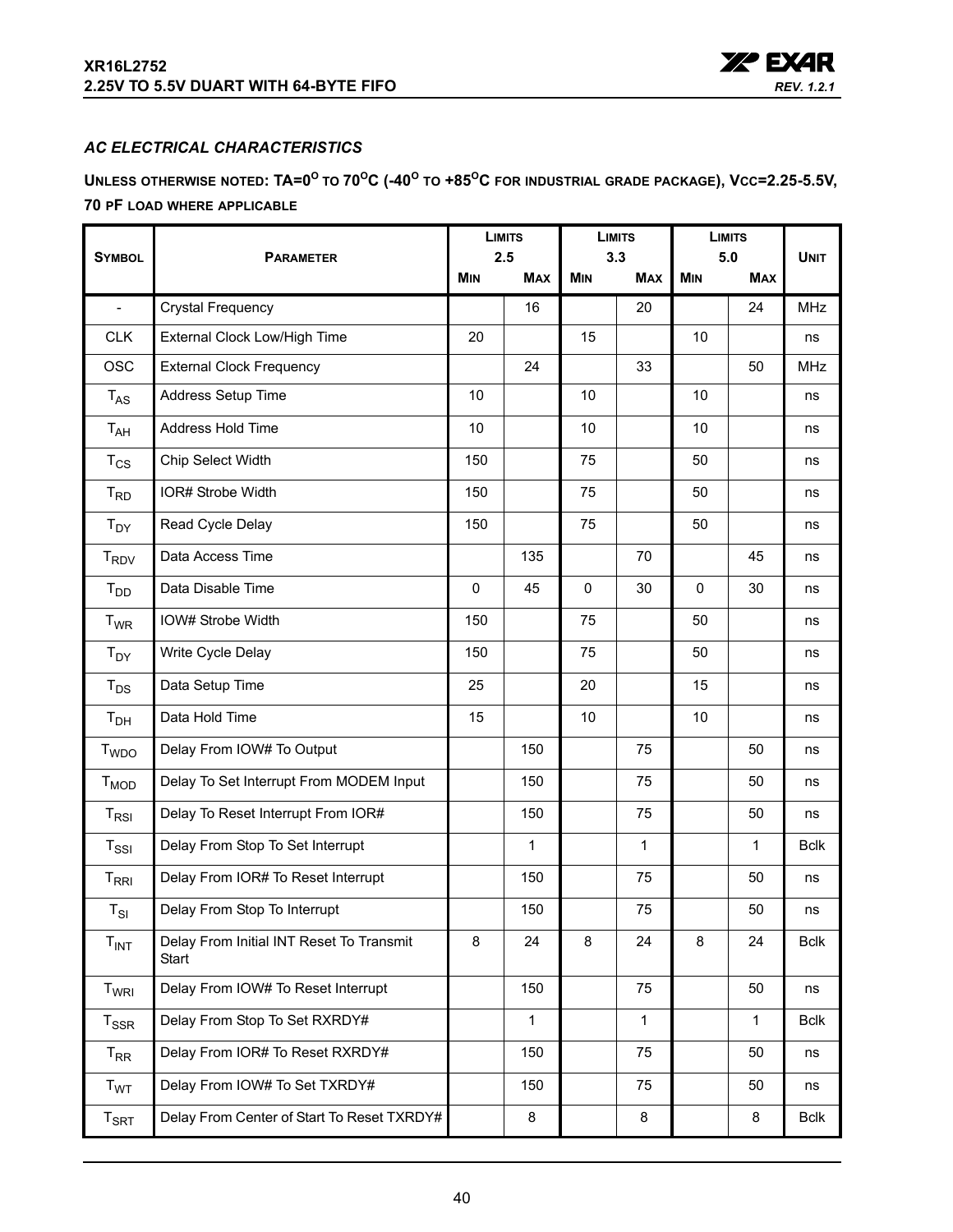

## *AC ELECTRICAL CHARACTERISTICS*

**UNLESS OTHERWISE NOTED: TA=0<sup>O</sup> TO 70OC (-40O TO +85OC FOR INDUSTRIAL GRADE PACKAGE), VCC=2.25-5.5V, 70 PF LOAD WHERE APPLICABLE**

| <b>SYMBOL</b>               | <b>PARAMETER</b>         |                        | LIMITS<br>2.5 |            | LIMITS<br>3.3 |     | LIMITS<br>5.0 |    |
|-----------------------------|--------------------------|------------------------|---------------|------------|---------------|-----|---------------|----|
|                             |                          | <b>M<sub>IN</sub></b>  | <b>MAX</b>    | <b>MIN</b> | <b>MAX</b>    | MIN | <b>MAX</b>    |    |
| $\mathsf{I}_{\mathsf{RST}}$ | <b>Reset Pulse Width</b> | 40                     |               | 40         |               | 40  |               | ns |
| N                           | <b>Baud Rate Divisor</b> |                        | $2^{16} - 1$  |            | $2^{16} - 1$  |     | $2^{16} - 1$  |    |
| <b>Bclk</b>                 | <b>Baud Clock</b>        | 16X or 8X of data rate |               |            |               |     |               | Hz |

## <span id="page-40-0"></span>**FIGURE 14. CLOCK TIMING**



<span id="page-40-1"></span>**FIGURE 15. MODEM INPUT/OUTPUT TIMING FOR CHANNELS A & B**

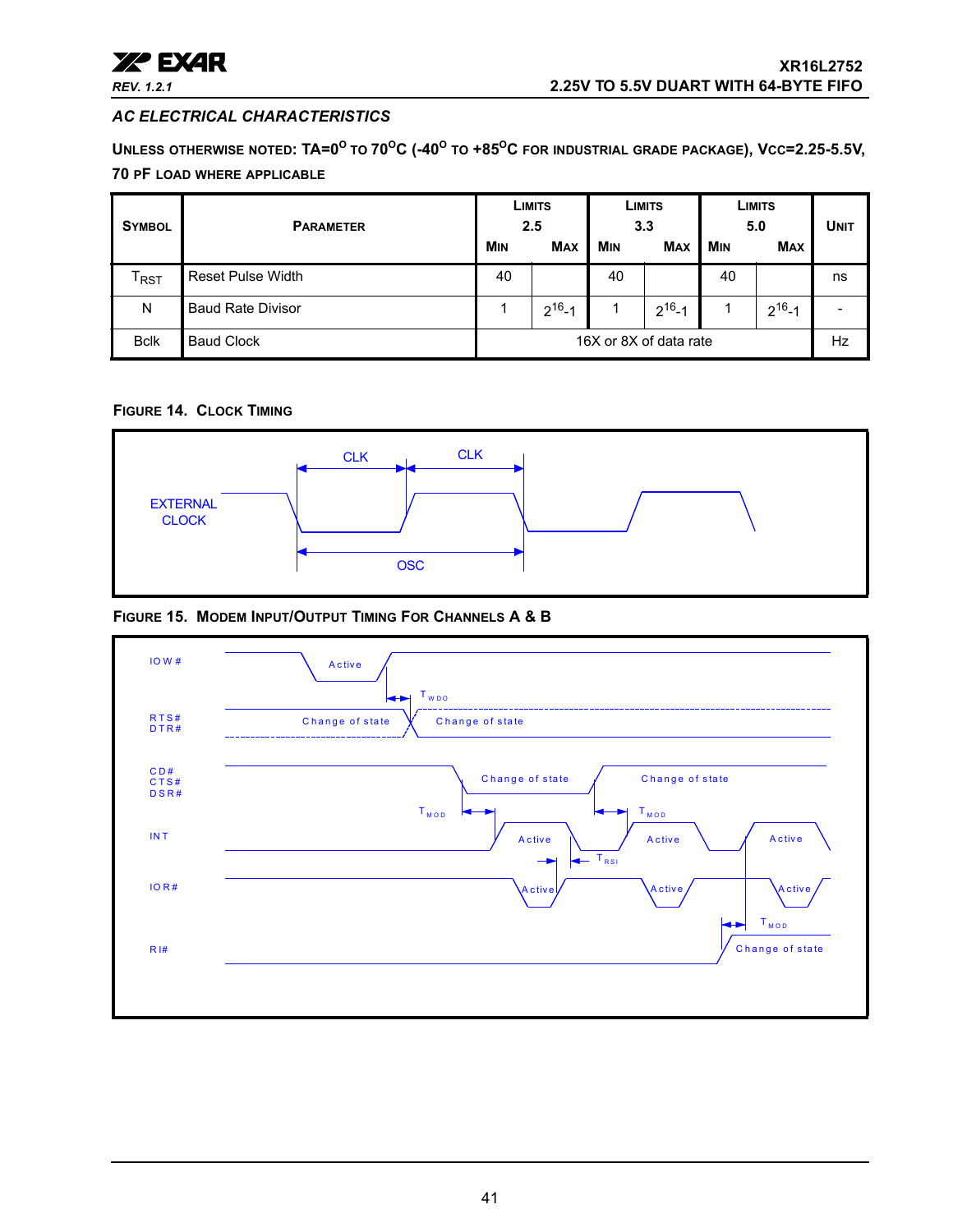### **XR16L2752 2.25V TO 5.5V DUART WITH 64-BYTE FIFO**



## <span id="page-41-0"></span>**FIGURE 16. DATA BUS READ TIMING**



<span id="page-41-1"></span>

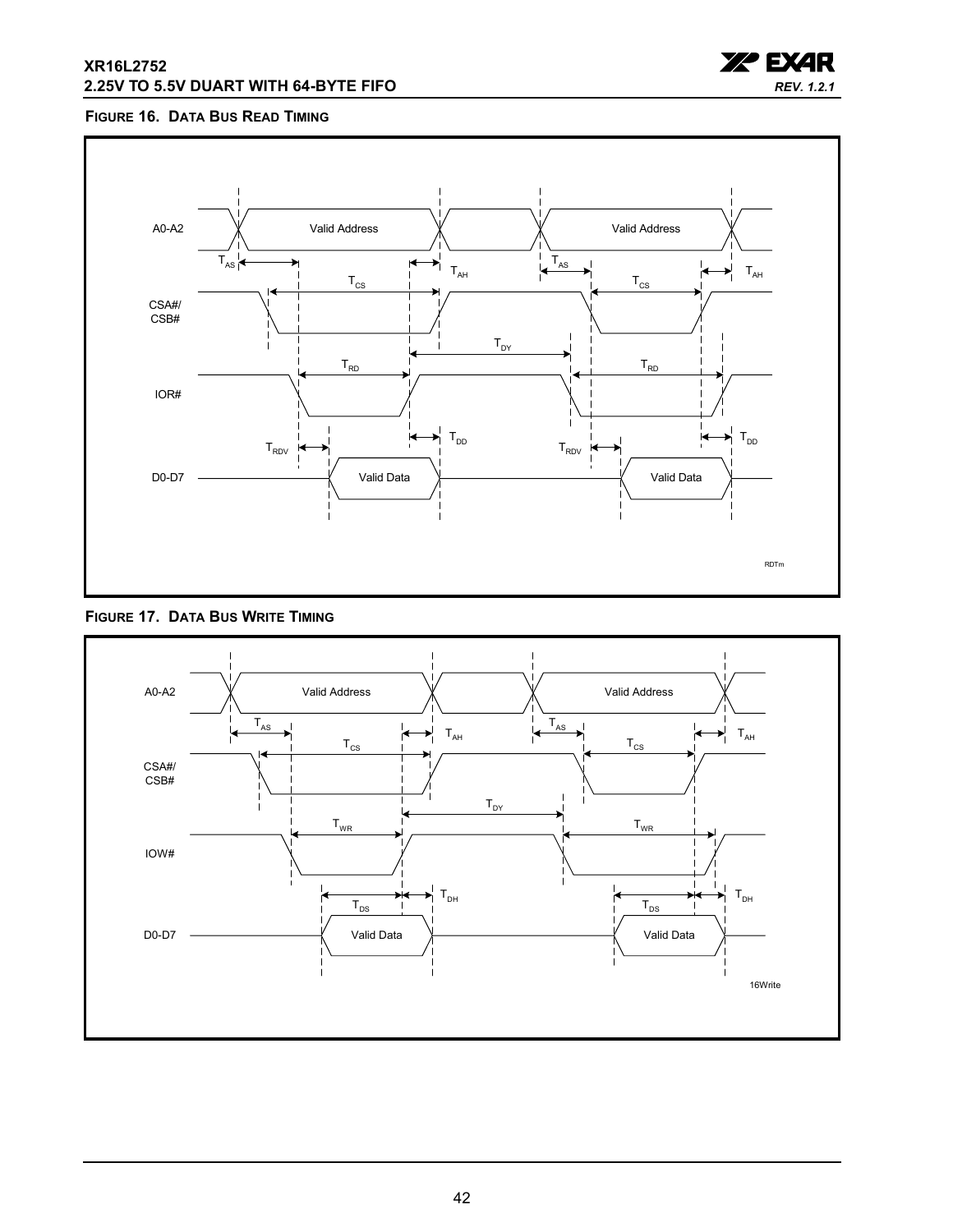



#### <span id="page-42-0"></span>**FIGURE 18. RECEIVE READY & INTERRUPT TIMING [NON-FIFO MODE] FOR CHANNELS A & B**

<span id="page-42-1"></span>**FIGURE 19. TRANSMIT READY & INTERRUPT TIMING [NON-FIFO MODE] FOR CHANNELS A & B**

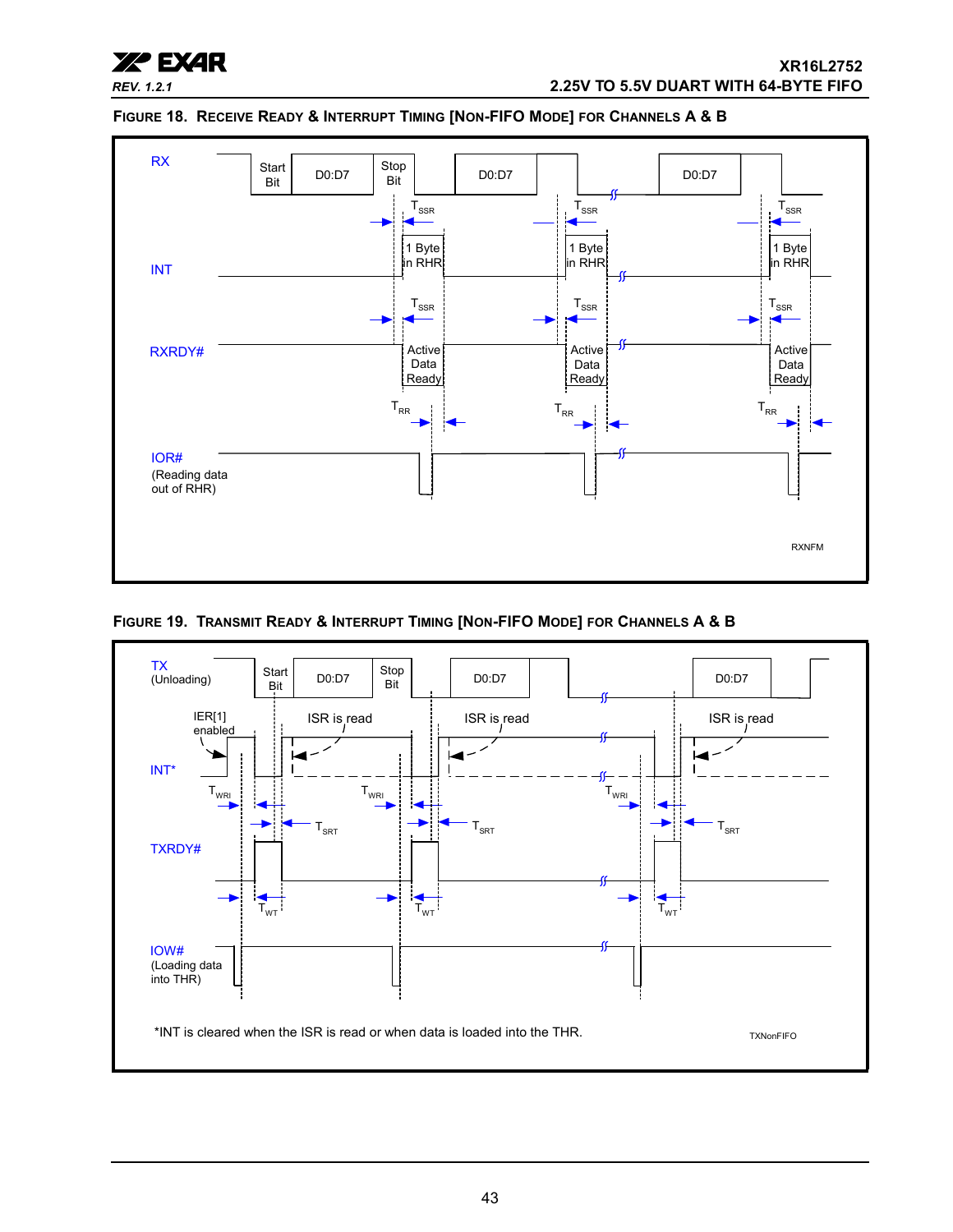



#### <span id="page-43-0"></span>**FIGURE 20. RECEIVE READY & INTERRUPT TIMING [FIFO MODE, DMA DISABLED] FOR CHANNELS A & B**

<span id="page-43-1"></span>

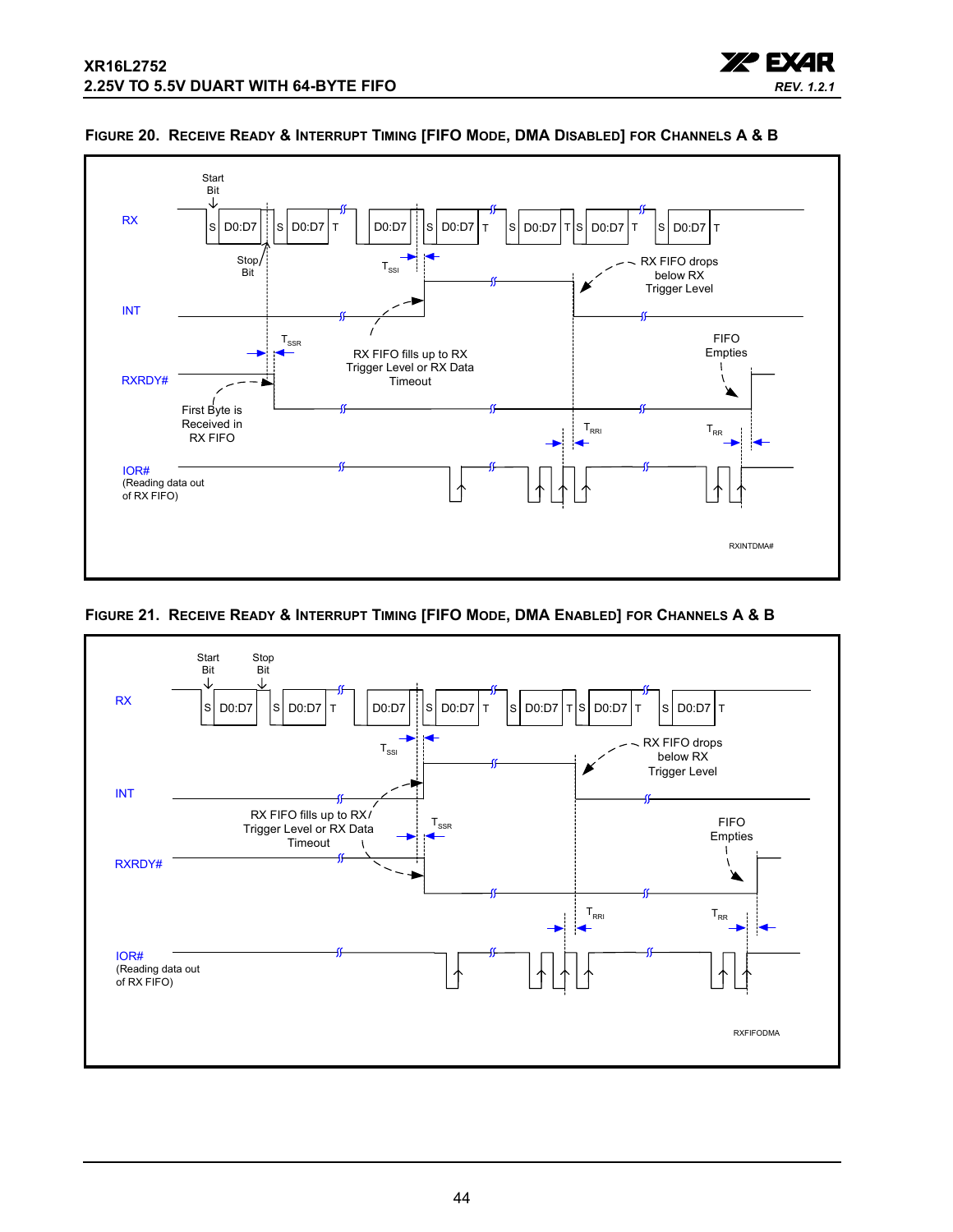



## <span id="page-44-1"></span>**FIGURE 22. TRANSMIT READY & INTERRUPT TIMING [FIFO MODE, DMA MODE DISABLED] FOR CHANNELS A & B**

## <span id="page-44-0"></span>**FIGURE 23. TRANSMIT READY & INTERRUPT TIMING [FIFO MODE, DMA MODE ENABLED] FOR CHANNELS A & B**

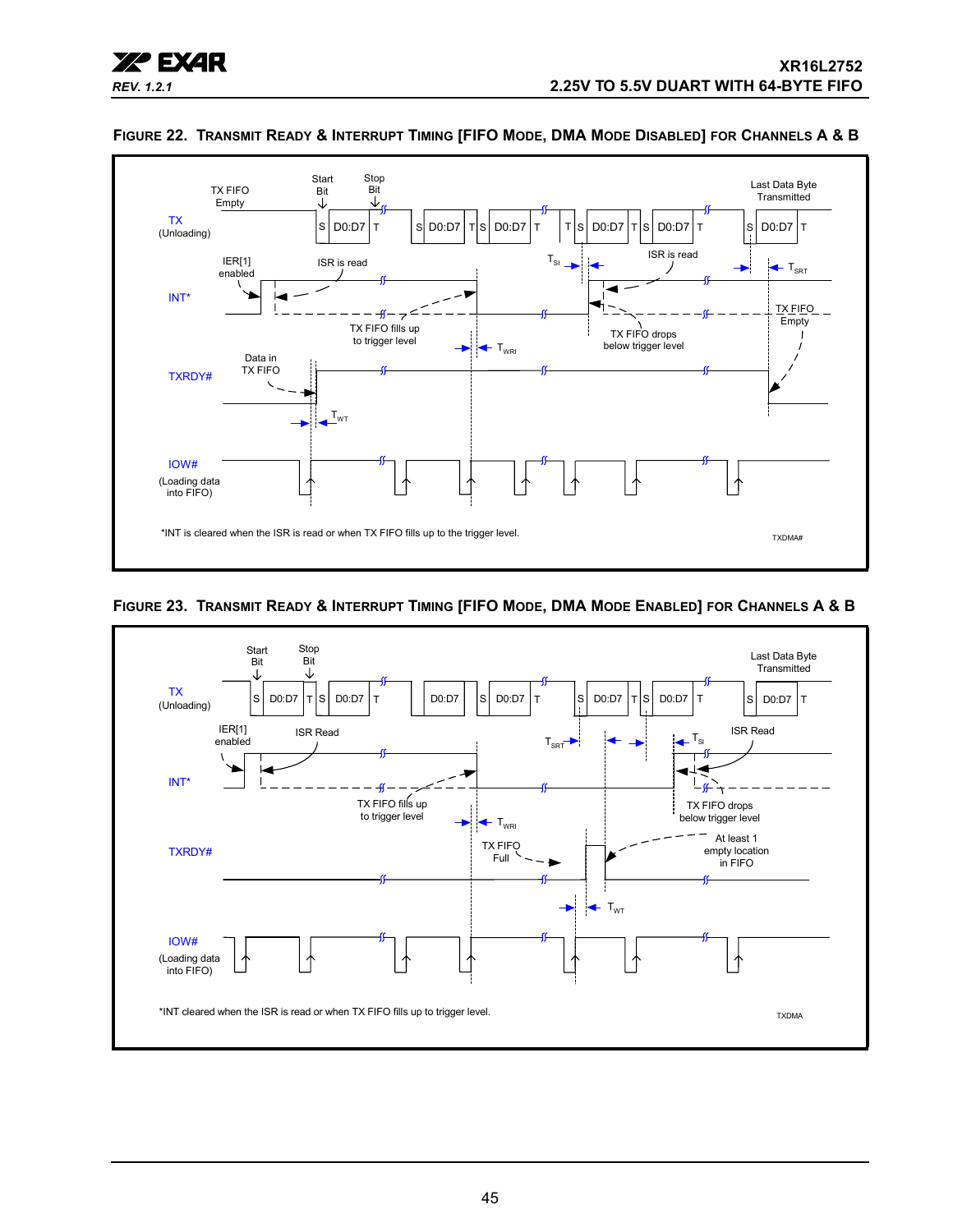

## <span id="page-45-0"></span>**PACKAGE DIMENSIONS (44 PIN PLCC)**



#### *Note: The control dimension is the millimeter column*

|                |            | <b>INCHES</b> | <b>MILLIMETERS</b> |            |  |  |
|----------------|------------|---------------|--------------------|------------|--|--|
| <b>SYMBOL</b>  | <b>MIN</b> | <b>MAX</b>    | <b>MIN</b>         | <b>MAX</b> |  |  |
| A              | 0.165      | 0.180         | 4.19               | 4.57       |  |  |
| $A_1$          | 0.090      | 0.120         | 2.29               | 3.05       |  |  |
| A <sub>2</sub> | 0.020      |               | 0.51               |            |  |  |
| B              | 0.013      | 0.021         | 0.33               | 0.53       |  |  |
| $B_1$          | 0.026      | 0.032         | 0.66               | 0.81       |  |  |
| C              | 0.008      | 0.013         | 0.19               | 0.32       |  |  |
| D              | 0.685      | 0.695         | 17.40              | 17.65      |  |  |
| $D_1$          | 0.650      | 0.656         | 16.51              | 16.66      |  |  |
| $D_2$          | 0.590      | 0.630         | 14.99              | 16.00      |  |  |
| $D_3$          |            | 0.500 typ.    |                    | 12.70 typ. |  |  |
| e              |            | 0.050 BSC     |                    | 1.27 BSC   |  |  |
| $H_1$          | 0.042      | 0.056         |                    | 1.42       |  |  |
| H <sub>2</sub> | 0.042      | 0.048         | 1.07               | 1.22       |  |  |
| R              | 0.025      | 0.045         | 0.64               | 1.14       |  |  |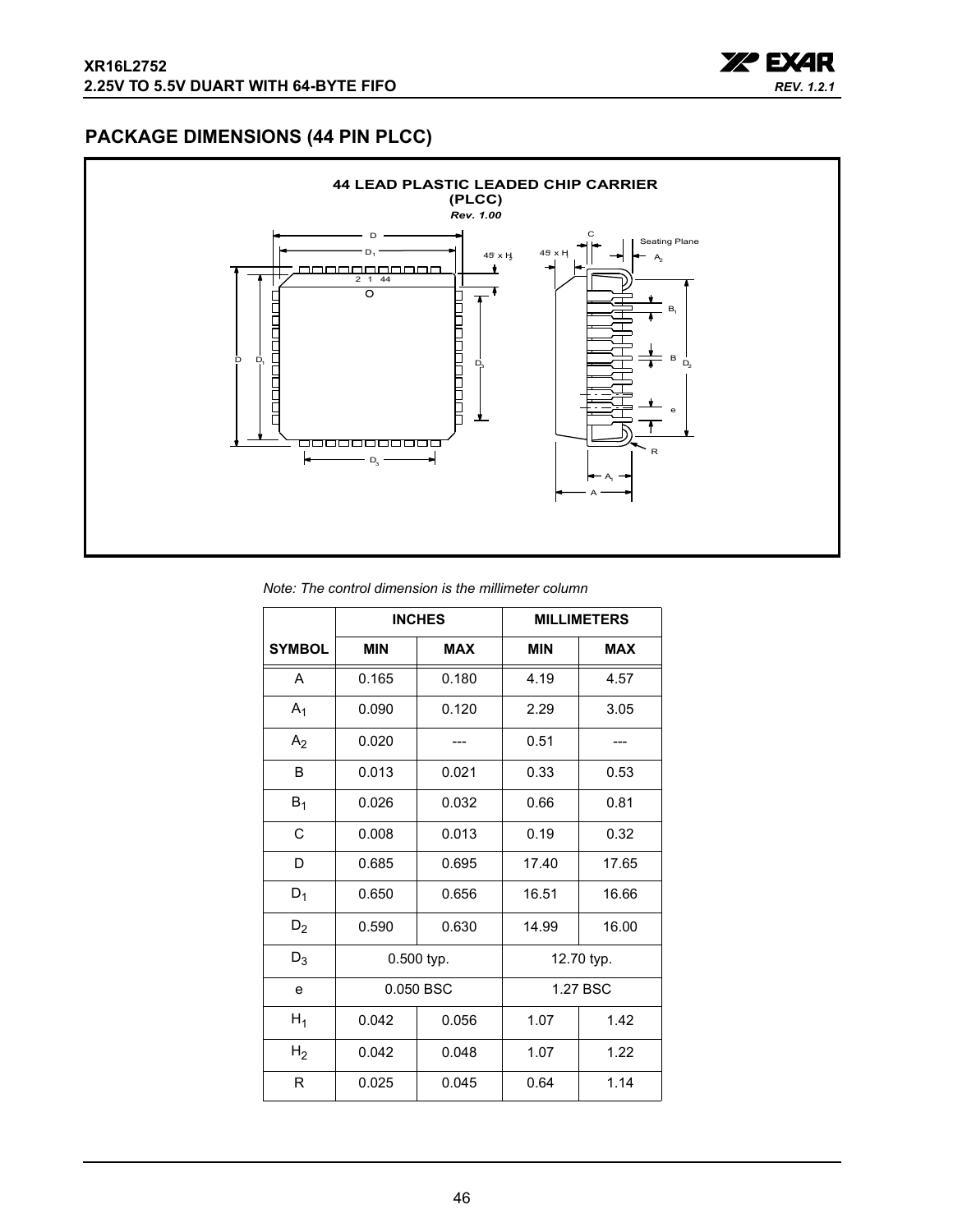### <span id="page-46-0"></span>*REVISION HISTORY*

| <b>DATE</b>    | <b>REVISION</b> | <b>DESCRIPTION</b>                                                                                                                                                                                                                                                     |
|----------------|-----------------|------------------------------------------------------------------------------------------------------------------------------------------------------------------------------------------------------------------------------------------------------------------------|
| November 2001  | Rev P1.0.0      | Prelim data sheet.                                                                                                                                                                                                                                                     |
| March 2002     | Rev P1.1.0      | Corrected INTA/B pin descriptions and reset state. Renamed Sclk to Bclk. Changed<br>A0-A7 in Figures 16 and 17 to A0-A2.                                                                                                                                               |
| September 2002 | Rev 1.0.0       | Release into production. Clarified RTS# pin descriptions, XTAL1 pin description,<br>external clock description, auto RS485 half-duplex control description, EMSR bit-3<br>description and updated 2.5 V, $I_{CC}$ and $I_{SI}$ $_{EFD}$ DC Electrical Characteristics. |
| March 2003     | Rev 1.1.0       | Updated AC Electrical Characteristics.                                                                                                                                                                                                                                 |
| August 2004    | Rev 1.2.0       | Added Device Status to Ordering Information. Clarified pin descriptions- changed<br>from using logic 1 and logic 0 to HIGH (VCC) and LOW (GND) for input and output<br>pin descriptions.                                                                               |
| May 2005       | Rev 1.2.1       | Updated the Data Access Time $(T_{RDV})$ in AC Electrical Characteristics. Corrected<br>reset state of MCR bit-3 in MFA# and MFB# pin descriptions.                                                                                                                    |

## *NOTICE*

EXAR Corporation reserves the right to make changes to the products contained in this publication in order to improve design, performance or reliability. EXAR Corporation assumes no responsibility for the use of any circuits described herein, conveys no license under any patent or other right, and makes no representation that the circuits are free of patent infringement. Charts and schedules contained here in are only for illustration purposes and may vary depending upon a user's specific application. While the information in this publication has been carefully checked; no responsibility, however, is assumed for inaccuracies.

EXAR Corporation does not recommend the use of any of its products in life support applications where the failure or malfunction of the product can reasonably be expected to cause failure of the life support system or to significantly affect its safety or effectiveness. Products are not authorized for use in such applications unless EXAR Corporation receives, in writing, assurances to its satisfaction that: (a) the risk of injury or damage has been minimized; (b) the user assumes all such risks; (c) potential liability of EXAR Corporation is adequately protected under the circumstances.

Copyright 2005 EXAR Corporation

Datasheet May 2005.

Send your UART technical inquiry with technical details to hotline: uarttechsupport@exar.com.

Reproduction, in part or whole, without the prior written consent of EXAR Corporation is prohibited.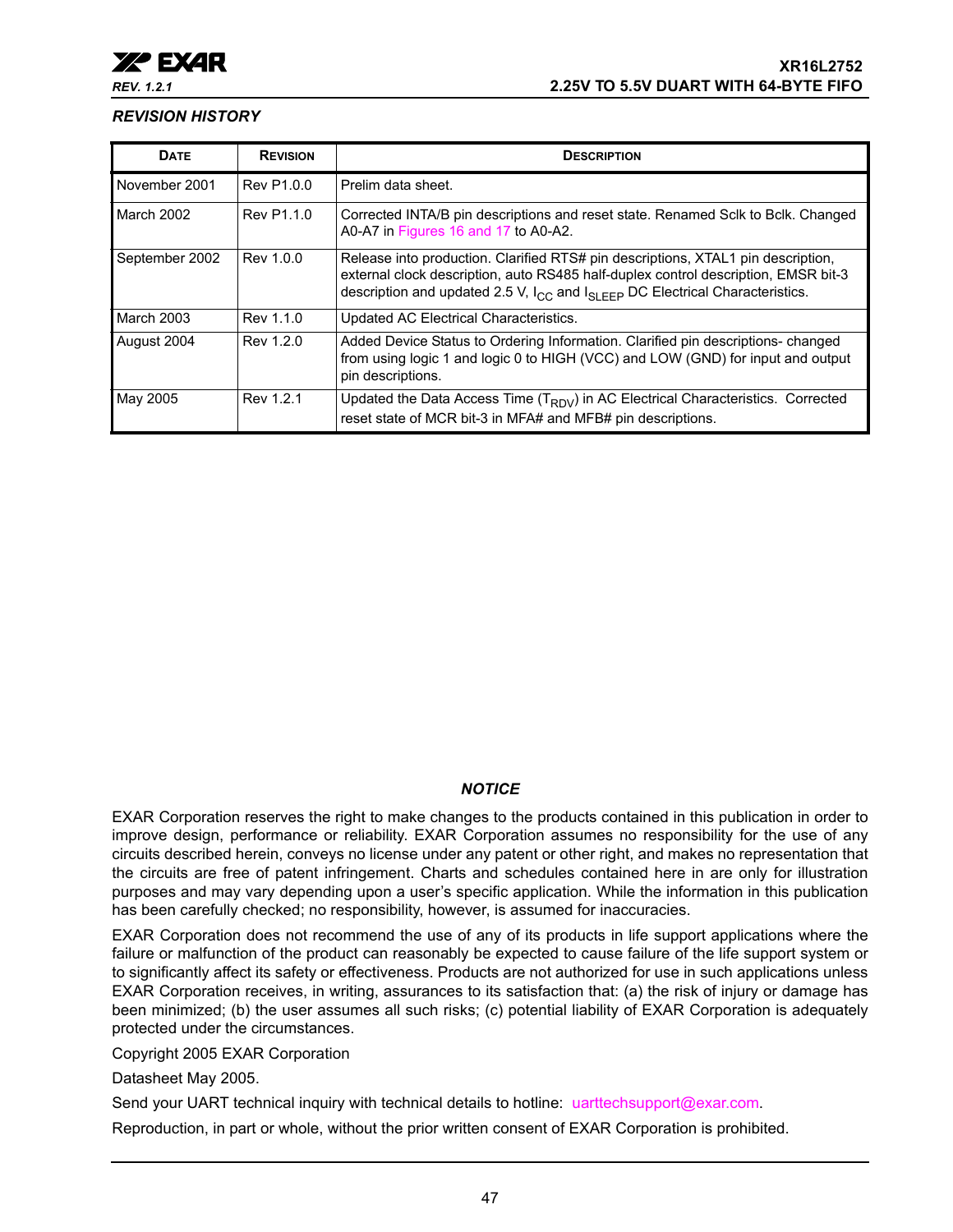# **TABLE OF CONTENTS**

<span id="page-47-0"></span>

| 1.0  |  |
|------|--|
|      |  |
|      |  |
|      |  |
|      |  |
|      |  |
|      |  |
|      |  |
|      |  |
|      |  |
|      |  |
|      |  |
|      |  |
|      |  |
|      |  |
|      |  |
|      |  |
|      |  |
|      |  |
|      |  |
|      |  |
|      |  |
|      |  |
|      |  |
|      |  |
|      |  |
|      |  |
|      |  |
|      |  |
|      |  |
|      |  |
|      |  |
|      |  |
|      |  |
|      |  |
|      |  |
| 2.18 |  |
|      |  |
|      |  |
|      |  |
| 2.21 |  |
| 2.22 |  |
|      |  |
|      |  |
|      |  |
|      |  |
|      |  |
|      |  |
|      |  |
|      |  |